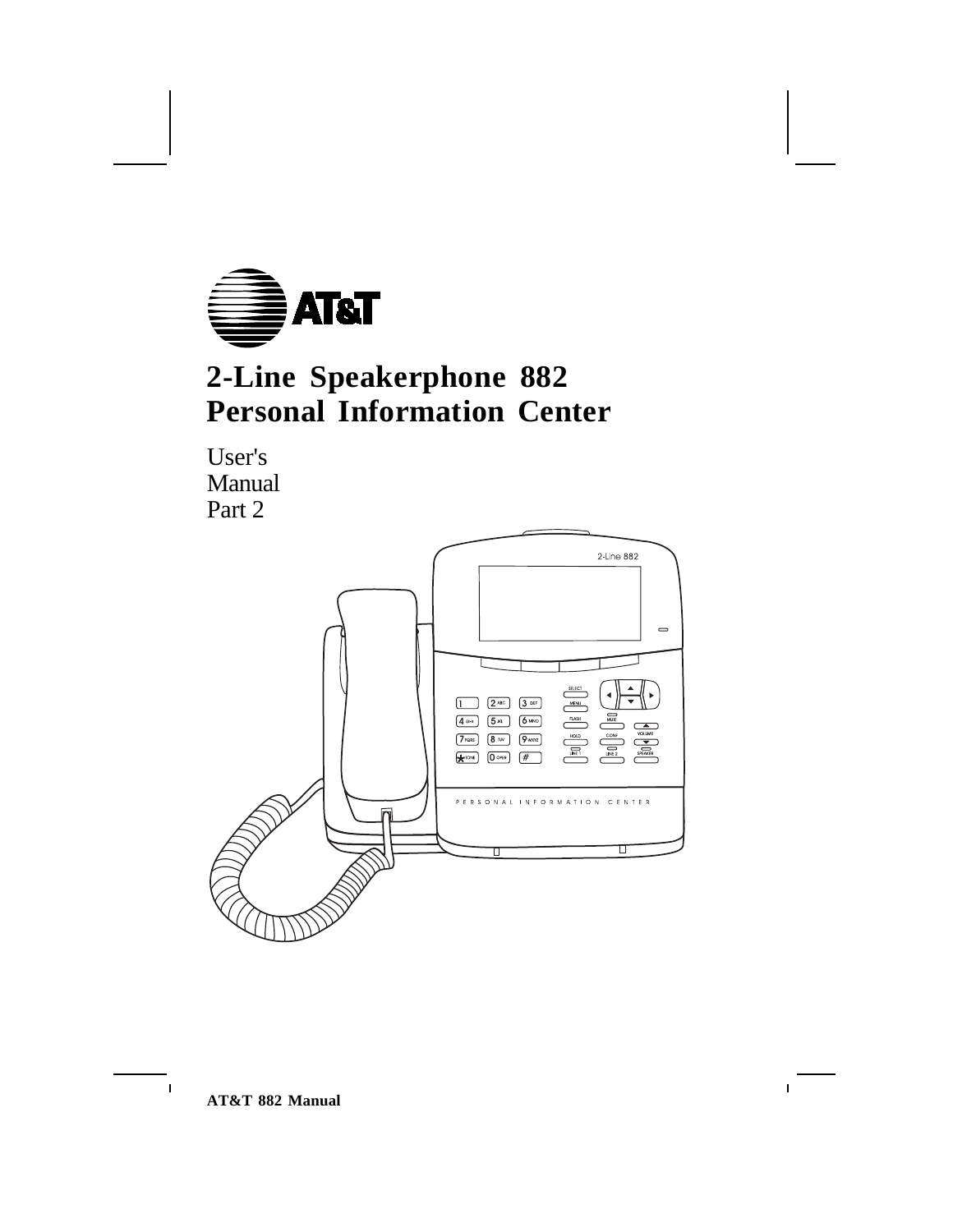# Table of Contents

| Connect Line Cords and AC Power4                                              |
|-------------------------------------------------------------------------------|
|                                                                               |
|                                                                               |
|                                                                               |
|                                                                               |
| Entering Your Home Phone Numbers6                                             |
|                                                                               |
|                                                                               |
| Getting To Where You Want To Go7                                              |
|                                                                               |
|                                                                               |
|                                                                               |
|                                                                               |
|                                                                               |
|                                                                               |
|                                                                               |
|                                                                               |
|                                                                               |
|                                                                               |
|                                                                               |
|                                                                               |
| Speakerphone for Hands-free Conversation                                      |
|                                                                               |
|                                                                               |
|                                                                               |
| Switching Between Lines 19                                                    |
|                                                                               |
| Monitoring the Length of a Call20                                             |
|                                                                               |
|                                                                               |
|                                                                               |
| Conference Call Options23                                                     |
| Adjusting the Display Contrast23                                              |
|                                                                               |
|                                                                               |
|                                                                               |
|                                                                               |
|                                                                               |
|                                                                               |
|                                                                               |
| Adding and Editing a Name in a Directory 28                                   |
|                                                                               |
|                                                                               |
| Removing a Name from a Directory30                                            |
| Making a Call from a Directory 30<br>Making a Call from the Current Directory |
|                                                                               |
| Using ADial when Making a                                                     |
|                                                                               |
|                                                                               |

|  | Dialing Another Number for an Individual |  |  |
|--|------------------------------------------|--|--|
|  |                                          |  |  |

| Making a Call from Another Directory31 |  |
|----------------------------------------|--|
| Special Dialing Features32             |  |
| Dialing Long Phone Numbers32           |  |
| Entering a Dialing Delay 32            |  |
| Storing a Temporary Tone32             |  |
| Storing a Switchhook Flash32           |  |
| Storing Custom Calling Codes 32        |  |
| Section 4 - Calendar/Reminder33        |  |
|                                        |  |
|                                        |  |
| Viewing, Adding, Editing, and          |  |
|                                        |  |
| Viewing a Day's Reminders35            |  |
|                                        |  |
|                                        |  |
|                                        |  |
| Removing a Reminder37                  |  |
|                                        |  |
| Section 5 - Incoming Call Log38        |  |
|                                        |  |
| Incoming Call Messages                 |  |
| ERROR! BOOKMARK NOT DEFINED.           |  |
|                                        |  |
|                                        |  |
|                                        |  |
| Making a Call from InLog40             |  |
|                                        |  |
| Using ADial when Making an InLog Call  |  |
| Removing a Call from InLog 41          |  |
|                                        |  |
| Removing Entire InLog 41               |  |
|                                        |  |
|                                        |  |
|                                        |  |
| Opening the Set-Up Menu43              |  |
|                                        |  |
|                                        |  |
|                                        |  |
| Enter Home Phone Numbers 44            |  |
|                                        |  |
|                                        |  |
|                                        |  |
|                                        |  |
|                                        |  |
|                                        |  |
|                                        |  |
|                                        |  |
|                                        |  |

**AT&T 882 Manual**

 $\mathbf{I}$ 

**i**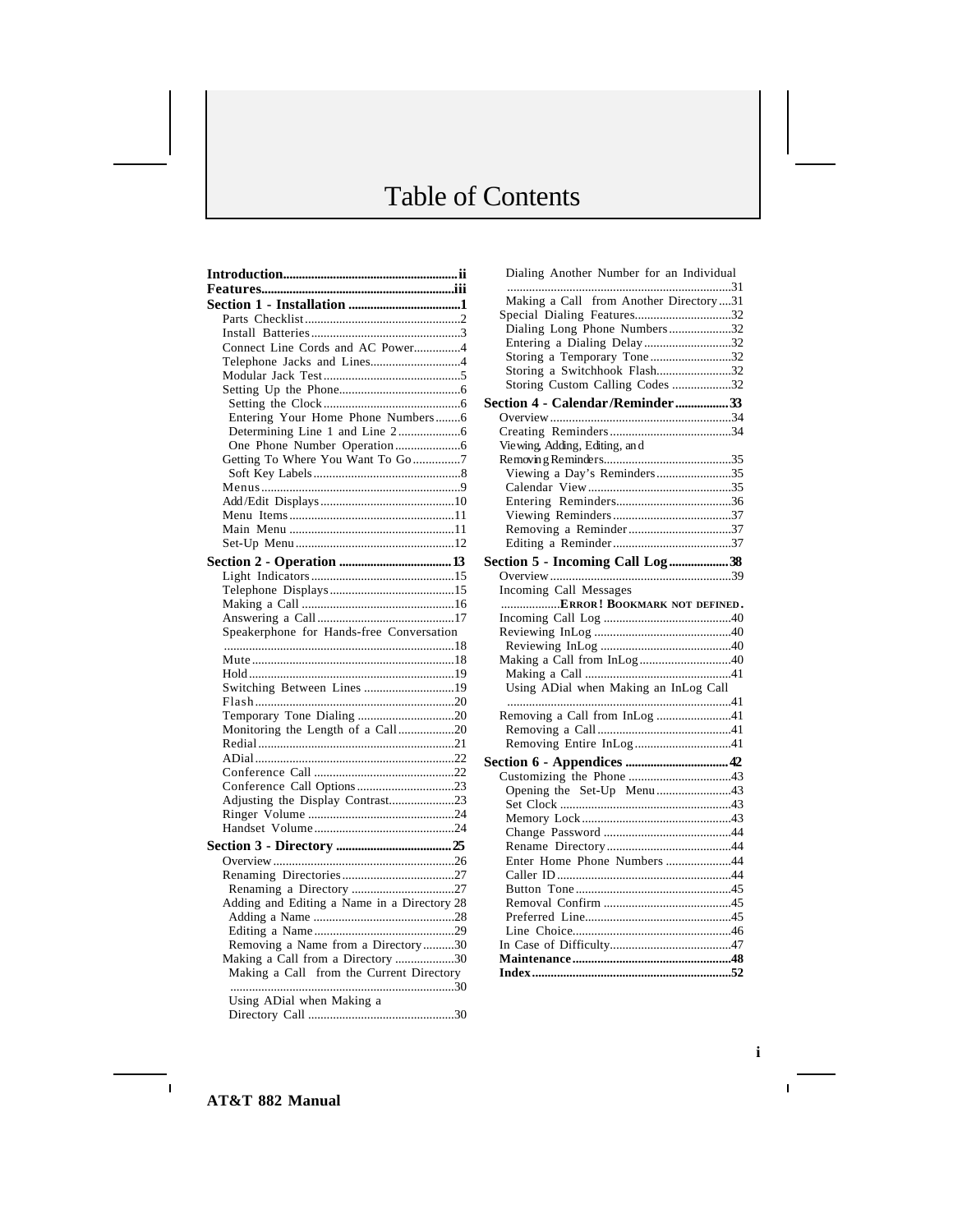## Introduction

**2-Line Speakerphone 882, Personal Information Center**

The 2-Line Speakerphone 882, Personal Information Center has been designed to meet standards for convenient, reliable service. To get the most from this telephone, please read this manual carefully. It explains in simple steps how to install, use and care for this 882 phone.

You can use the phone as a personal directory, storing names with phone numbers and other important information. The 882 also provides a calendar to assist in time management.

The 882 has unique keys that make setting up your directory or using other functions very easy. It is important to understand how to use these keys - especially the Cursor Control and the Soft Keys - so you can perform these functions successfully. The Cursor Control moves to a location where you will type in your information. (See page 7 for further explanations of the 882 keys.)

If you subscribe to Caller ID service from your local telephone company, your 882 makes using this service more convenient. The 882 displays the name and number of the calling party after the second ring and keeps a log of the calls.

Caller Identification Service is provided by your local telephone company. There is a fee for this service and it may not be available in all areas. This product cannot identify calls from areas not served by your local telephone company. It can display information only if both you and the caller are in areas offering Caller Identification Service and if both telephone companies use compatible equipment.

The 882 provides you with the following telephone features:

Speakerphone for hands-free talking Speakerphone Volume Control Enhanced Handset Volume Control Ringer Volume Controls Redial Log (DiLog) of last five numbers dialed AutoDial, Hold, Mute Keyboard for easy entry of names and information Personal Directory for storing names, numbers and information Calendar/Reminder for storing 50 timed reminders Alerts you when reminders occur Call Identification stores records of 64 incoming calls Dial any number from Incoming Call Log

**ii**

**AT&T 882 Manual**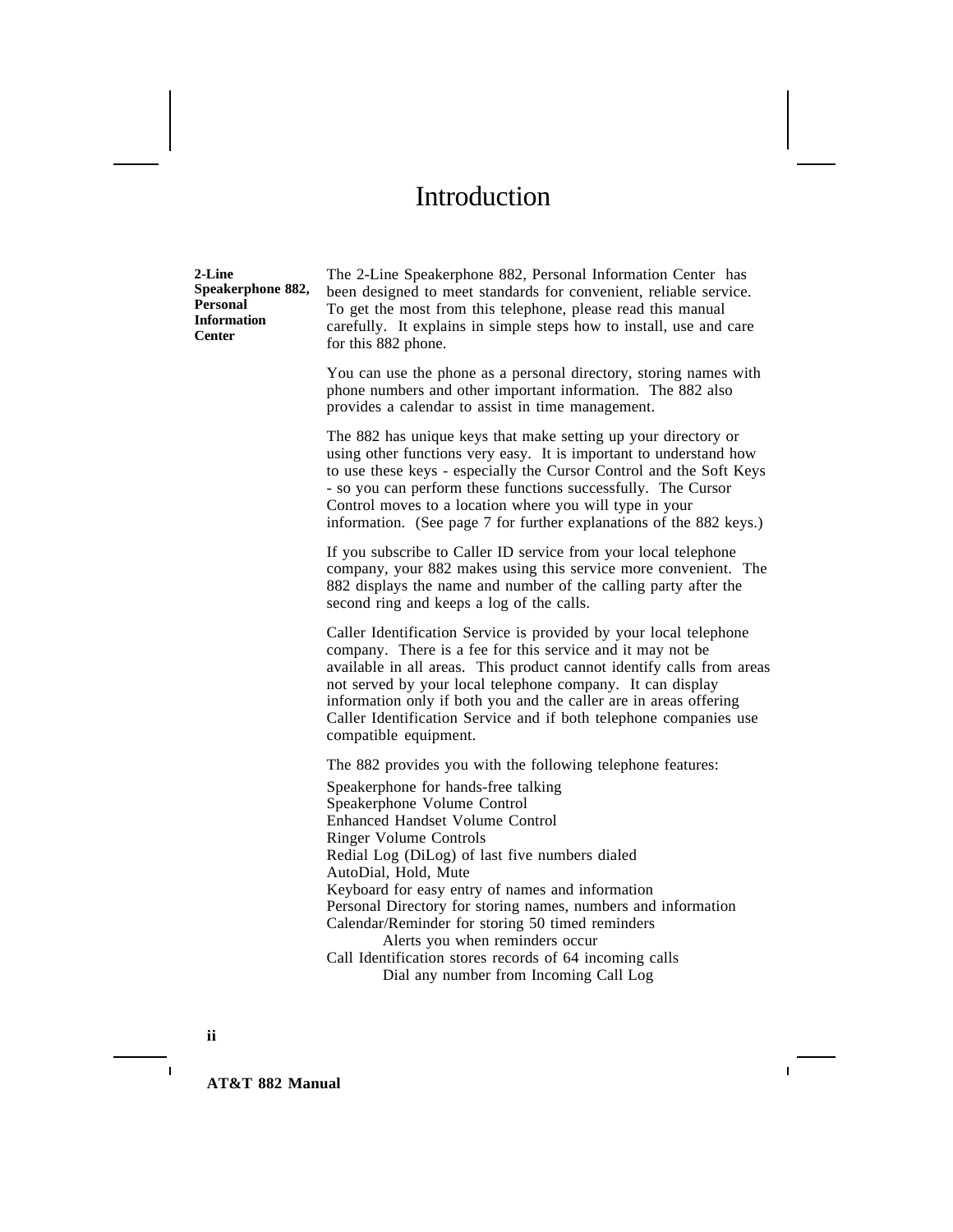## Features



 $\mathbf{I}$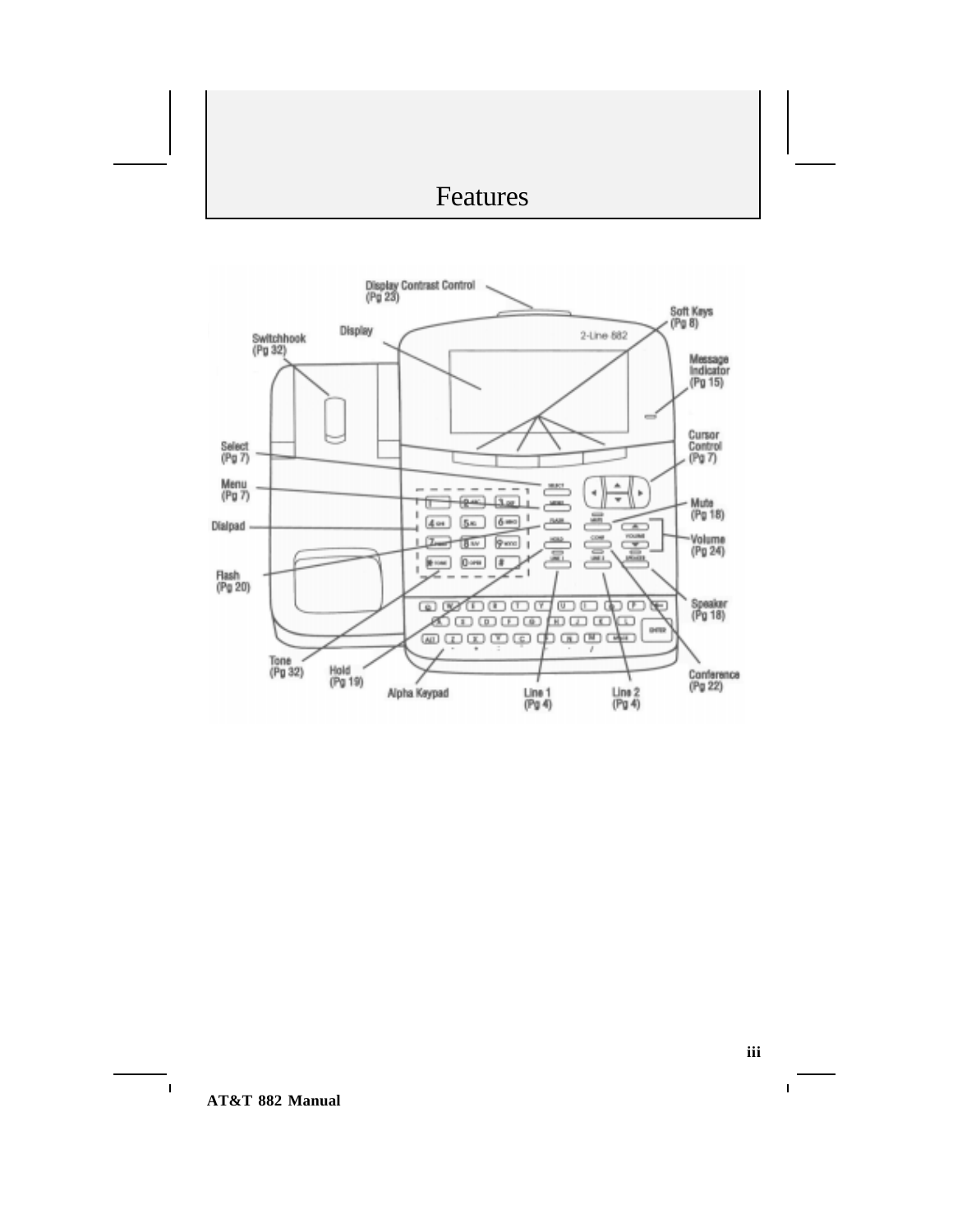#### **Page**

- 2 Parts Checklist
- 3 Installing Batteries
- 4 Connecting the Phone
- 6 One Phone Number Operation
- 7 Getting to Where You Want to Go
- 9 Using the Menus

This Personal Information Center phone may operate differently from other telephones you have used. Read this section carefully to become familiar with the many unique features of the 882.

**1**

#### *Getting Started at a Glance*

- Installing batteries and connecting the phone.
- Getting around the system.
- Setting the clock.
- Entering your area code and phone numbers.

**AT&T 882 Manual**

 $\overline{1}$ 

# *SECTION*

1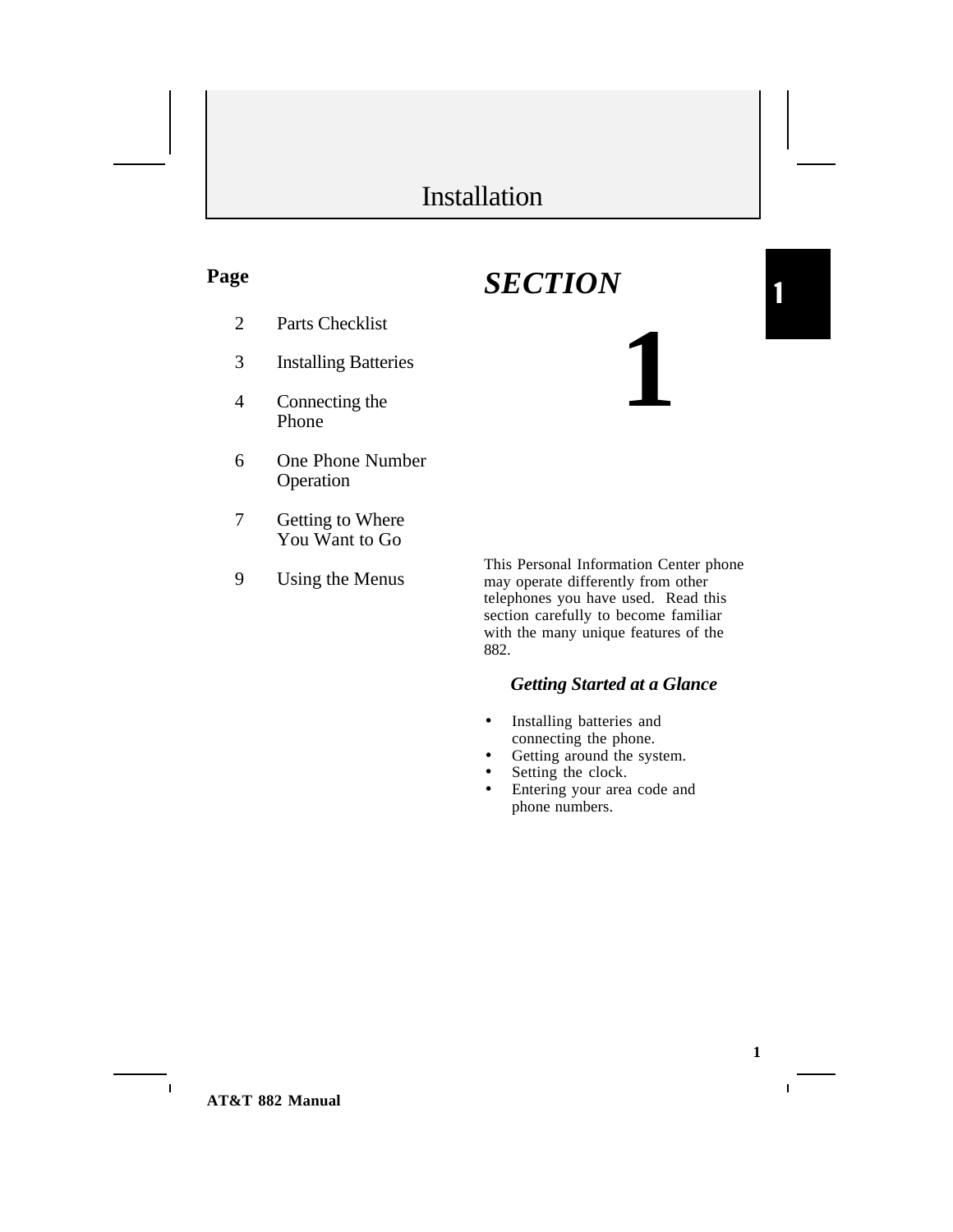#### **Every 882 telephone should include the following components:**

- **1** Telephone
- 2 Handset<br>3 Coiled ha
- **3** Coiled handset cord<br>**4** (2) 7' line cords
- **4** (2) 7' line cords
- **5** AC power transformer **6** 4 AA heavy duty batteries

**NOTE:** Remove the labels on the handset and the display before using the phone.



#### **DIAL MODE**

This telephone has a push-button dial which will work with tone or dial pulse (rotary) telephone service. Even when set to dial pulse service, the phone can be switched temporarily to tone for access to services that require tone signaling, including some tone-activated computer systems.

> This telephone is hearing-aid compatible.

**C**heck the list to make sure you have all the correct parts included with the telephone. You should save your protective packaging materials to reuse if you move or need to ship the telephone. We have provided all necessary parts. However, if you need additional parts to modernize or expand your telephone wiring, we offer a complete line of accessory products - including jacks, cords and adapters - to make any job quick, safe and inexpensive. Ask for them where you purchased your 882, or call 1-800-722- 9125.

**2**

**AT&T 882 Manual**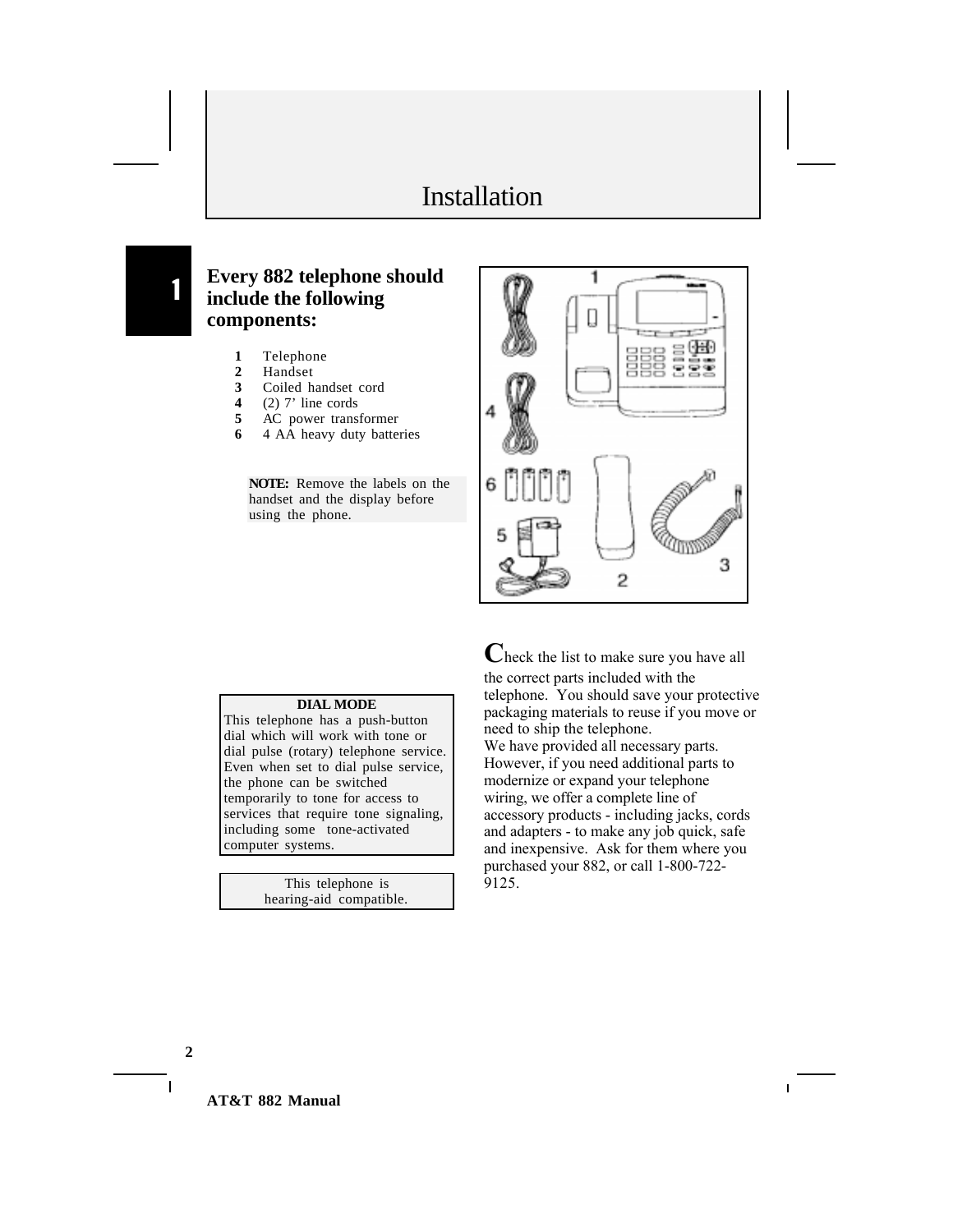#### **1 Install Batteries**

1



**NOTE:** The phone WILL NOT WORK without AC power.

 $\mathbf{I}$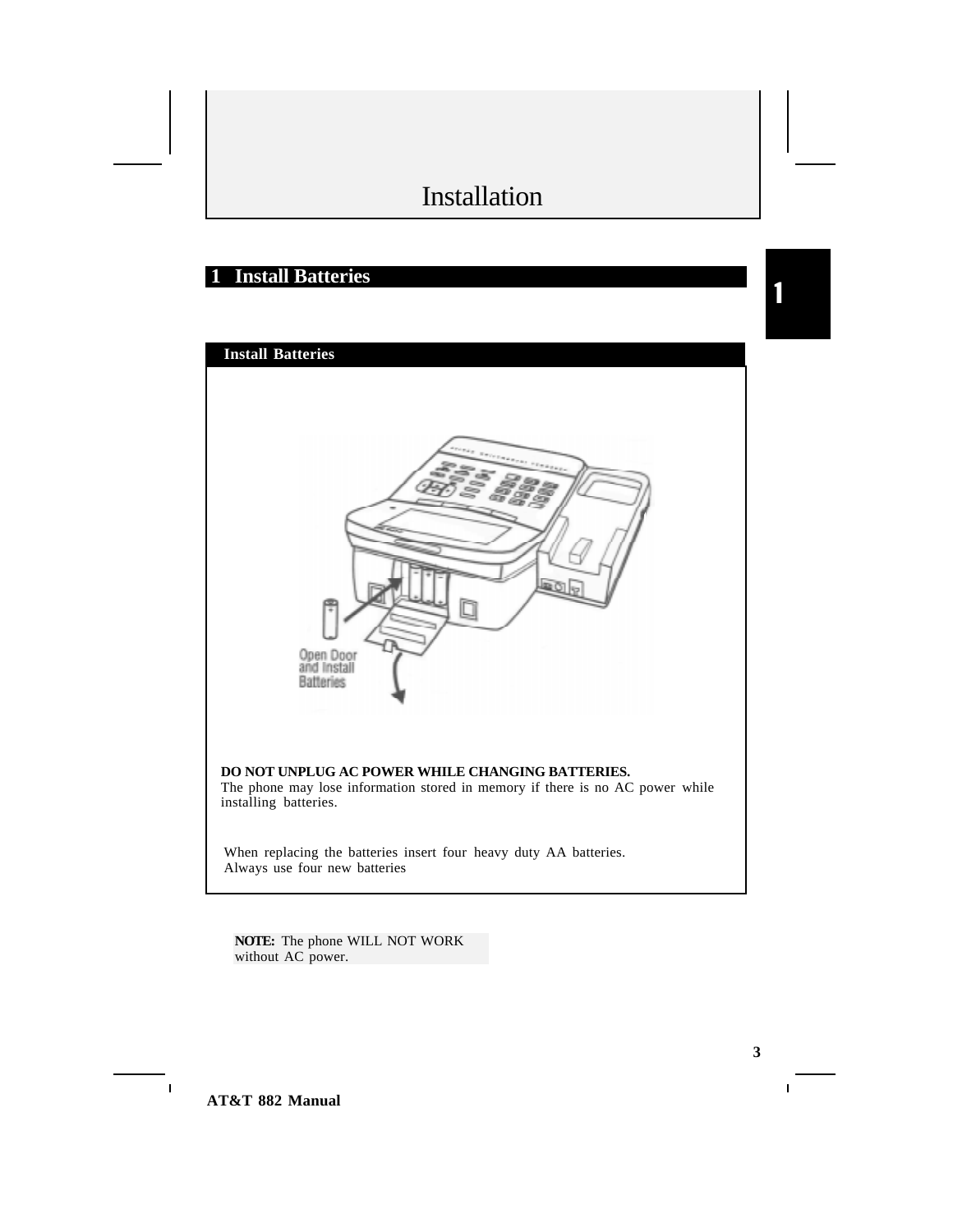#### **2 Connect Line Cords and AC Power**

#### **Telephone Jacks and Lines**

This phone is designed to work with two telephone lines. In some homes, both lines are wired into the same jack. If you are not sure if your jack is wired for two lines (two different phone numbers from one jack), perform the modular jack test on the opposite page. If you have two different phone numbers coming from one jack, you're all set to proceed with installing the line cords and AC power.



 $\overline{1}$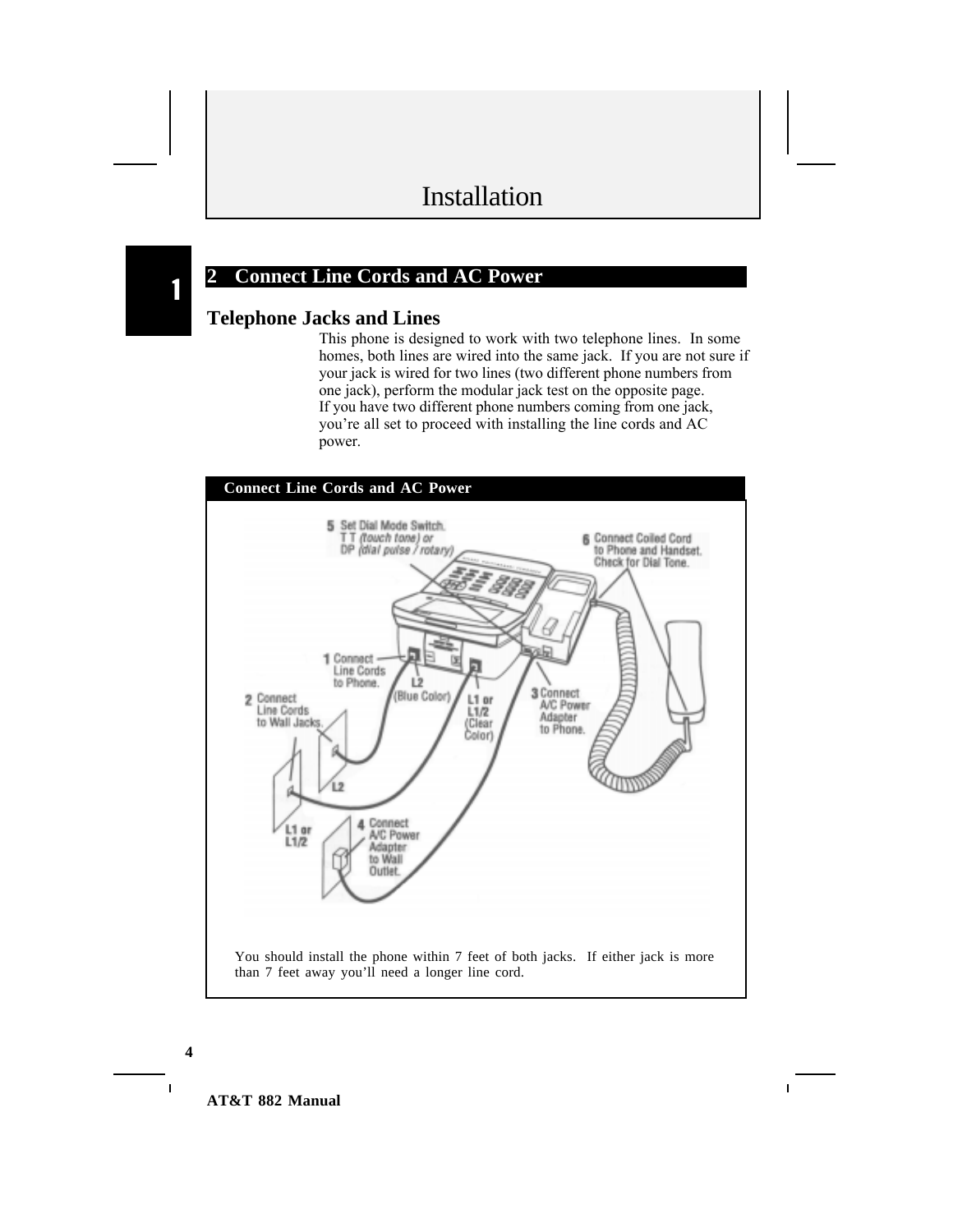#### **Modular Jack Test**

If you know the type of modular jacks you will be using, this test is not necessary.

- **1** Plug the line cord, with the clear modular plugs, into the jack labeled **L1 or L1/L2** on the back of the phone. Plug the other end into the modular jack you intend to use.
- **1** Connect coiled cord to phone and handset and hang up.
- **2** Pick up the handset. You are on Line 1. Listen for a dial tone, then press **LINE 2** and listen again.
	- If you hear a dial tone on both lines, the jack you've chosen is wired for two lines (two different phone numbers coming from one jack). You should follow directions for two-line jack.
	- If you hear a dial tone on only one line, the jack has only one line. Locate the jack for your other line. You should follow directions for two separate jacks.

| <b>Connect Line Cord for a</b>                                                                                                                          | <b>Connect Line Cords for Two</b>                                                                                                                                                                                                 |
|---------------------------------------------------------------------------------------------------------------------------------------------------------|-----------------------------------------------------------------------------------------------------------------------------------------------------------------------------------------------------------------------------------|
| <b>Two-line Jack</b>                                                                                                                                    | Separate Jacks                                                                                                                                                                                                                    |
| Use the line cord with the clear<br>modular plugs.                                                                                                      | You will use both line cords.<br>Connect cord with clear plugs to                                                                                                                                                                 |
| Connect one end of the line cord to<br>$\overline{2}$<br>the $L1$ or $L1/L2$ on the back of the<br>phone.<br>Connect the other end to the wall<br>jack. | Llor $L1/L2$ on back of phone.<br>Connect cord with blue plugs to $L2$<br>2<br>on back of phone.<br>Connect line cord with clear plug<br>3<br>to jack for Line 1.<br>Connect line cord with blue plug to<br>4<br>jack for Line 2. |

If you have only one phone number, you can have another line installed. If you prefer to have both lines in the same jack, you can have a two-line RJ-14 installed.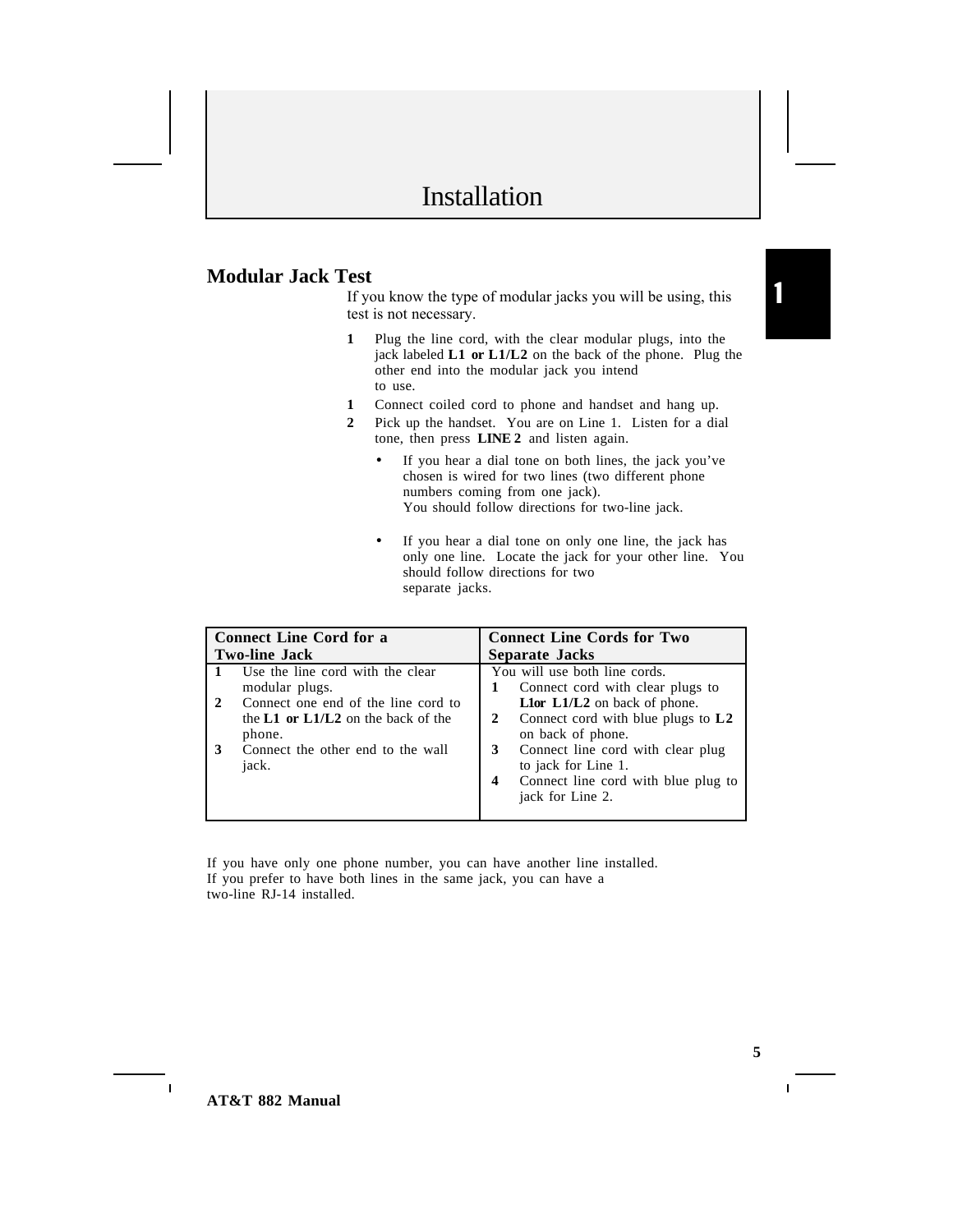#### **3 Setting Up the Phone**

When the phone is first plugged into the power plug, the "Set-Up" menu will appear. **You may have to adjust the Display Contrast.** (see page 23)

#### **Setting the Clock**

- **1 SELECT** "Set Clock" from the Set-Up menu.
- **2** Enter the time then **A** for AM or **P** for PM.
- **3** Press **.**
- **4** Enter the current date.
- **5** Press **.**
- **6** When you are done press the soft key below *Done.*

#### **Entering Your Home Phone Numbers**

- **1** Highlight "Enter Home Phone Numbers".
- **2** Press **SELECT**.
- **3** Enter your 3 digit area code, then press **.**
- **4** Enter the phone number for Line 1, then press **.**
- **5** Enter the phone number for Line 2, then press **.**
- **6** Press the soft key below *Done***.**

#### **Determining Line 1 and Line 2**

If you have a two-line jack follow the procedure below to determine which line is Line 1 and Line 2.

• Press **LINE 1** and call one of your phone numbers.

If you hear a busy signal, Line 1 is the number you called. If Line 2 rings, it is the number you called.

#### **One Phone Number Operation**

If you have only one telephone number make line choice MANUAL.

- **1** Highlight "Line choice is".
- **2** Press **SELECT** to alternate between AUTOMATIC and MANUAL.
- **3** Press the soft key below *Done* when you are done changing settings.

**6**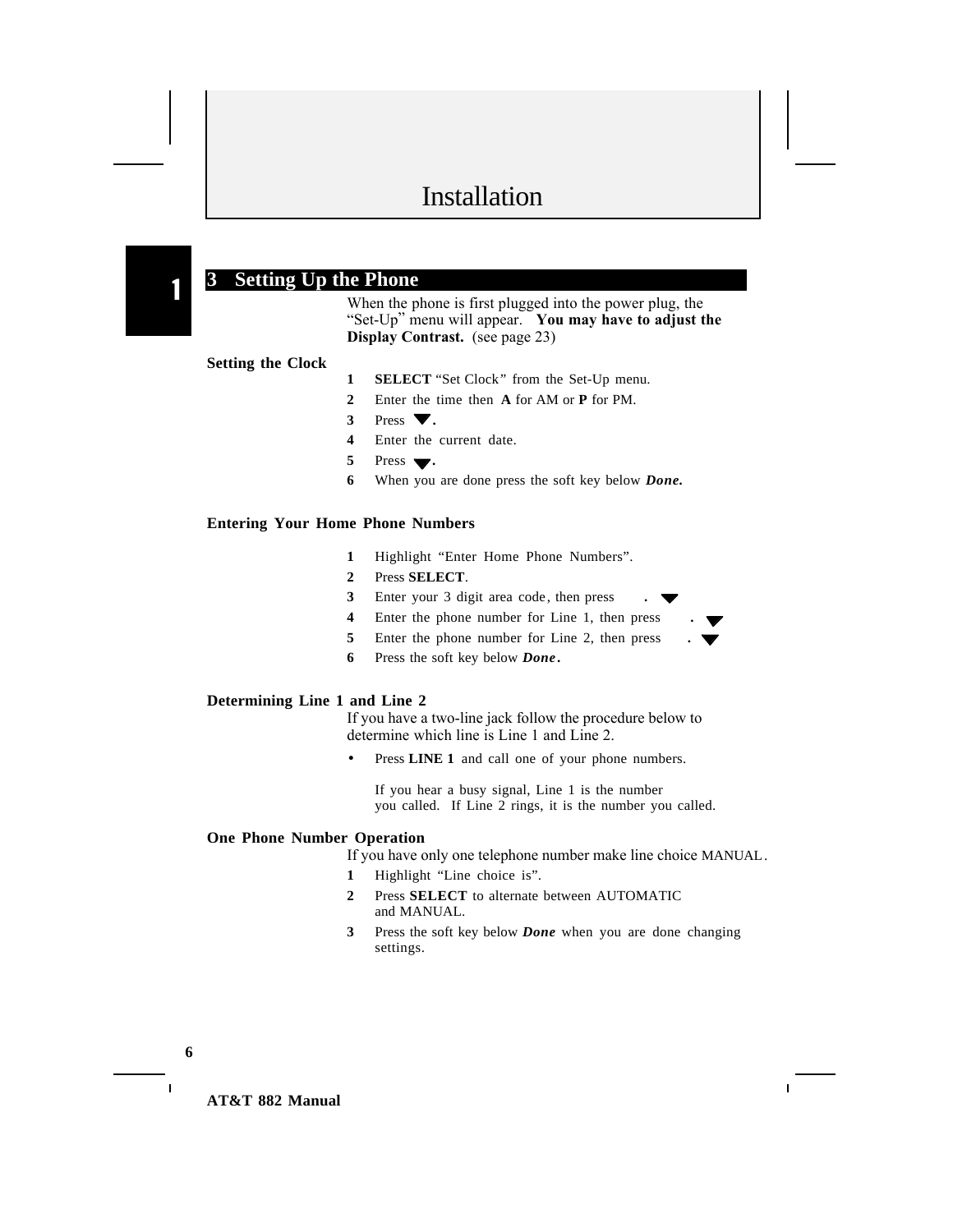# Getting to Where You Want to Go



| Cursor                 | A blinking character or light character on dark background<br>showing what choice an action would act on.     |                                                                                                                                                                                                                |  |
|------------------------|---------------------------------------------------------------------------------------------------------------|----------------------------------------------------------------------------------------------------------------------------------------------------------------------------------------------------------------|--|
| <b>Cursor Control</b>  |                                                                                                               | Moves the cursor to the next or previous<br>item on a display.<br>While viewing a menu, moves to the next or<br>previous display.<br>While adding or editing information, moves<br>one character left or right |  |
| <b>MENU</b>            | Opens and closes the 882's Main Menu.                                                                         |                                                                                                                                                                                                                |  |
| <b>SELECT</b>          | Chooses highlighted information or alternates between two<br>choices.                                         |                                                                                                                                                                                                                |  |
| <b>Soft Key Labels</b> | These commands (functions) change depending on what action<br>you are performing, or what the phone is doing. |                                                                                                                                                                                                                |  |
| <b>Soft Keys</b>       | Press these soft keys to activate the commands.                                                               |                                                                                                                                                                                                                |  |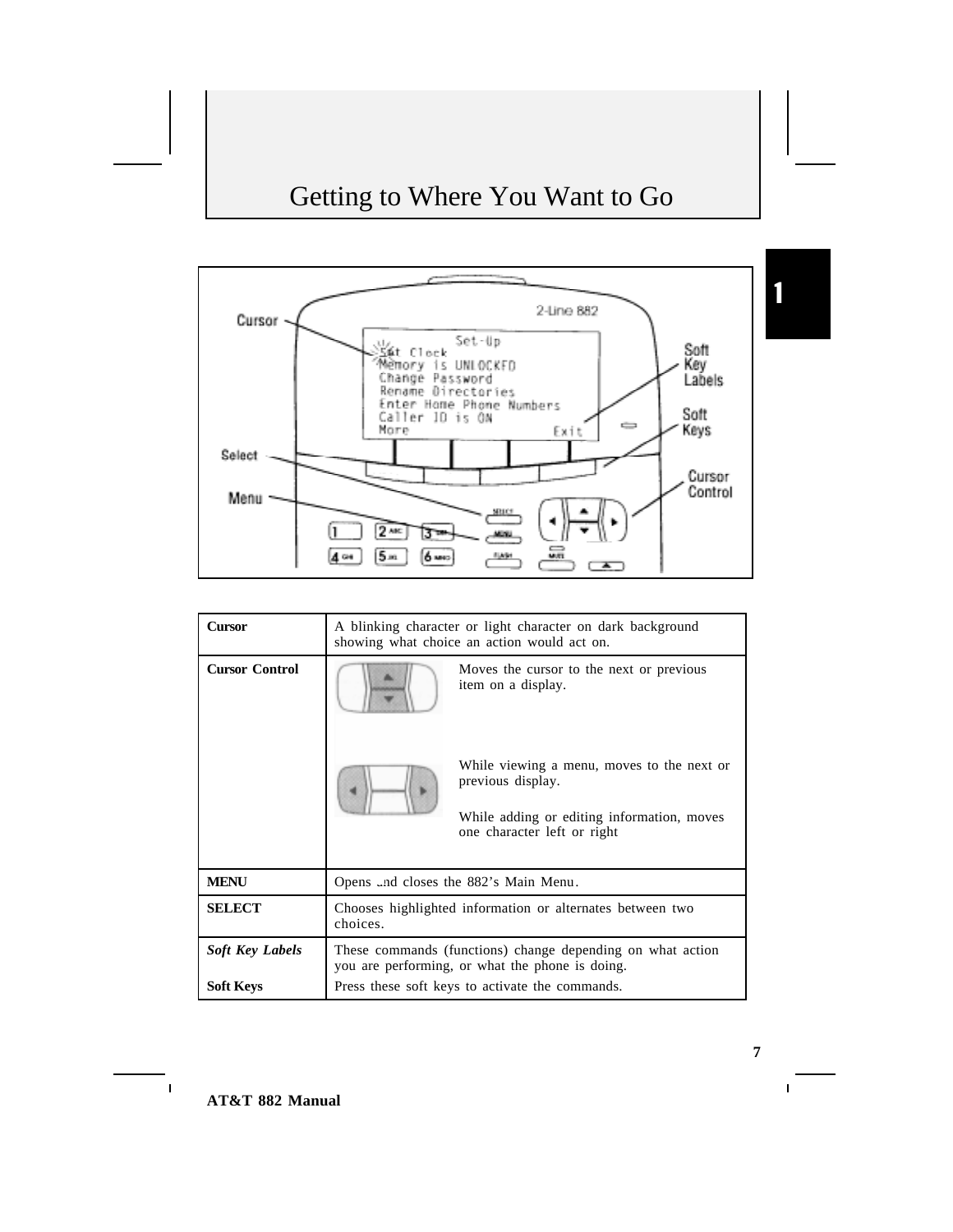# Getting to Where You Want to Go

#### **Soft Key Labels**

Below is the chart listing the soft key labels and what each one does. These labels appear on a display depending on what activity you are performing or what the phone is doing.

| Label         | What it does                                                                                                                                                                                          |
|---------------|-------------------------------------------------------------------------------------------------------------------------------------------------------------------------------------------------------|
| Add           | lets you add an entry to the highlighted choice.                                                                                                                                                      |
| <b>ADial</b>  | repeatedly redials a phone number that is busy or not answered<br>and requires pressing SPEAKER or lifting the handset when the<br>far-end answers. (see page 22)                                     |
| <b>Back</b>   | shows the previous display.                                                                                                                                                                           |
| Cancel        | cancels changes you have made.                                                                                                                                                                        |
| Dial          | dials number highlighted on the display.                                                                                                                                                              |
| DiLog         | displays the ReDial Log on the display. (see page 21)                                                                                                                                                 |
| Done          | saves information and returns to previous display.                                                                                                                                                    |
| Edit          | lets you edit information on the display.                                                                                                                                                             |
| Exit          | leaves an operation and returns to telephone display.                                                                                                                                                 |
| <b>InLog</b>  | displays the Incoming Call Log on the display.<br>(see page 39)                                                                                                                                       |
| <b>More</b>   | displays the next menu display, for those menus with more than<br>one menu. (see page 11)                                                                                                             |
| Refer         | lets you view information for numbers in your<br>ReDial Log (DiLog). (see page 21)                                                                                                                    |
| <b>Remind</b> | displays the month, beginning with the current month.<br>Use $\triangleleft$ and $\triangleright$ to move back or forward to other months. (see<br>page 35) Add reminders from Calendar View display. |
| Remove        | erases the highlighted item on the display.                                                                                                                                                           |
| Review        | lets you view items in a highlighted category.                                                                                                                                                        |
| <b>RmAll</b>  | allows erasing of entire InLog, or Directory.                                                                                                                                                         |
| <b>SetUp</b>  | lets you customize the phone.                                                                                                                                                                         |
| <b>Timer</b>  | turns the timer ON and OFF. (see page 20)                                                                                                                                                             |

**8**

 $\overline{\mathbf{I}}$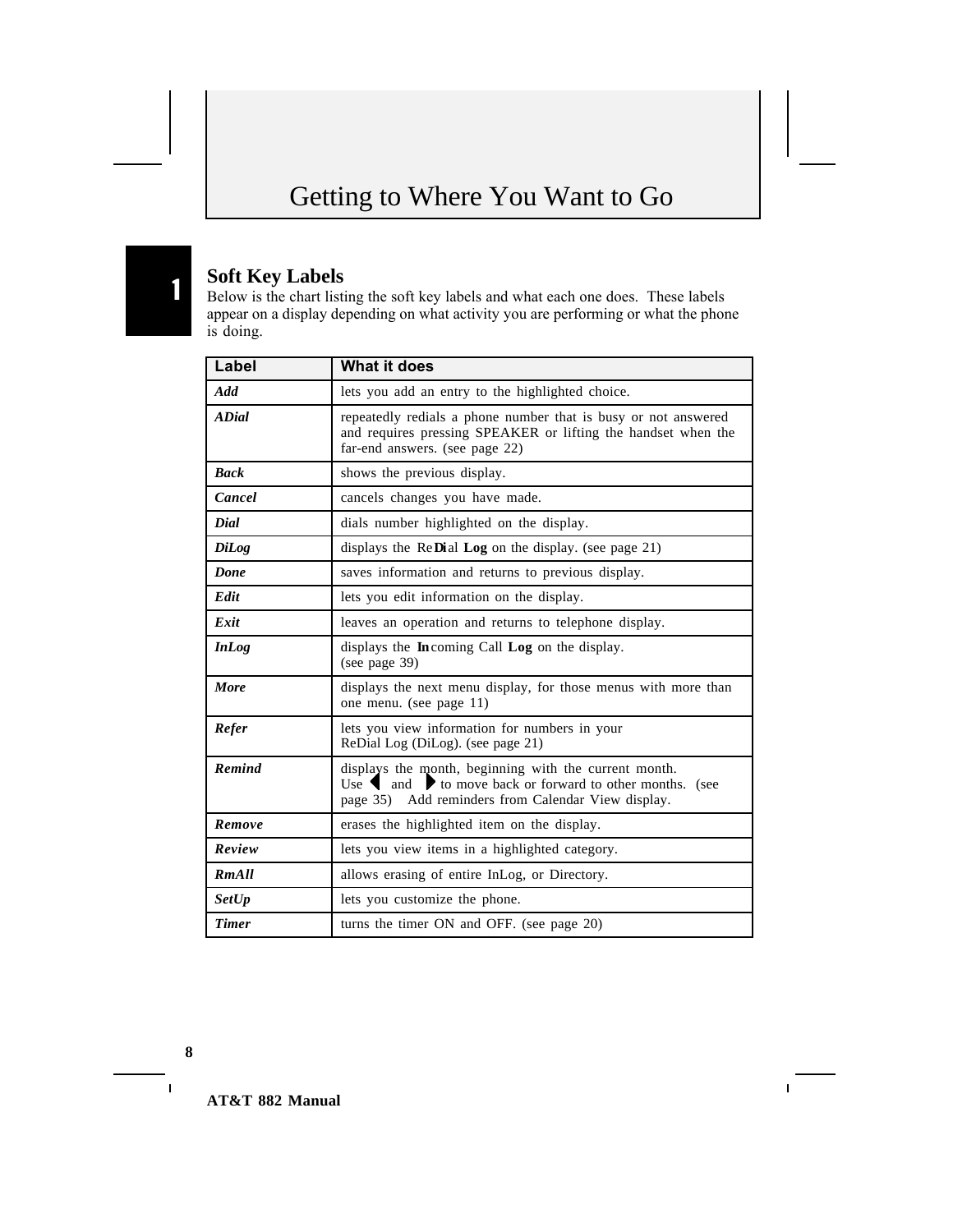#### **Menus**

A menu is a list of choices.

#### **Parts of a Menu**

- The top line of a menu is its title.
- The next six lines are its choices.
- The bottom line contains up to four labels for the "Soft Keys" that are directly below the display. These labels are for different actions, which vary by menu.

#### **Cursor**

A blinking or reverse video character indicating your location on a menu. When the cursor is on a choice it is "highlighted". The highlighted choice can be acted on in different ways, depending on the menu.

#### **Reverse Video**

Information displayed with a shaded or dark background and light letters.



- Press **SELECT** to view the menu for the highlighted choice.
- Press one of the *"Soft Keys"* to produce its label's action. For example, press the soft key below *Dial* to dial the highlighted phone number, or *Add* to open the display that lets you add a new directory entry.

 $\overline{1}$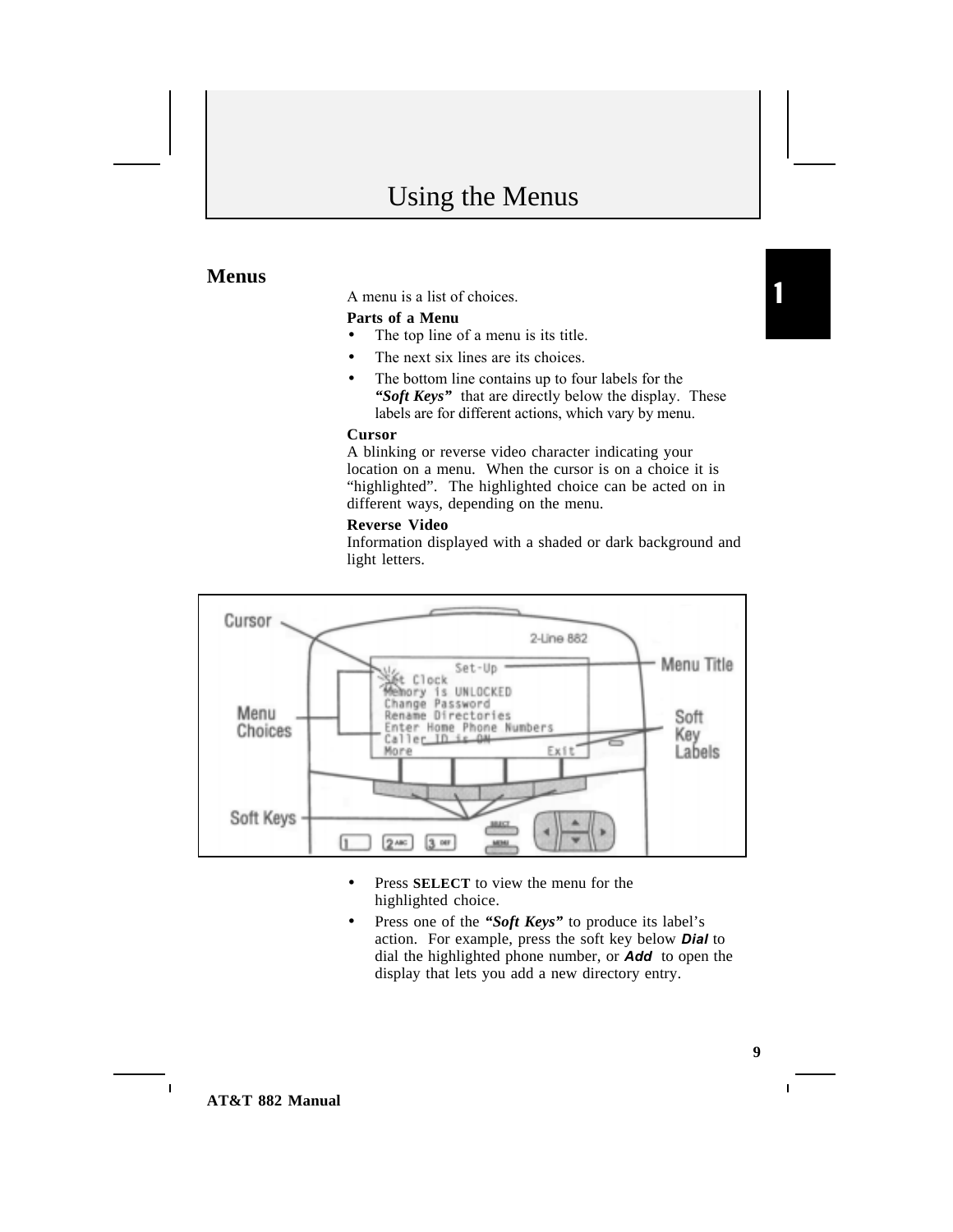#### **Add/Edit Displays**

1

Some displays are for adding or changing information. On these displays, you:

• Type information for directory entries and reminders using the alpha keypad or the dial pad.

**OR**

• Press **SELECT** to alternate between two choices. Choices that let you alternate are in "Reverse Video" or all capital letters.





 $\overline{\mathbf{I}}$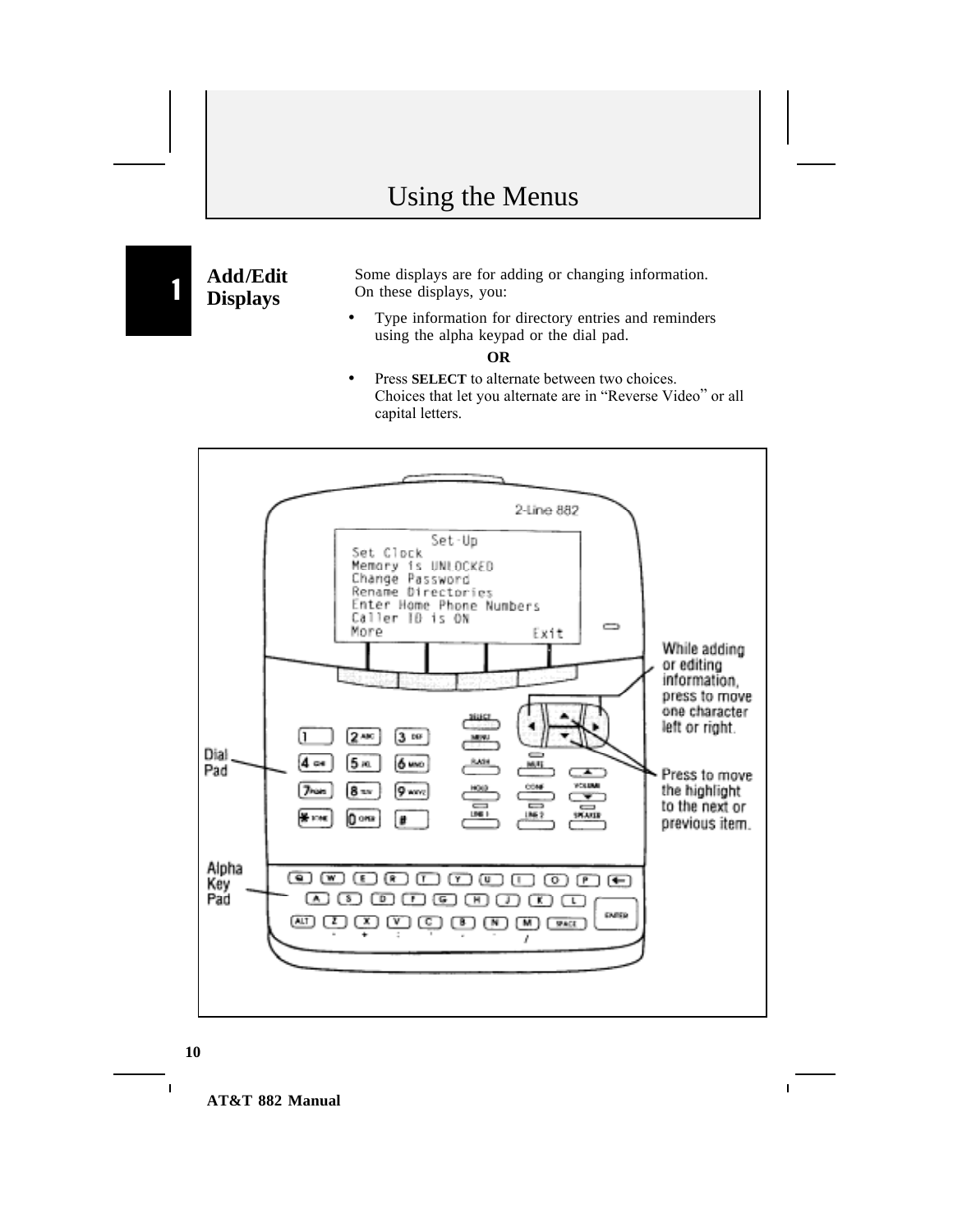#### Menu Items

|                                | When a menu has more than 6 selections, or if there is a second<br>display, <b>More</b> appears at the bottom of the display. This<br>indicates the display continues to a second display.<br>Press the soft key below <b>More</b> to view the second display. On |  |  |
|--------------------------------|-------------------------------------------------------------------------------------------------------------------------------------------------------------------------------------------------------------------------------------------------------------------|--|--|
|                                | the second display <b>Back</b> replaces <b>More</b> . Press <b>Back</b> to return<br>to the first display.                                                                                                                                                        |  |  |
| Choosing a<br><b>Menu</b> Item | 1<br>Use the $\triangle$ or $\triangledown$ buttons to move the cursor to highlight<br>an option.<br>2<br>Press <b>SELECT</b> or one of the soft keys.                                                                                                            |  |  |
| <b>Main Menu</b>               | The Main Menu lets you view different directories.                                                                                                                                                                                                                |  |  |
|                                | Press <b>MENU</b> to view the Main Menu.                                                                                                                                                                                                                          |  |  |
|                                | Press SELECT to select the choice you have highlighted.<br>The screen for that directory will appear. You will then be<br>able to add or select individual entires.<br>Press <b>MENU</b> again to exit from the Main Menu to the<br>regular phone display.        |  |  |
|                                |                                                                                                                                                                                                                                                                   |  |  |
|                                | The soft keys available on the Main Menu are:                                                                                                                                                                                                                     |  |  |
|                                | customize phone features<br><b>SetUp</b><br><b>Remind</b> display the Calendar for the current month and<br>add and review reminders.                                                                                                                             |  |  |
|                                | view Incoming Call Log. (see page 40)<br><i>InLog</i><br>view the ReDial Log. (see page 21)<br><b>DiLog</b>                                                                                                                                                       |  |  |
|                                | <b>Main Menu</b>                                                                                                                                                                                                                                                  |  |  |
|                                | Main Menu                                                                                                                                                                                                                                                         |  |  |
|                                | -Directory                                                                                                                                                                                                                                                        |  |  |
|                                |                                                                                                                                                                                                                                                                   |  |  |
|                                |                                                                                                                                                                                                                                                                   |  |  |
|                                |                                                                                                                                                                                                                                                                   |  |  |
|                                | SetUp Remind InLog DiLog                                                                                                                                                                                                                                          |  |  |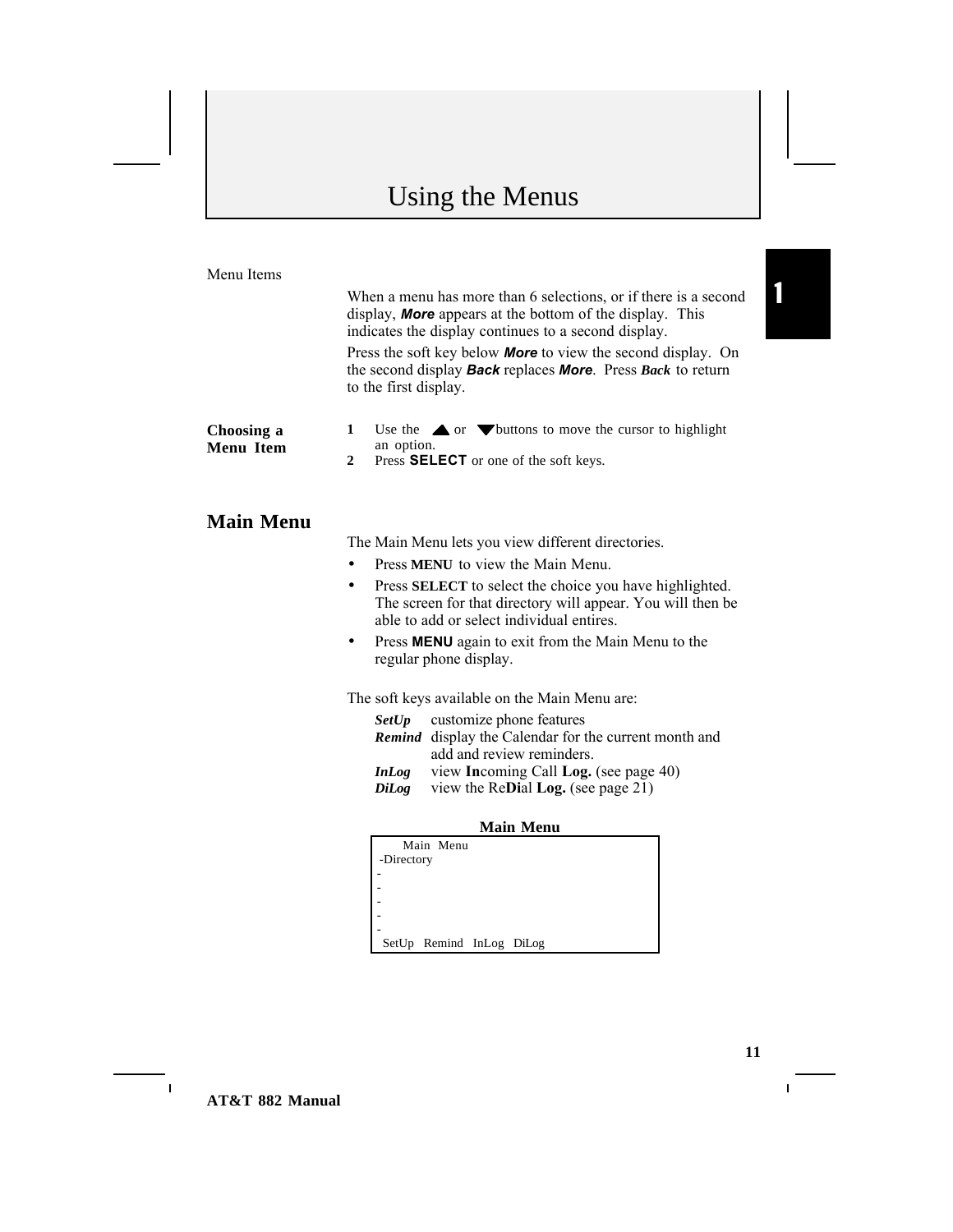|                            | After you install the batteries and connect all the cords, use<br>Set-Up to customize some of the phone's features. You can<br>customize the 882 at any time. |                                                                                                                                                                                                       |  |  |
|----------------------------|---------------------------------------------------------------------------------------------------------------------------------------------------------------|-------------------------------------------------------------------------------------------------------------------------------------------------------------------------------------------------------|--|--|
| Viewing the<br>Set-Up Menu | 1<br>2                                                                                                                                                        | Press Menu. Main Menu appears.<br>Press the soft key below SetUp.<br>The Set-Up menu appears.                                                                                                         |  |  |
| Menus                      |                                                                                                                                                               | <b>Moving Around</b> • Press $\triangle$ or $\nabla$ to move among choices.<br>• Press <i>More</i> , or $\triangleright$ to view second menu.<br>• Press Back, or $\triangleleft$ to view first menu. |  |  |

| Set-Up Menu 1            | <b>Set-Up Menu 2</b>    |
|--------------------------|-------------------------|
| Set-Up                   | Set-Up                  |
| Set Clock                | Button Tone is ON       |
| Memory is UNLOCKED       | Removal Confirm is ON   |
| Change Password          | Prefered Line is LINE 1 |
| Rename Directories       | Line Choice is AUTO     |
| Enter Home Phone Numbers |                         |
| Caller ID is ON          |                         |
| Exit<br>More             | <b>Back</b><br>Exit     |

**12**

 $\mathbf{I}$ 

**Set-Up Menu**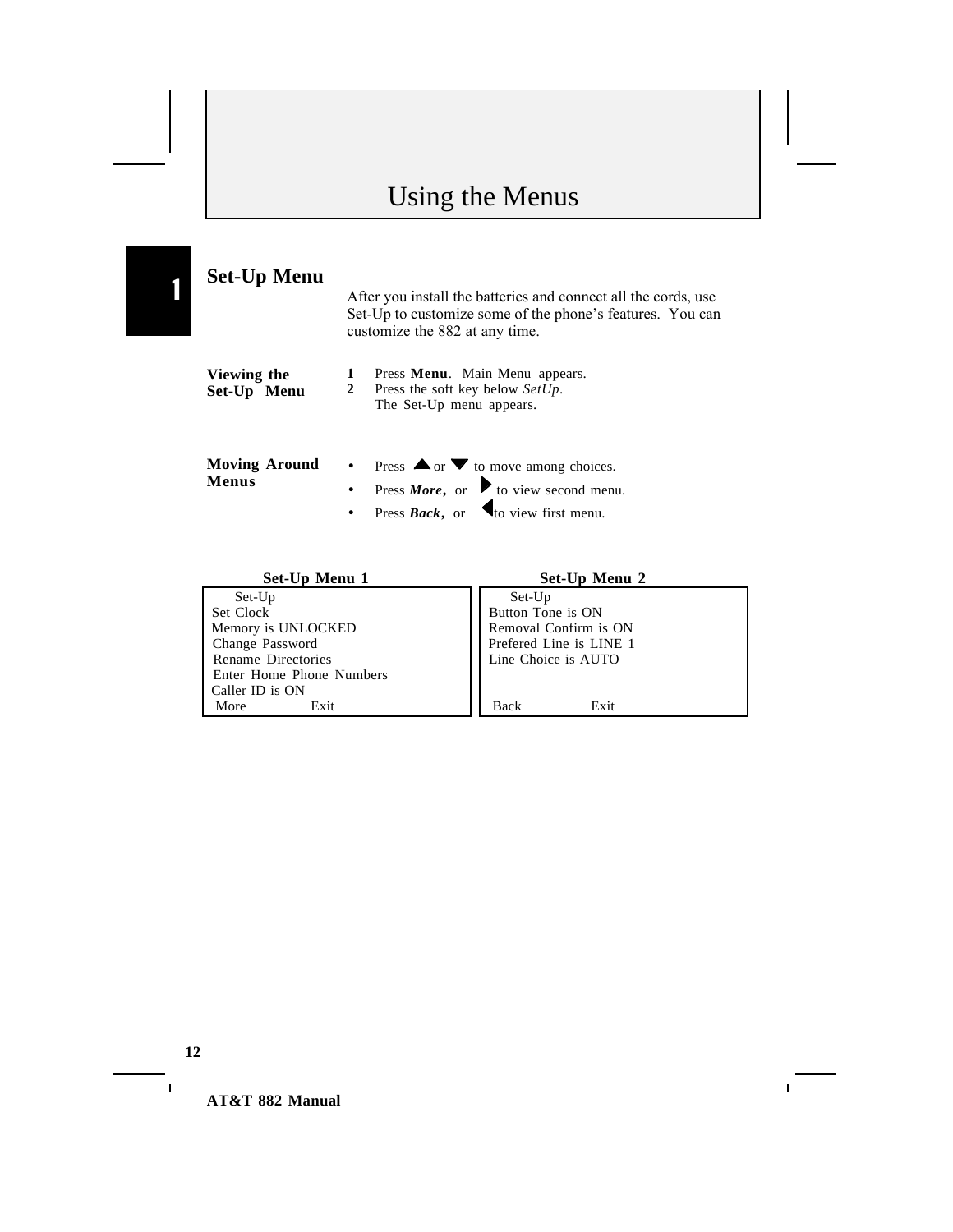*SECTION*

#### **Page**

- 15 Light Indicators
- 16 Making a Call
- 17 Answering a Call
- 18 Using the Speakerphone
- 18 Using Mute
- 19 Using Hold
- 19 Switching Between Lines
- 20 Using Flash
- 20 Monitoring the Length of a Call
- 21 Using Redial
- 22 Using ADial
- 22 Using Conference Call
- 23 Adjusting the Display **Contrast**
- 24 Adjusting the Ringer and Handset Volume

This Personal Information Center phone may operate differently from other telephones you have used. Read this section carefully to become familiar with the many unique features of the 882.

**2**

2

#### *Operation at a Glance*

- Making and answering a call.
- Using speakerphone, conference calling, hold and redial.
- Using the Personal Directory, see page 25.
- Making a conference call.
- Switching between lines.
- Adjusting ringer and handset volume.

 $\overline{\phantom{a}}$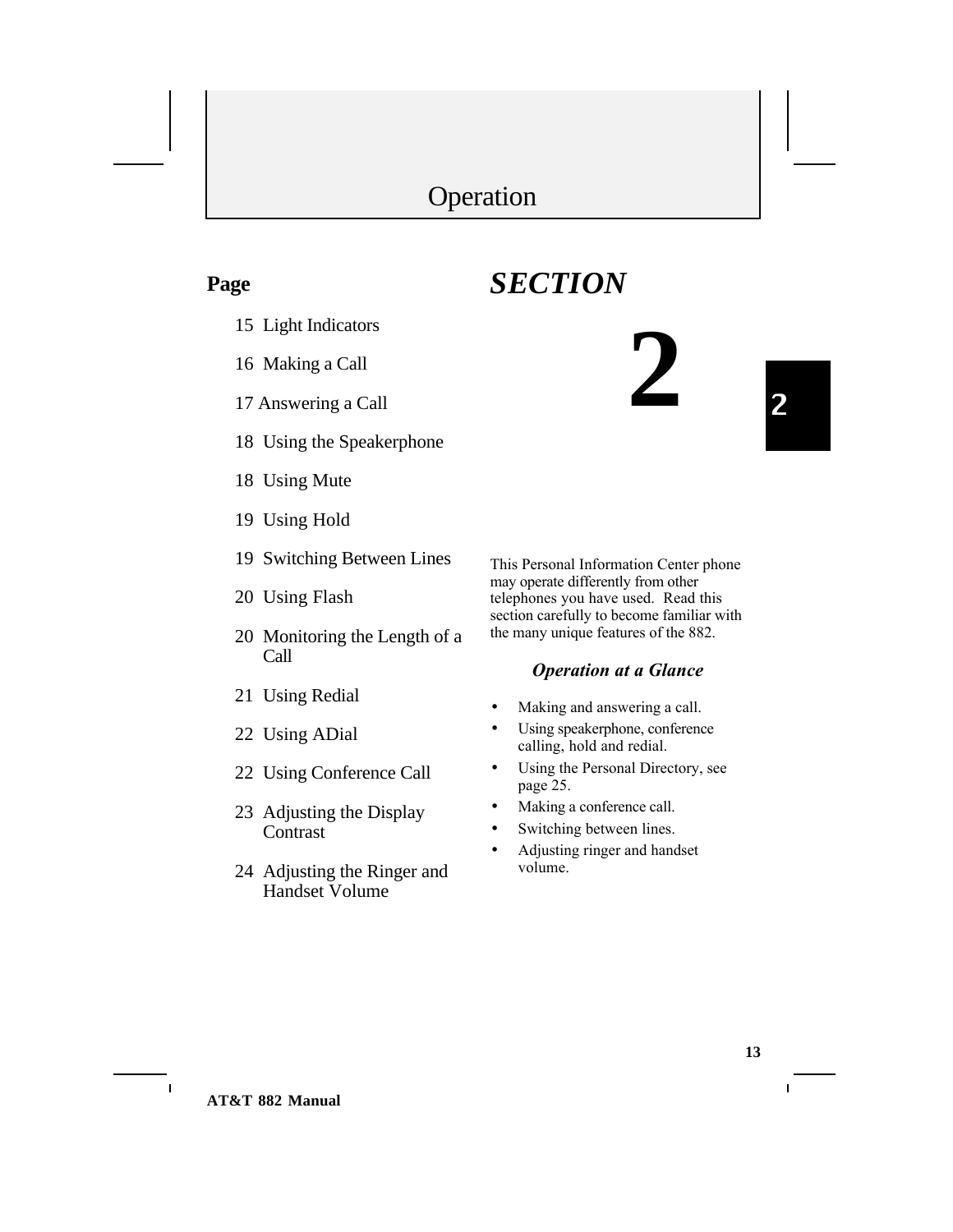



 $\blacksquare$ 

**AT&T 882 Manual**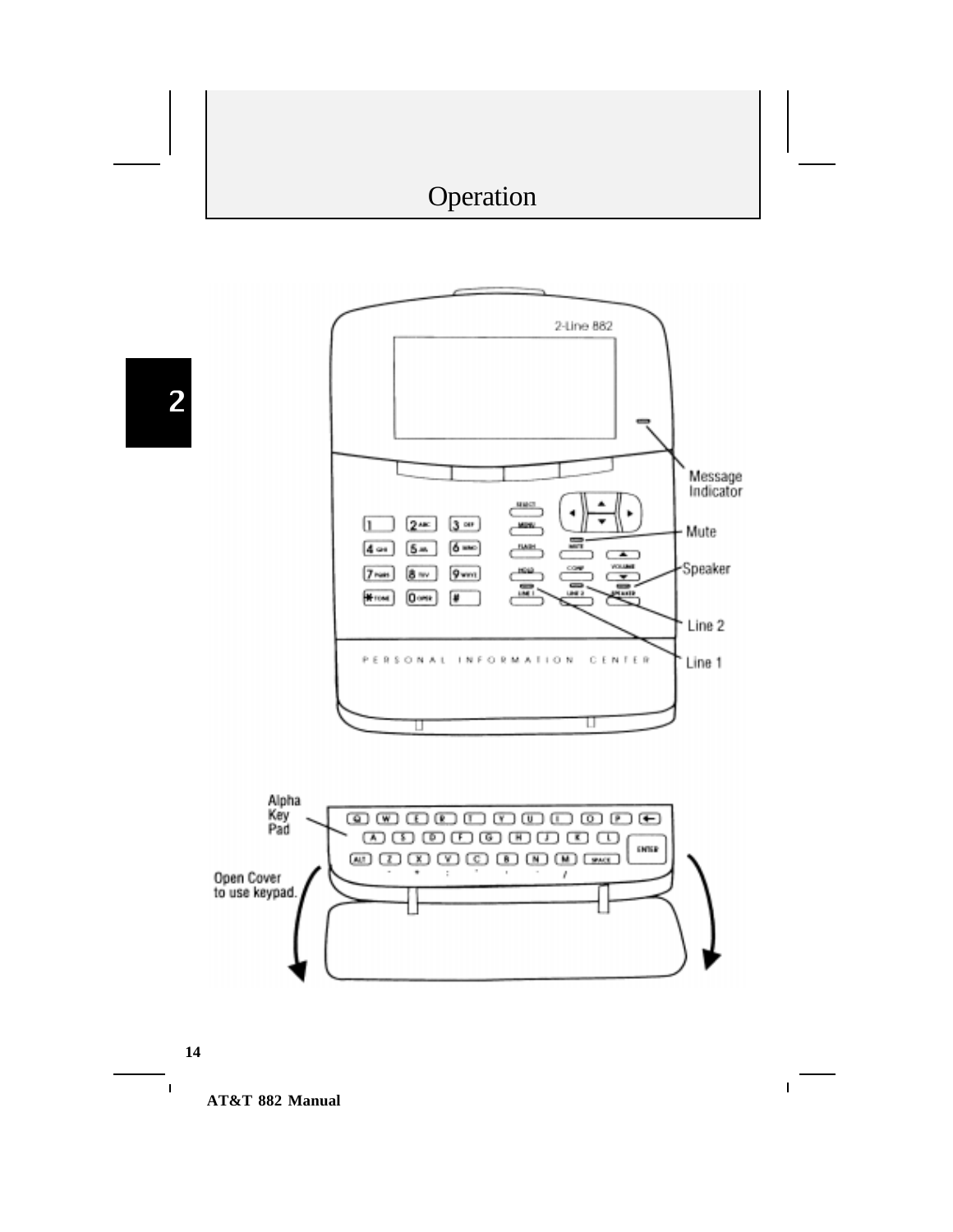| Light             | <b>Activity</b>              | <b>Meaning</b>                                                                                                 |  |
|-------------------|------------------------------|----------------------------------------------------------------------------------------------------------------|--|
| LINE <sub>1</sub> | Yellow-green<br>and flashing | The line is ringing.                                                                                           |  |
| <sub>or</sub>     | Red and<br>flashing          | The line is on Hold.                                                                                           |  |
| LINE <sub>2</sub> | Red and on<br>steady         | The line is in use at this phone or another<br>phone.                                                          |  |
| Message           | <b>ON</b>                    | There is Caller ID or Reminder information on<br>the display.                                                  |  |
|                   |                              | or                                                                                                             |  |
|                   |                              | There can be information on the display about<br>one of the events in the "Telephone Displays"<br>table below. |  |

#### **Light Indicators**

#### **Telephone Displays**

When the display is not being used for the Directory, Reminders, Calendar, Redial Log or Incoming Call Log, one of the "normal" phone displays appears. These displays have the time and date on the top line and soft key labels on the bottom line. There are also indications about the following things that appear on the display:

| <b>Message</b>           | What it means                                                                                                                                                                                                                                        |
|--------------------------|------------------------------------------------------------------------------------------------------------------------------------------------------------------------------------------------------------------------------------------------------|
| Low Battery              | The batteries need to be changed. Replace the batteries promptly to<br>prevent memory loss. See page 3.                                                                                                                                              |
| Ring 1 OFF<br>Ring 2 OFF | You can make or answer calls when the ringer is OFF. The<br>yellow-green LINE IN USE light for the ringing line still flashes.<br>Other phones on this line will still ring. When ringer is OFF, the<br>message light does not come on. See page 24. |
| No Line 1<br>No Line 2   | The phone lines may be disconnected or not working properly.<br>Check the connections and look at the "In Case Of Difficulty"<br>Section" on page 47.                                                                                                |
| Message                  | If you subscribe to Message Waiting service "Message" appears<br>when you have a message. In some areas Message Waiting is<br>known as Voice Messaging or Voice Mail.                                                                                |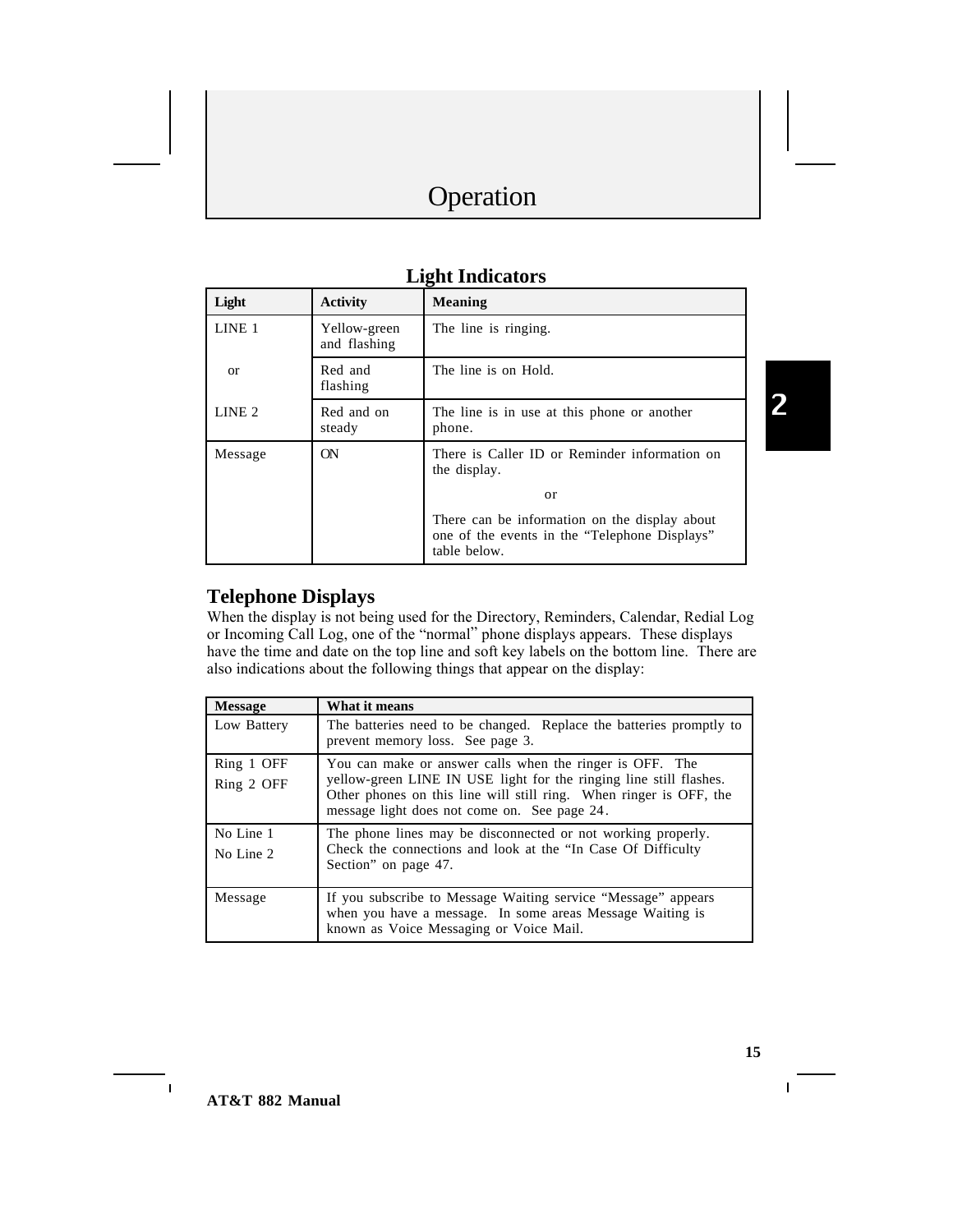#### **Making a Call**

You can make a call from the dial pad or by pressing *Dial* on the directory, DiLog or InLog displays. Pages 21 and 22 explain in detail how to make a Redial or ADial call. Sections 3 and 5 explain how to dial numbers from the directories or InLog. When you make a call, the "Preferred Line" is always selected when both lines are free. If you did not change this setting in Set-Up, the preferred line will be the line connected to Line 1 on the back of the phone. **Making a Call from the Dial Pad 1** Lift handset or press **SPEAKER**. *Override Automatic Line Selection: Press* **LINE 1** *or* **LINE 2.** *Pressing the line button turns on the speakerphone. You can then lift the handset if you wish.* **2** Dial the number from the dial pad. You can insert a hyphen, pause or wait by pressing the space bar on the alpha pad once for a hyphen, twice for a 3-second pause, and 3 times for a 30 second wait.

| Making a Call                       |                | <b>Using Dial</b>                                                |
|-------------------------------------|----------------|------------------------------------------------------------------|
| From a Directory,<br>DiLog or InLog | $\blacksquare$ | Locate the display where the number you want to dial<br>appears. |
|                                     |                | Use the $\triangle$ or $\nabla$ buttons to highlight the number. |

**3** Press the soft key below *Dial*. The label changes to *ADial*. The speakerphone indicator comes ON and the phone begins to dial the number after a few seconds.

**16**

 $\overline{\phantom{a}}$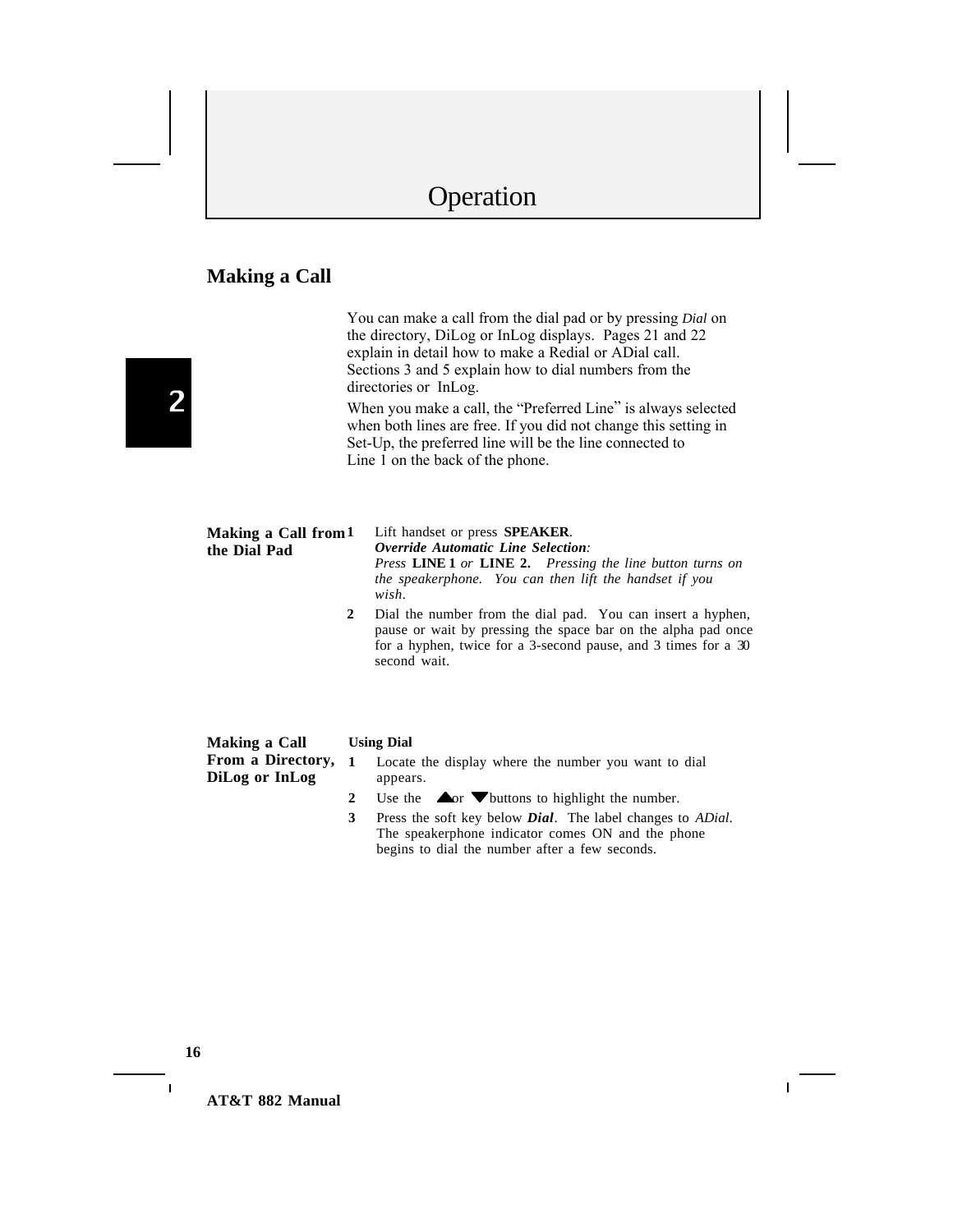#### **Using ADial**

This feature repeatedly dials a highlighted phone number, if busy. See page 21 for further information on ADial.

- **1** Do not lift the handset or press **SPEAKER**.
- **2** Locate the display where the number you want to dial appears.
- **3** Use the  $\Delta$ or  $\blacktriangleright$  buttons to highlight the number.<br>**4** Once the number is highlighted, press the soft key
- **4** Once the number is highlighted, press the soft key below *Dial*. The label changes to *ADial*.
- **5** Immediately press the soft key below *Adial*.

# 2

#### **Answering a Call**

When you answer a call, the phone automatically selects the ringing line if line choice is Automatic (see page 46).

Each line has a different ringer tone to signal an incoming call. The yellow-green LINE IN USE indicator flashes when that line receives a call. The red LINE IN USE indicator is ON if the line is in use at this phone or another phone.

• Lift handset or press **SPEAKER.**

*If Line choice is AUTO the ringing line will be answered. If Line choice is MANUAL, you must press the line button to*

*answer the non-preferred line.*

**NOTE:** If you subscribe to Caller Identification Service, Call ID information is sent to the phone between the first and second ring. See pp 38-41 for Caller ID information.

**AT&T 882 Manual**

h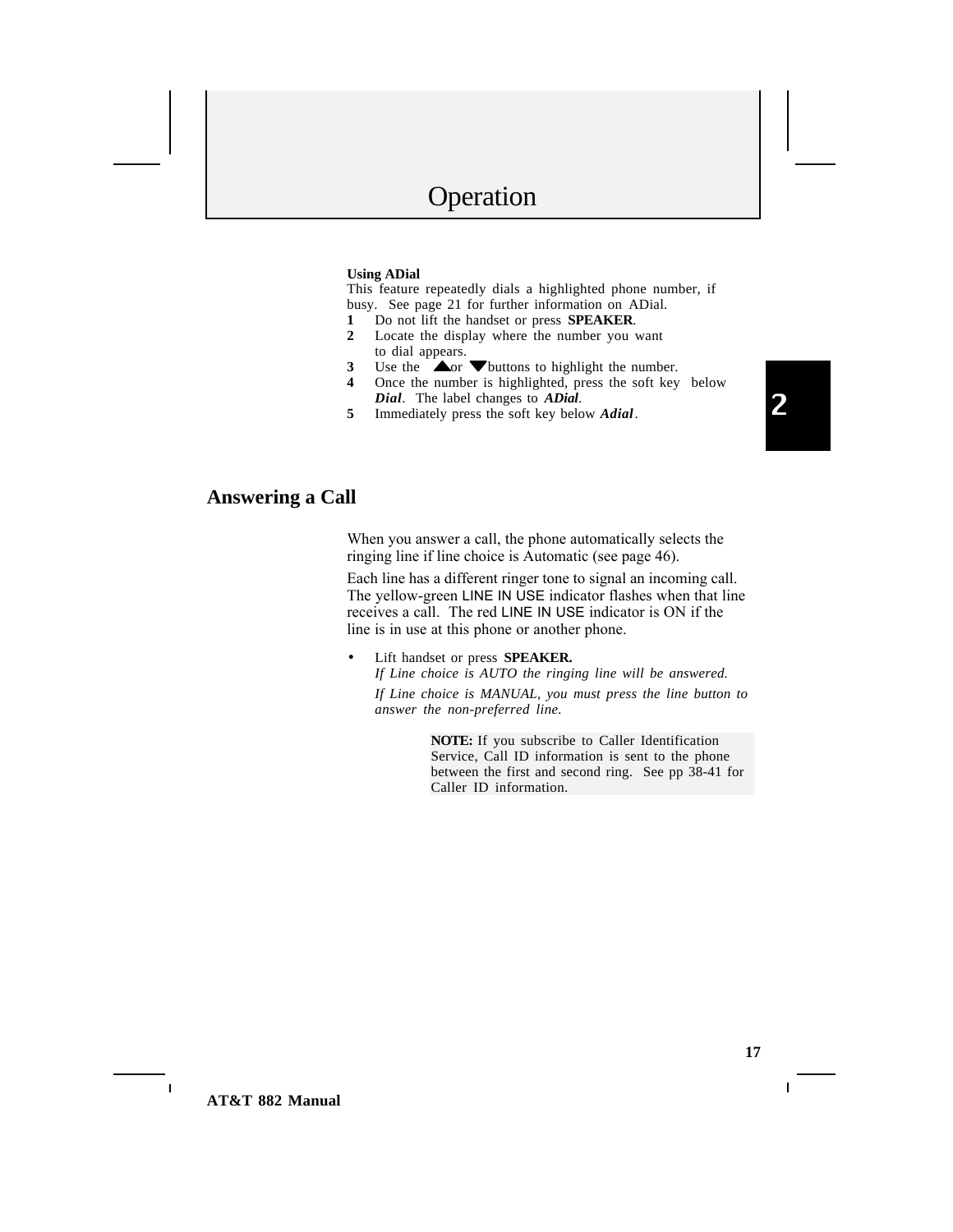#### **Speakerphone for Hands-free Conversation**

You can use the speakerphone to make or answer a call. The SPEAKER light is ON when the speakerphone is in use. During a call you can switch back and forth from handset to speakerphone as often as you like.

- **Using SPEAKER 1** Press **SPEAKER** to turn on the speakerphone. Pressing **LINE 1** or **LINE 2** when the phone is not in use turns on the speakerphone.
	- **2** Press **SPEAKER** again to hang up.

**NOTE:** Whenever the speakerphone light is ON, you can hang up the handset without disconnecting your call.

**Adjusting Speaker Volume** Use the volume buttons to adjust the speaker volume when you are using the speakerphone.

#### **Mute**

2

The Mute feature turns off the microphone so the person at the other phone cannot hear you. When Mute is ON, the MUTE light is ON. Mute is automatically cancelled when you hang up, put a call on Hold, change lines, or switch from handset to speakerphone or speakerphone to handset during a call.

#### **Using Mute 1** Press **MUTE** for privacy so the other person cannot hear you. The Mute light is ON.

**2** Press **MUTE** again to resume your telephone conversation.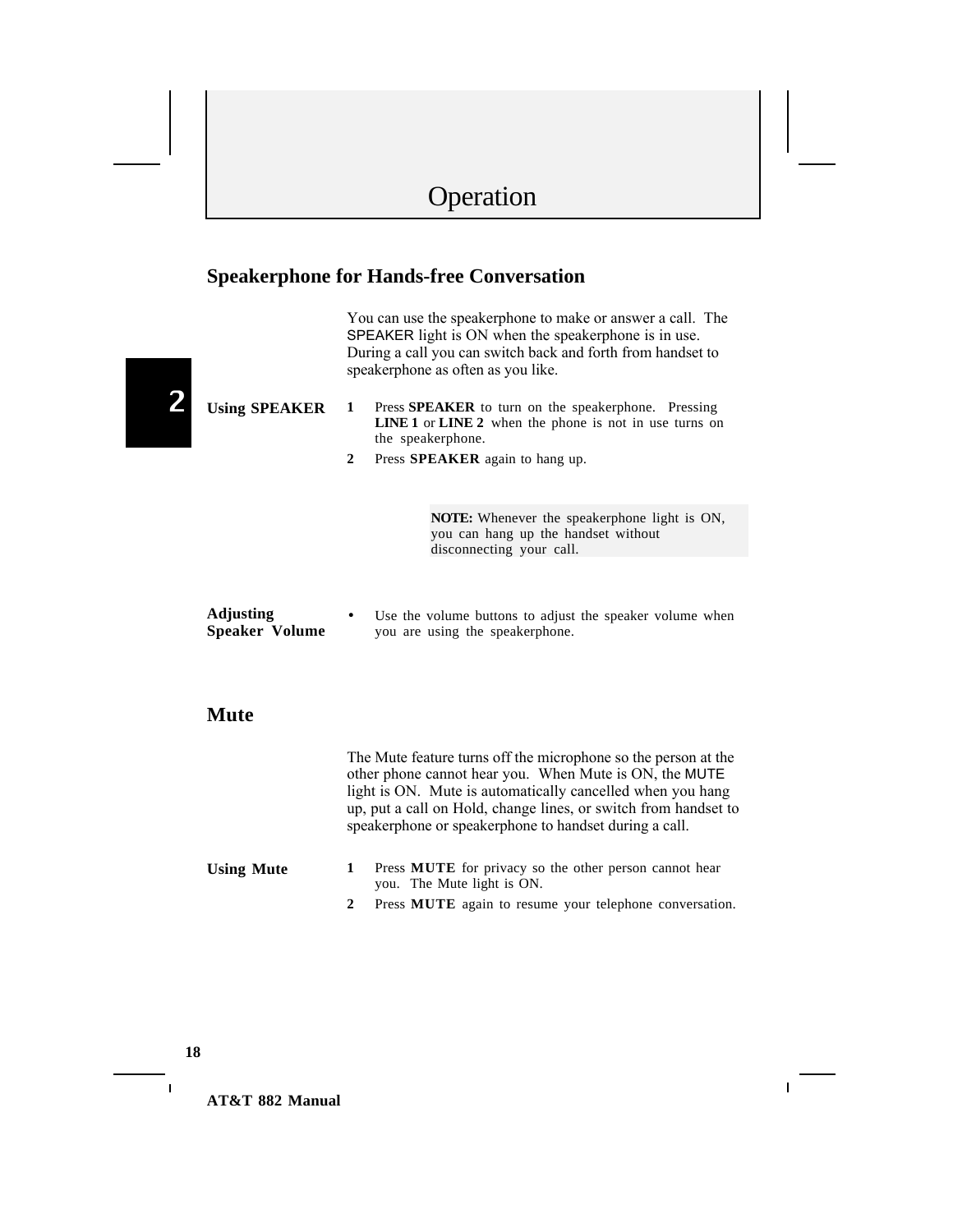#### **Hold**

|                                  | When a call is on hold, the red LINE IN USE light for the<br>line flashes.                                                                                        |  |
|----------------------------------|-------------------------------------------------------------------------------------------------------------------------------------------------------------------|--|
| Putting a Call<br>on Hold        | Press <b>HOLD</b> to keep a call on the line when you place the<br>$\bullet$<br>handset back in the cradle. Nothing you or the other<br>person says can be heard. |  |
| Taking a Call<br><b>Off Hold</b> | Press line button.<br>$\bullet$<br>OR.<br>Lift handset of another phone on the same line.<br>$\bullet$                                                            |  |
|                                  | <b>NOTE:</b> If the other party hangs up                                                                                                                          |  |

Hold may be cancelled.

## **Switching Between Lines**

|                                   |   | Whether you are using the handset or the speakerphone, use the<br>HOLD feature to switch back and forth between the lines.<br>Below is an example.                          |
|-----------------------------------|---|-----------------------------------------------------------------------------------------------------------------------------------------------------------------------------|
| Switching<br><b>Between Lines</b> |   | <b>Example:</b> You are using Line 1, Line 2 rings.<br>Press <b>HOLD</b> to hold Line 1.                                                                                    |
|                                   | 2 | Press LINE 2 to answer the other call.                                                                                                                                      |
|                                   | 3 | Press LINE 1 to hang up Line 2 and return to<br>your first call.<br><b>OR</b><br>Press <b>HOLD</b> to hold Line 2, and press <b>LINE</b> 1 to return<br>to your first call. |

 $\mathbf{I}$ 

 $\vert$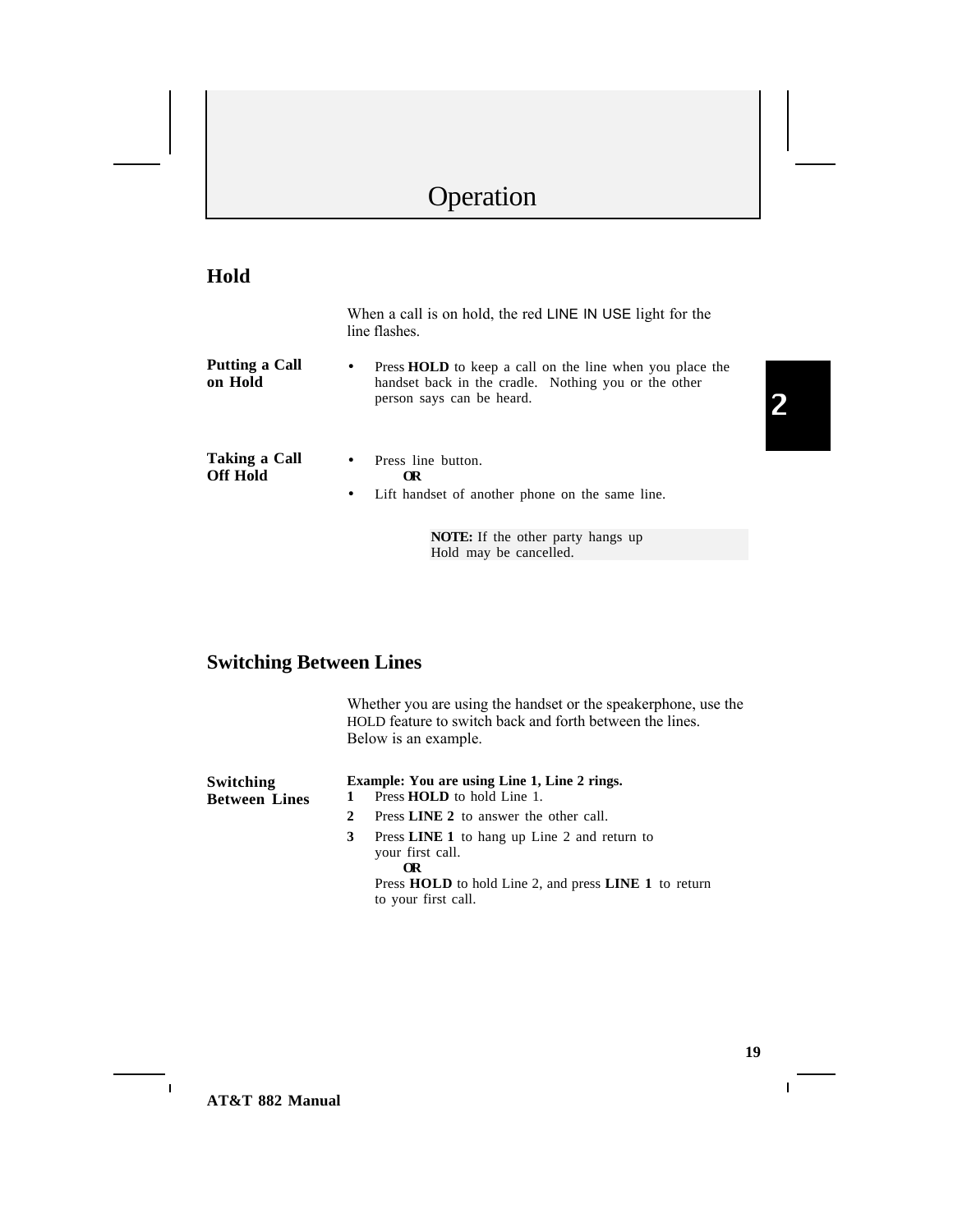#### **Flash**

|                               | The Flash feature is useful if you have subscribed to custom<br>calling services from your local telephone company. You press<br>FLASH instead of pressing the switchhook to activate services<br>such as call waiting or 3-way calling. You still have to dial<br>the codes provided by your local phone company. |
|-------------------------------|--------------------------------------------------------------------------------------------------------------------------------------------------------------------------------------------------------------------------------------------------------------------------------------------------------------------|
| <b>Using Flash</b>            | Press FLASH, instead of the switchhook, when using<br>$\bullet$<br>custom calling services.                                                                                                                                                                                                                        |
| <b>Temporary Tone Dialing</b> |                                                                                                                                                                                                                                                                                                                    |

If you have rotary service, you can change from pulse to tone dialing during a call by pressing . This is useful if you need to send tone signals for access to telephone banking or longdistance services.

| <b>Example Using</b>  |   | Dial a number.                                                     |
|-----------------------|---|--------------------------------------------------------------------|
| <b>Temporary Tone</b> |   | <b>All keys pressed after this will send.</b><br>Press and release |
| <b>Dialing</b>        |   | tone signals.                                                      |
|                       | 3 | After you hang up, the phone automatically returns to              |
|                       |   | rotary service.                                                    |
|                       |   | will not be stored in Redial.<br>Digits pressed after              |

#### **Monitoring the Length of a Call**

The built-in timer allows you to measure elapsed time. The phone displays time in minutes and seconds and automatically stops when you hang up.

- Using the Timer Press the soft key below *Timer* to start the Timer.
	- Press the soft key below *Timer* to stop the Timer.

 $\blacksquare$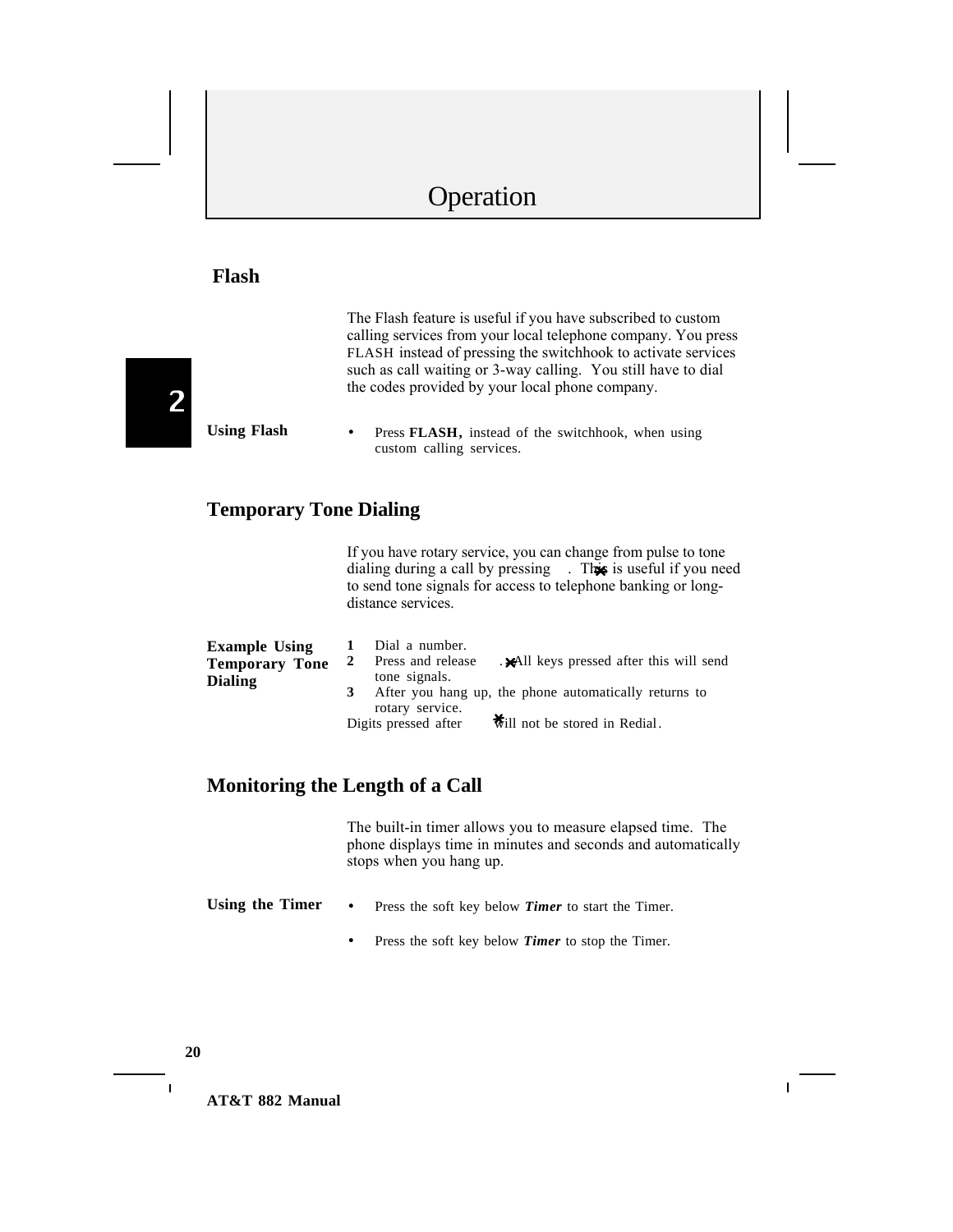## **Redial**

 $\mathbf l$ 

|                                     |                         | you dial from directories or from the dial pad appear in the             |                                        | You can dial the last number you called by pressing Dial after<br>lifting the handset or pressing SPEAKER. The last five numbers<br>dialed are stored in the ReDial Log (DiLog). At the top of the<br>display appears the most recent number you dialed. Numbers<br>DiLog. The phone displays the numbers dialed from a directory<br>by the name and phone number type you entered for that entry.<br>2 |  |  |  |
|-------------------------------------|-------------------------|--------------------------------------------------------------------------|----------------------------------------|---------------------------------------------------------------------------------------------------------------------------------------------------------------------------------------------------------------------------------------------------------------------------------------------------------------------------------------------------------------------------------------------------------|--|--|--|
| <b>Dialing the Last</b>             | 1                       | You may lift the handset or press <b>SPEAKER</b> .                       |                                        |                                                                                                                                                                                                                                                                                                                                                                                                         |  |  |  |
| <b>Number Dialed</b>                | $\overline{2}$          |                                                                          | Press the soft key below <i>Dial</i> . |                                                                                                                                                                                                                                                                                                                                                                                                         |  |  |  |
| <b>Dialing a Number</b>             | 1                       | Press the soft key below <i>DiLog</i> .                                  |                                        |                                                                                                                                                                                                                                                                                                                                                                                                         |  |  |  |
| from DiLog                          | $\overline{2}$          | <b>AV</b> to highlight the number you want to dial.<br>Use               |                                        |                                                                                                                                                                                                                                                                                                                                                                                                         |  |  |  |
| (redial list)                       | 3                       | You may lift the handset or press <b>SPEAKER</b> .                       |                                        |                                                                                                                                                                                                                                                                                                                                                                                                         |  |  |  |
|                                     | $\overline{\mathbf{4}}$ | Press the soft key below <i>Dial</i> .                                   |                                        |                                                                                                                                                                                                                                                                                                                                                                                                         |  |  |  |
| <b>Using ADial</b>                  |                         | <b>Last Number Dialed</b>                                                |                                        | <b>From Redial List</b>                                                                                                                                                                                                                                                                                                                                                                                 |  |  |  |
| when Making a<br><b>Redial Call</b> | 1                       | Do not lift the handset<br>or press SPEAKER.                             | 1                                      | Do not lift the handset or<br>press SPEAKER.                                                                                                                                                                                                                                                                                                                                                            |  |  |  |
|                                     | $\overline{2}$          | Press the soft key below<br>Dial. The label changes<br>to <b>ADial</b> . | $\overline{2}$                         | Once the number is highlighted,<br>press the soft key below <i>Dial</i> . The<br>label                                                                                                                                                                                                                                                                                                                  |  |  |  |
|                                     | 3                       | Press the soft key below                                                 |                                        | changes to <b>ADial</b> .                                                                                                                                                                                                                                                                                                                                                                               |  |  |  |
|                                     |                         | ADial.                                                                   | 3                                      | Press the soft key below <i>ADial</i> .                                                                                                                                                                                                                                                                                                                                                                 |  |  |  |
| Erasing a Number 1                  |                         | Press the soft key below DiLog.                                          |                                        |                                                                                                                                                                                                                                                                                                                                                                                                         |  |  |  |
| in DiLog                            | $\mathbf{2}$            | to highlight the number you want to erase.<br>Use                        |                                        |                                                                                                                                                                                                                                                                                                                                                                                                         |  |  |  |
|                                     | 3                       | Press the soft key below Remove.                                         |                                        |                                                                                                                                                                                                                                                                                                                                                                                                         |  |  |  |
| Referring to the                    | 1                       | Press the soft key below <i>DiLog</i> .                                  |                                        |                                                                                                                                                                                                                                                                                                                                                                                                         |  |  |  |
| <b>Directory Entry</b>              | $\overline{2}$          | Use                                                                      |                                        | $\blacktriangleright$ to highlight the number you want view.                                                                                                                                                                                                                                                                                                                                            |  |  |  |
| for a Number in<br><b>DiLog</b>     | 3                       | Press the soft key below <i>Refer</i> .                                  |                                        |                                                                                                                                                                                                                                                                                                                                                                                                         |  |  |  |

 $\mathbf{I}$ 

 $\mathbf I$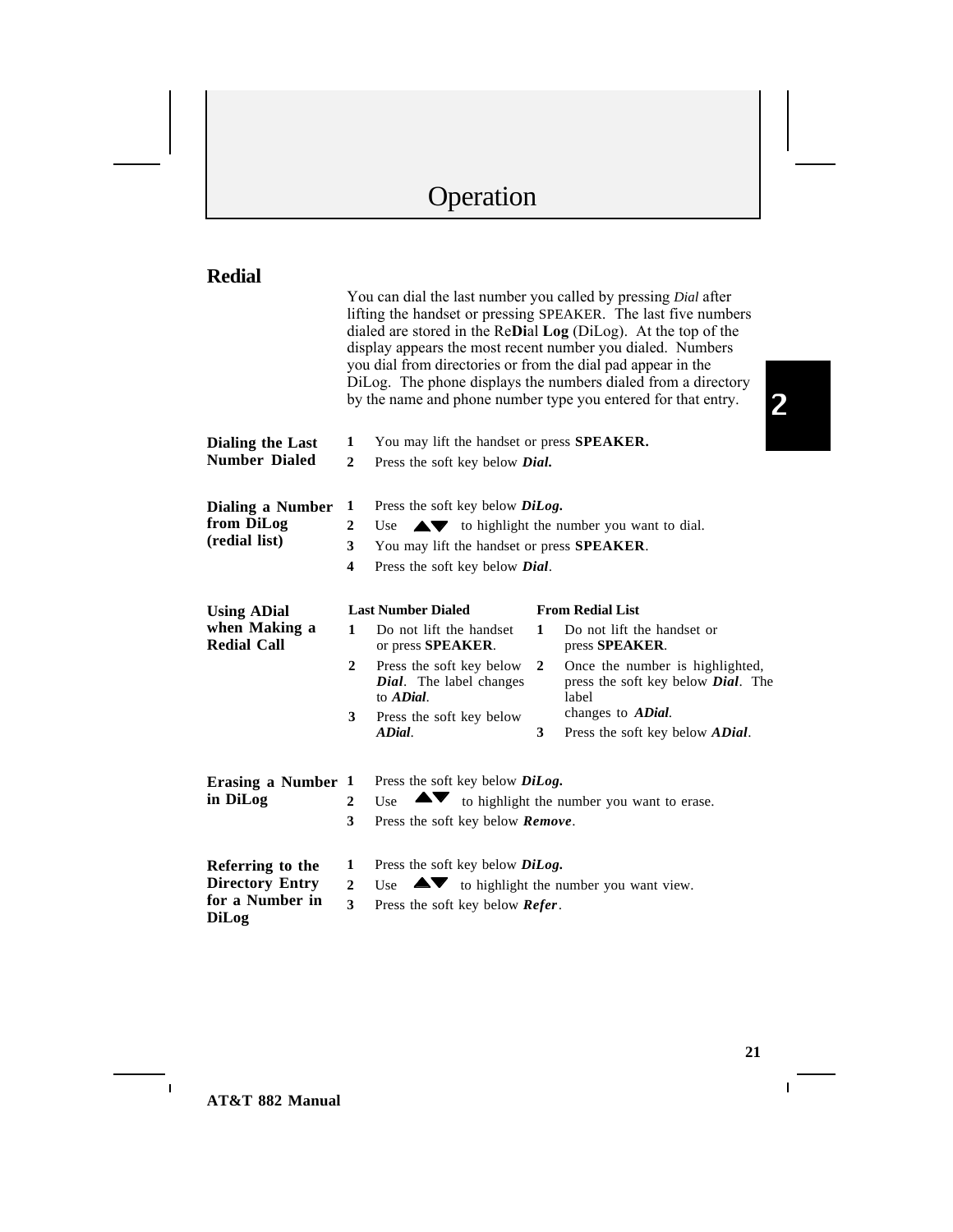#### **ADial**

ADial repeatedly redials a phone number. This feature is only available when the handset is hung up and the speakerphone light is OFF. If the preferred line is busy, the phone will use the second line. This phone will dial the highlighted number up to 10 times, or until the phone is answered. If the called line is busy, the phone will redial about every minute. You will hear the number being dialed. When the call is answered, you **MUST** lift the handset or press **SPEAKER** to talk.

|  |  | Dialing a Number |  |  |  |  |  |
|--|--|------------------|--|--|--|--|--|
|--|--|------------------|--|--|--|--|--|

**1** Press the soft key below *Dial.* The label changes to *ADial*.

**2** Press the soft key below *ADial*.

• To cancel automatic redial, press *ADial* again or lift the handset or press **SPEAKER.**

#### **Conference Call**

You can use both lines at the same time to set up a three-way conference call.

| Making a                           | 1         | Make or answer a call.                     |
|------------------------------------|-----------|--------------------------------------------|
| <b>Conference Call</b>             |           | 2 Press HOLD.                              |
|                                    | 3         | Call someone on the other line.            |
|                                    | 4         | Press CONF.                                |
|                                    |           |                                            |
|                                    |           |                                            |
| Ending a<br><b>Conference Call</b> | $\bullet$ | Hang up. All parties will be disconnected. |
|                                    |           |                                            |

**NOTE:** Under certain circumstances, the far-end parties on a conference call might not hear one another clearly.

**22**

 $\overline{\phantom{a}}$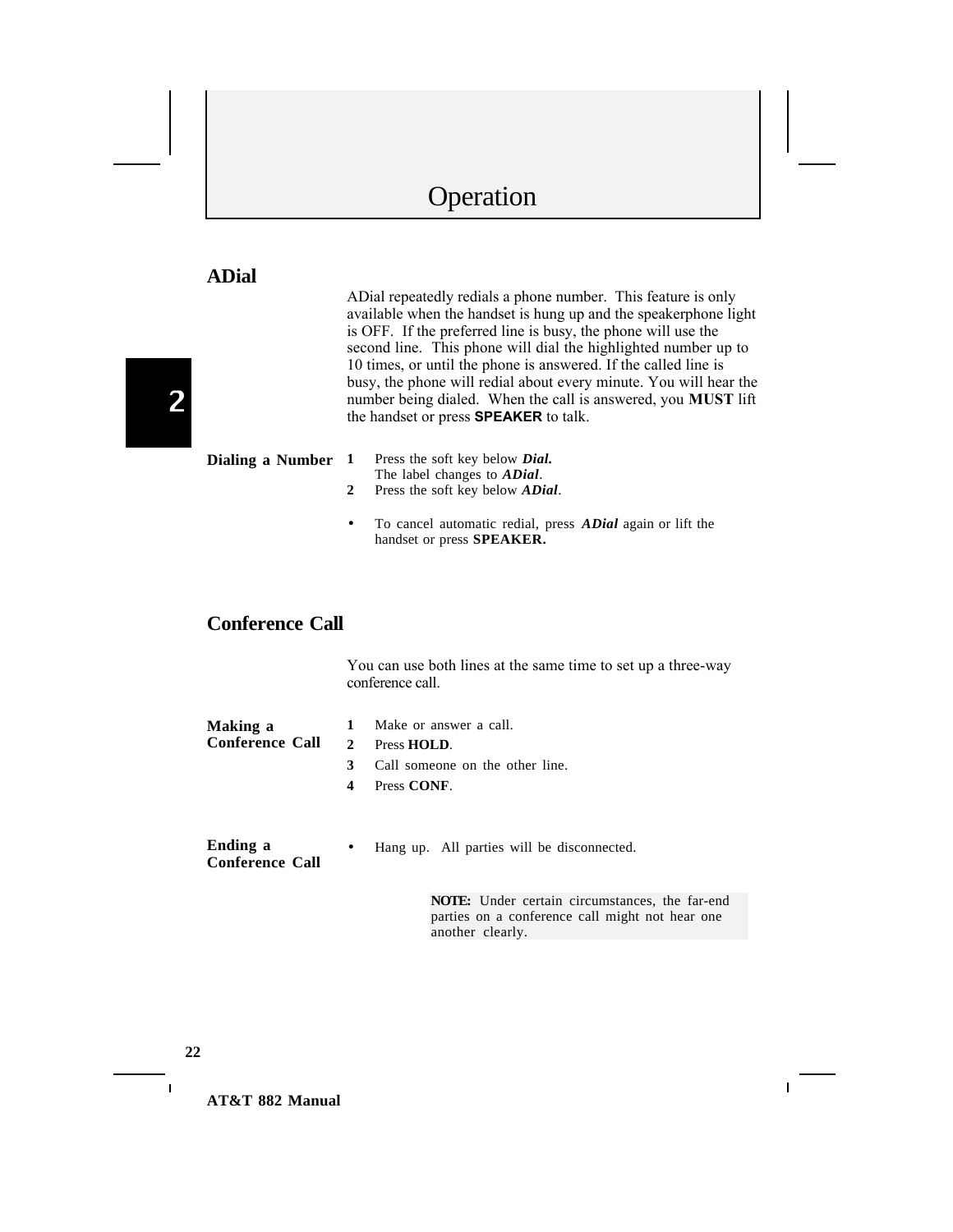#### **Conference Call Options**

| Putting a<br><b>Conference Call</b><br>on Hold | $\bullet$ | Press <b>HOLD</b> . Both lines are on hold.<br>When you put a conference call on hold, no one can hear<br>the other people on the call.                                                      |
|------------------------------------------------|-----------|----------------------------------------------------------------------------------------------------------------------------------------------------------------------------------------------|
|                                                | ٠         | Press CONF to release hold.                                                                                                                                                                  |
| <b>Talking Privately</b><br>with One Caller    |           | <b>1</b> Press <b>HOLD</b> to place both lines on hold.<br>2 Press the line button of the person with whom you want to<br>speak privately.<br>3 Press CONF to continue your conference call. |
| Dropping One Line.                             |           | Press the line button of the party with whom you wish to<br>remain talking. The other line will hang up.                                                                                     |

## **Adjusting the Display Contrast**

You can adjust the display contrast. The Display Contrast switch is on the top of the phone. Slide the tab sideways to desired level of contrast.



 $\mathbf{I}$ 

**AT&T 882 Manual**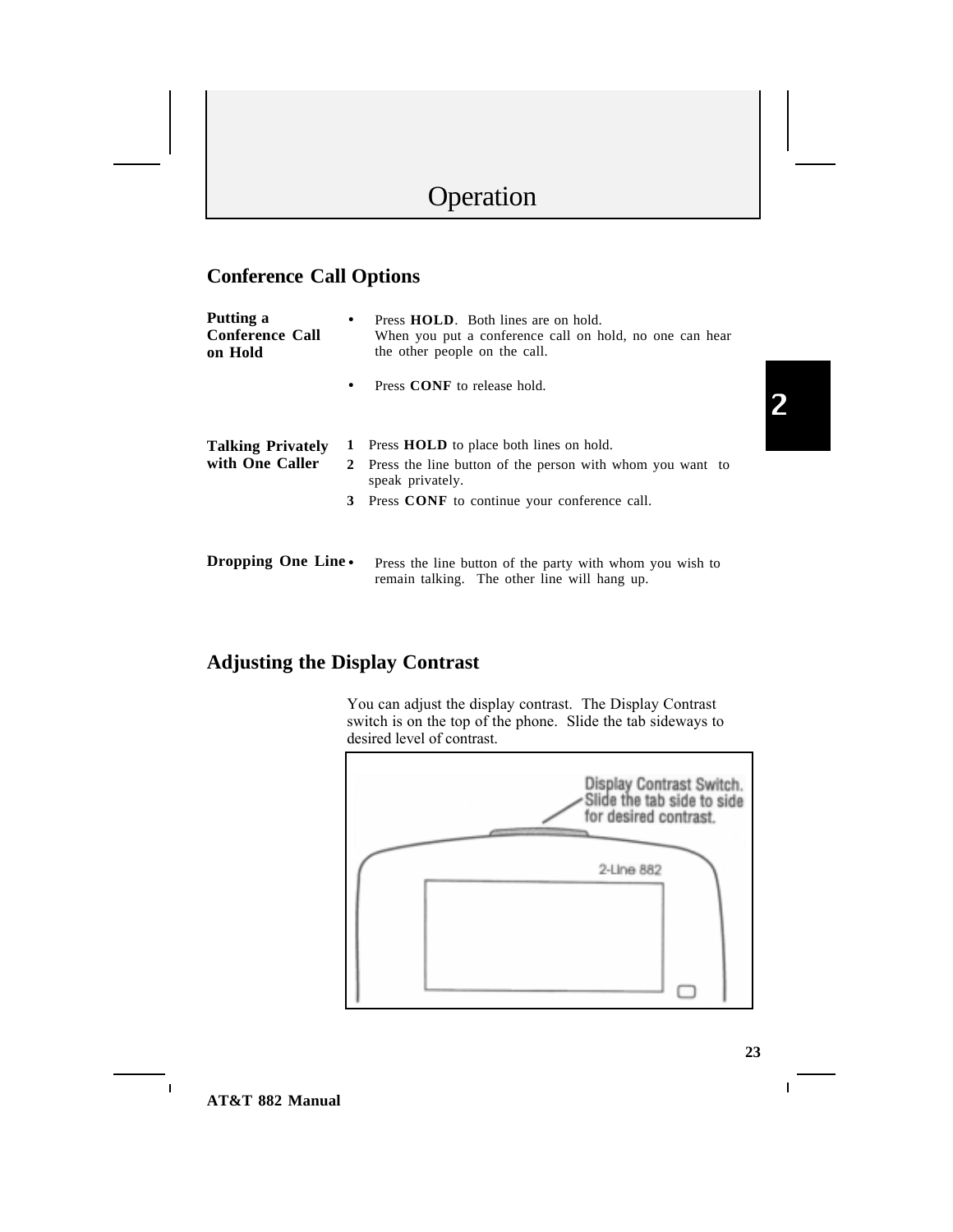#### **Ringer Volume**

|                      |   | The two volume control buttons allow you to adjust the ringer<br>volume up to very loud and down to OFF. You can dial or<br>answer calls normally with either one or both ringers off. When<br>the phone is not in use, pressing these buttons produces a<br>display that allows you to choose the ringer to be adjusted. |
|----------------------|---|---------------------------------------------------------------------------------------------------------------------------------------------------------------------------------------------------------------------------------------------------------------------------------------------------------------------------|
|                      |   | After you choose which ringer you want to adjust and press one<br>of the volume control buttons, you will hear a sample of the<br>current ring level.                                                                                                                                                                     |
| <b>Adjusting the</b> |   | Press one of the volume buttons.                                                                                                                                                                                                                                                                                          |
| <b>Ringer Volume</b> | 2 | If the ringer you want to adjust is not highlighted, press the<br>soft key for it.                                                                                                                                                                                                                                        |
|                      | 3 | Use the volume buttons to adjust the ringer.<br>Three beeps indicate the maximum value or OFF.                                                                                                                                                                                                                            |

**4** Press *Exit* when you are done.

#### **Handset Volume**

When you are using the handset, you can use the volume control buttons to adjust the handset volume. The four highest settings are louder than most other phones. Adjust the volume accordingly.



**24**

 $\blacksquare$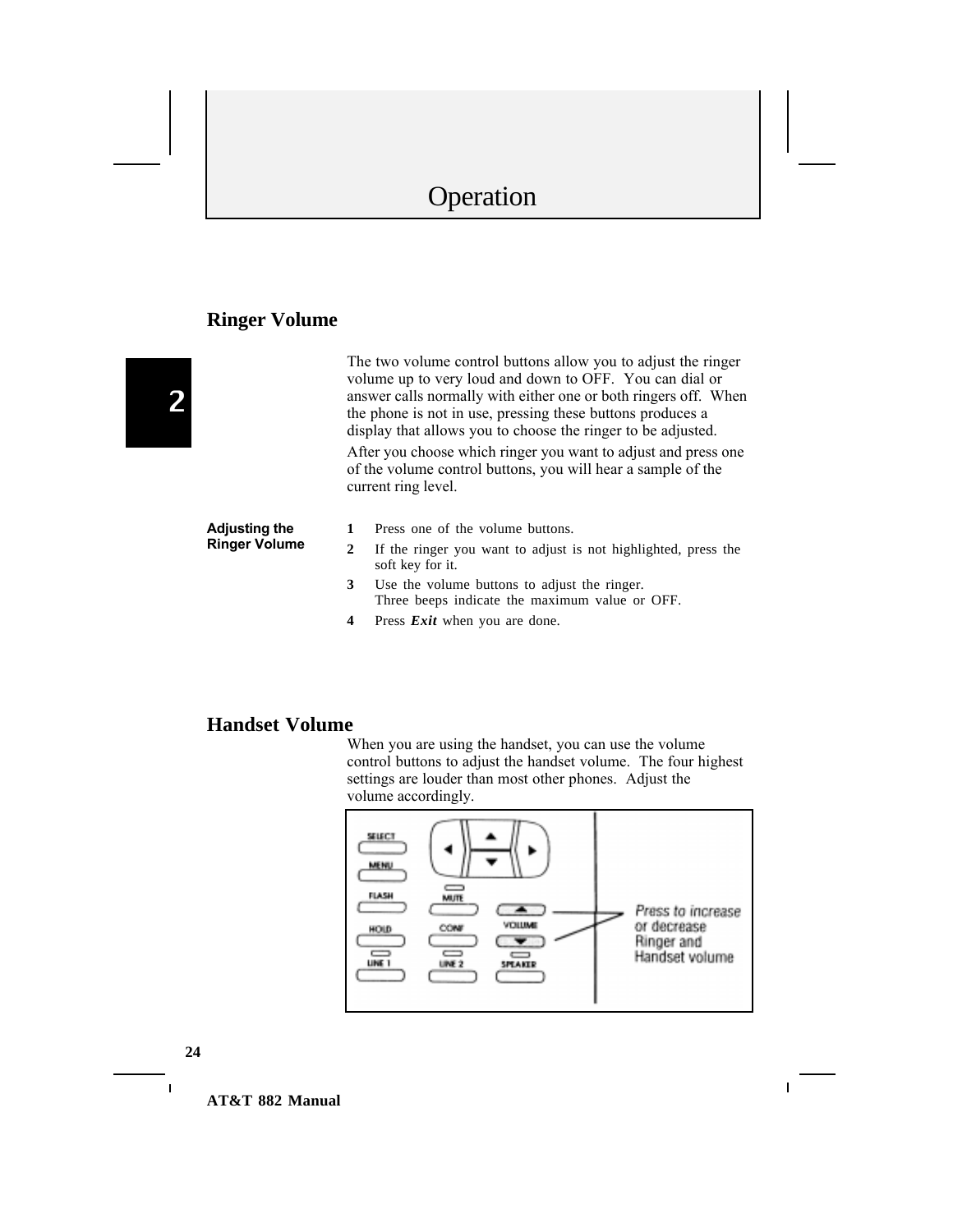#### **Page**

- 26 Overview
- 27 Renaming Directories
- 28 Adding and Editing a Name in a Directory
- 30 Making a Call from a **Directory**
- 32 Special Dialing Features

*SECTION*



# 3

This section describes how to change directory names, store names in a directory and make calls from your Personal Directory.

#### *Personal Directory at a Glance*

- Using your personal directory.
- Changing a directory name.
- Adding, editing and removing a name in a directory.
- Making a directory call.
- Using special dialing features.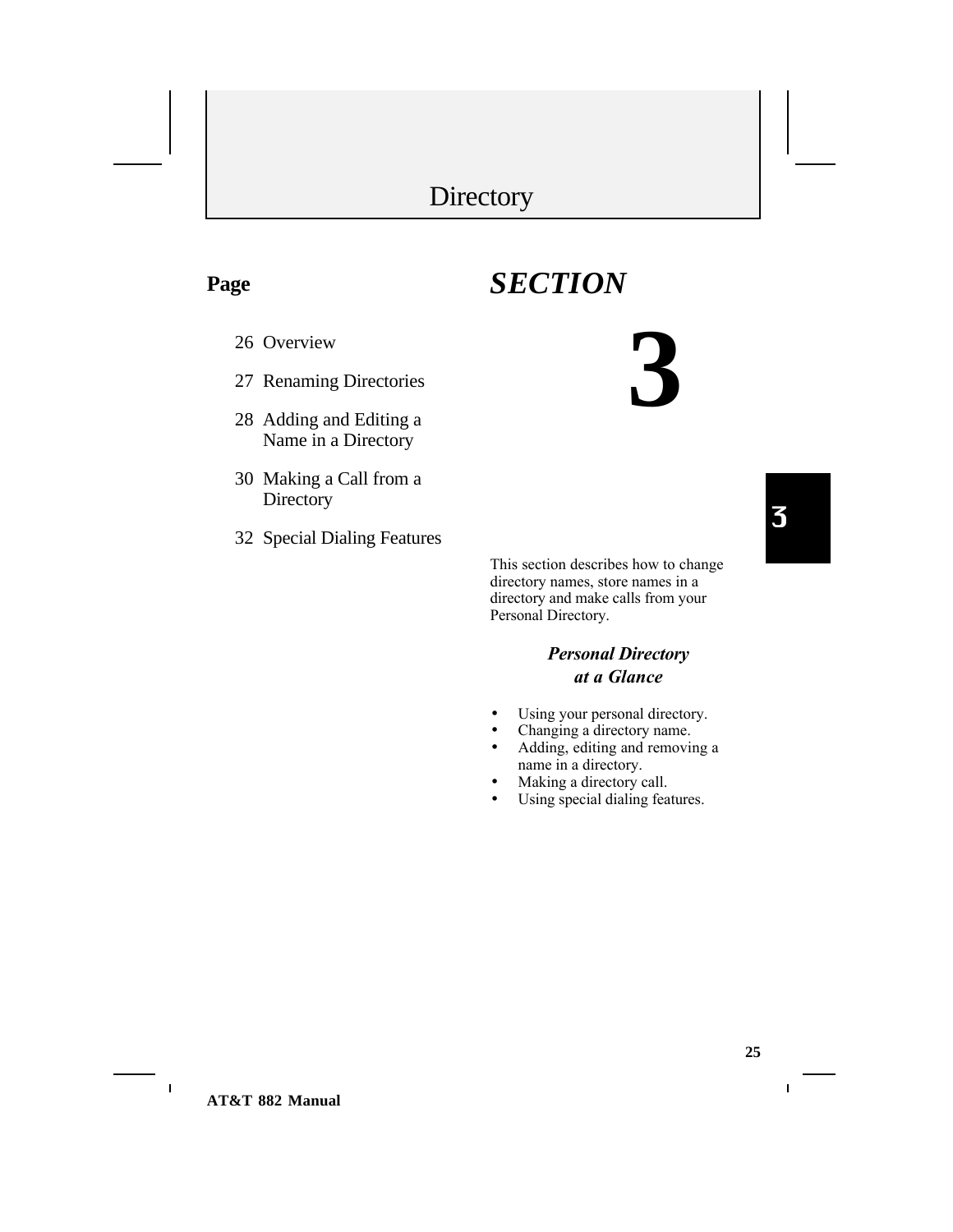#### **Overview**

This 882 telephone is a personal information management system. You can store up to 200 names with phone numbers and other information. You can then dial numbers from these directories with the press of a button.

You can divide the names among six personal directories. Each name can have up to four phone numbers and additional comments stored with it. If you have not been using the phone, when you start typing a person's name, matching names from the directory that was most recently used will appear.

 $\mathbf{I}$ 



Sample Directory

**26**

 $\overline{\mathbf{I}}$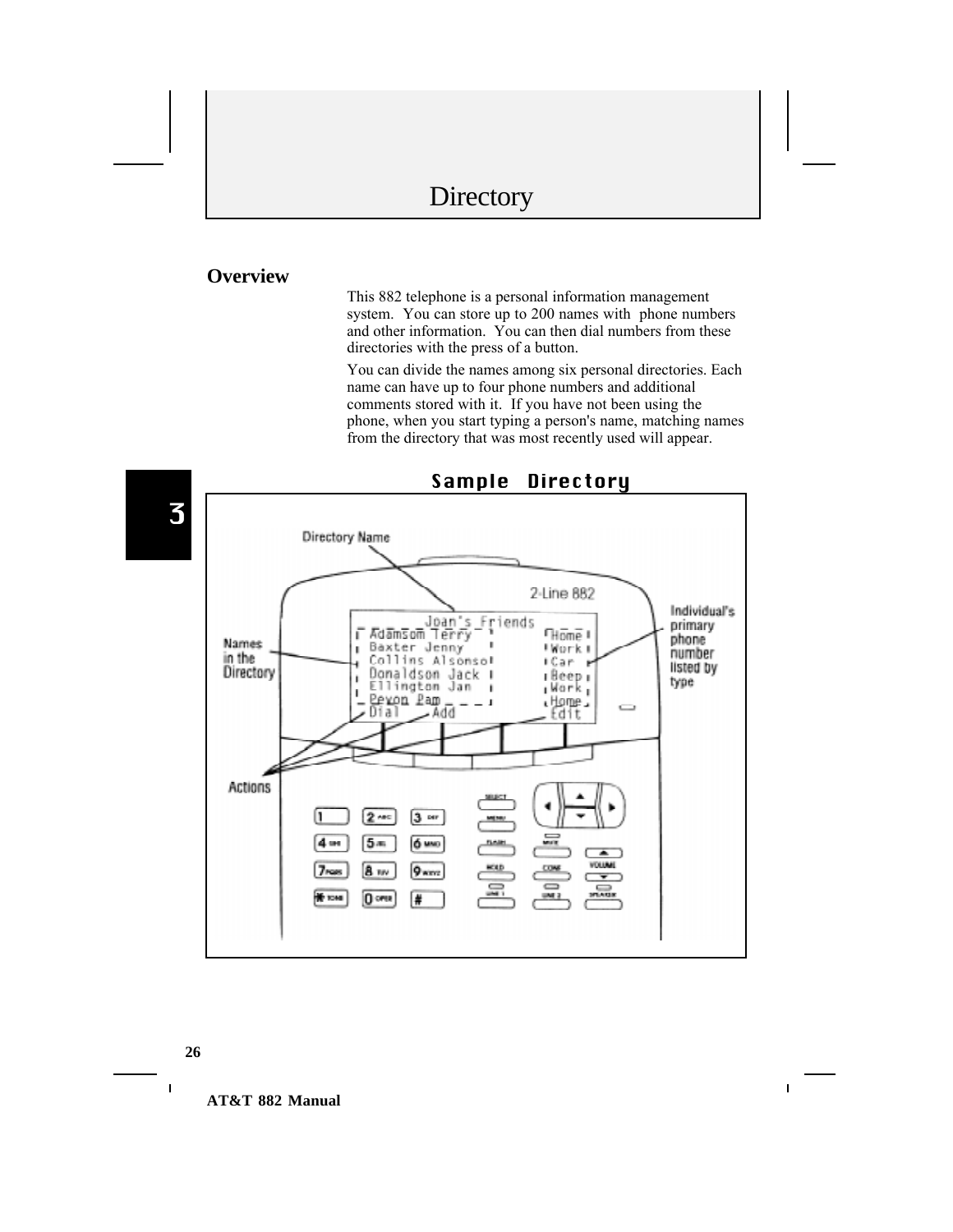#### **Renaming Directories**

You can have up to 6 directories. Use as many or as few as you like. Use the Set-Up menu to change directory names.

#### **Information about directory names**

- A directory name can be up to 24 characters.
- The first 4 characters in a directory name appear in the upper right corner of the individual entry displays as an identifier.

| Renaming a       | 1 | Press MENU. The first page of the Main Menu appears.                                                                                                                           |
|------------------|---|--------------------------------------------------------------------------------------------------------------------------------------------------------------------------------|
| <b>Directory</b> | 2 | Press the soft key below SetUp.                                                                                                                                                |
|                  | 3 | to highlight "Rename Directories", then press<br>Press<br><b>SELECT.</b>                                                                                                       |
|                  | 4 | and to highlight the directory name you want to<br>Use<br>change, or the dash (-) where you want to add a name.                                                                |
|                  | 5 | Type the name.                                                                                                                                                                 |
|                  | 6 | If you want to name another directory, follow<br>steps 4 and 5.                                                                                                                |
|                  | 7 | When you are done and want to save your changes, press<br>the soft key below <i>Exit</i> . If you do not press <i>EXIT</i> , the<br>information will not be saved<br><b>OR</b> |
|                  |   | If you want to cancel your changes, press the soft key below<br>Cancel.                                                                                                        |

 $\mathbf{I}$ 

3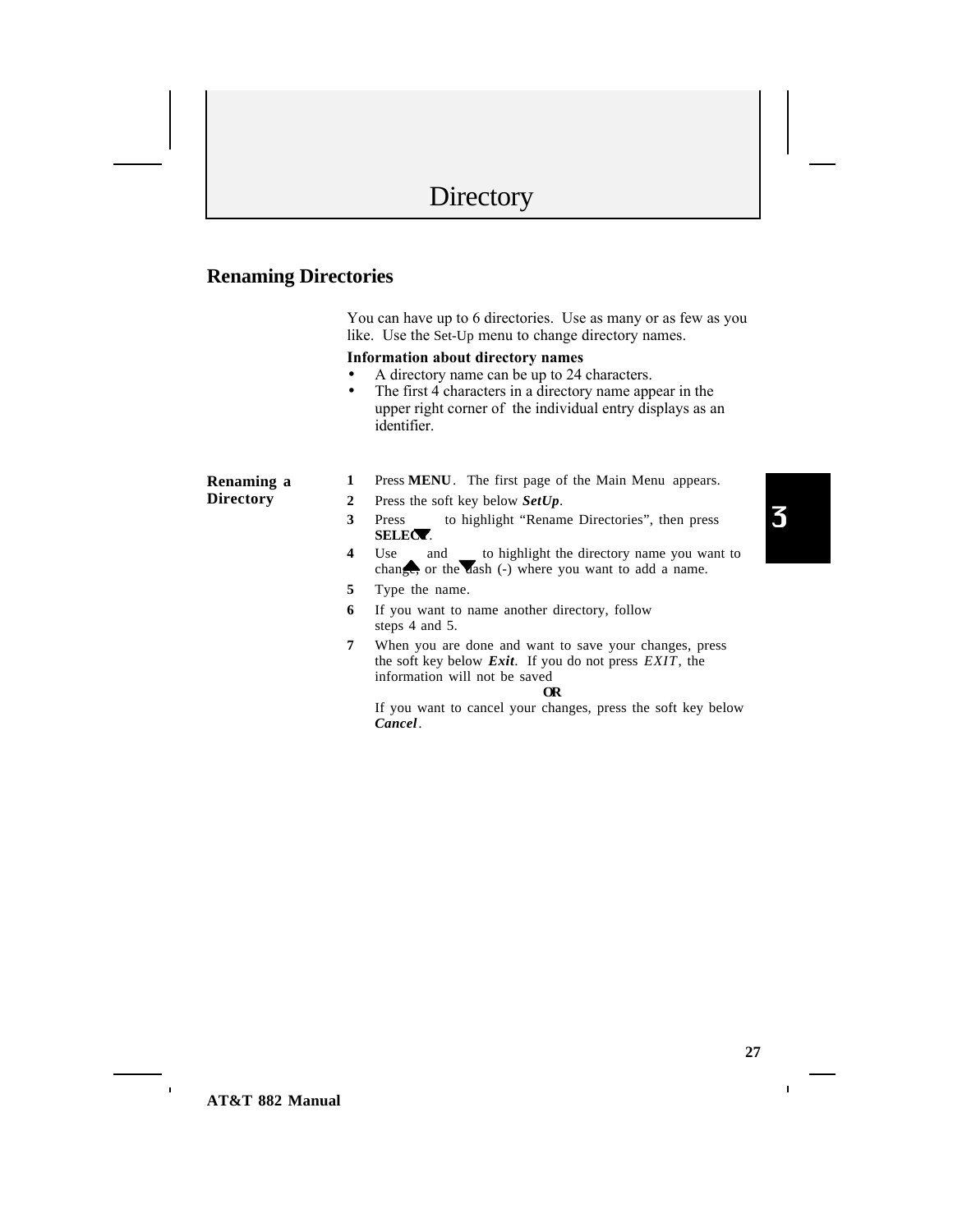#### **Adding and Editing a Name in a Directory**

While putting a name into a directory you can enter up to four phone numbers. You can further identify a phone number by type, such as HOME, WORK, CAR, BEEP, and FAX. The first number is the primary number. The type for this number appears when you view the directory and is dialed when you press *Dial* while viewing the list of names in a directory. You can also enter up to six lines of information for an individual.

#### **Adding a Name 1** Press **MENU**.

- **2** Highlight the directory where you want to add the name.
- **3** Press **SELECT**.
- **4** Press the soft key below *Add*.
- **5** Type the person's name on the alpha pad, then press **ENTER** or  $\blacktriangledown$ .



**5** Type the person's main phone number from the dial pad, then press **ENTER** or . **This** is the number that will generally appear with the name.

> **NOTE:** If you want to enter a Pause or Wait as part of the phone number, use the "P" or "W" on the alpha pad.

("Adding a Name" continued to next page)

3

**28**

 $\blacksquare$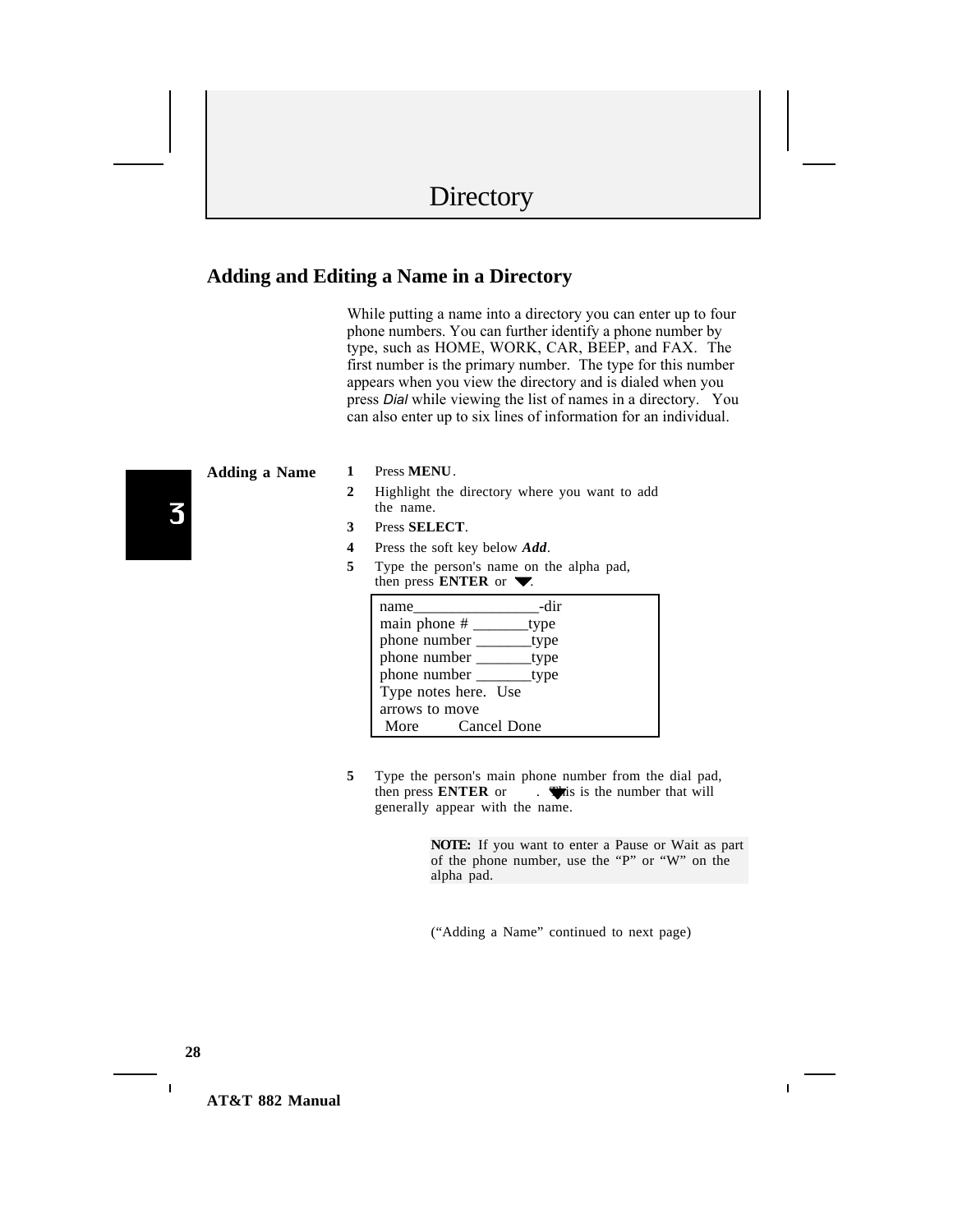6 Enter the type for the phone number.<br> $H = HOME$   $W = WORK$   $F = Fax$  $H = HOME$   $W = WORK$ <br>  $C = CAR$   $B = BEPPE$  $B = BEEPER$ You can type another label for the phone number, if you do not want to use the labels provided. Just type all four letters. *If you want to enter more phone numbers for this person*

*repeat steps 5 and 6. You can enter up to 4 phone numbers per person.*

Enter any comments. If you want to use any punctuation press **ALT** and the alpha key above the punctuation. If needed, the phone will automatically go to the next display.



**7** When you are finished press *Done*.

#### **Editing a Name 1** Press **MENU**.

- **2** Highlight the directory with the individual's information.
- **3** Press **SELECT***.*
- **2** Type the first letter(s) of the individual's name.
- **3** When the name is highlighted on the display, press **SELECT**. The individual's entry display appears.
- **4** Press *Edit*.

#### **Buttons You Use to Edit**

| <b>Buttons</b>  | What they do                                          |
|-----------------|-------------------------------------------------------|
| <b>AV</b>       | Moves the blinking cursor<br>from item to item.       |
| $\blacklozenge$ | Moves the blinking cursor left<br>or right on a line. |
|                 | Delete a character.                                   |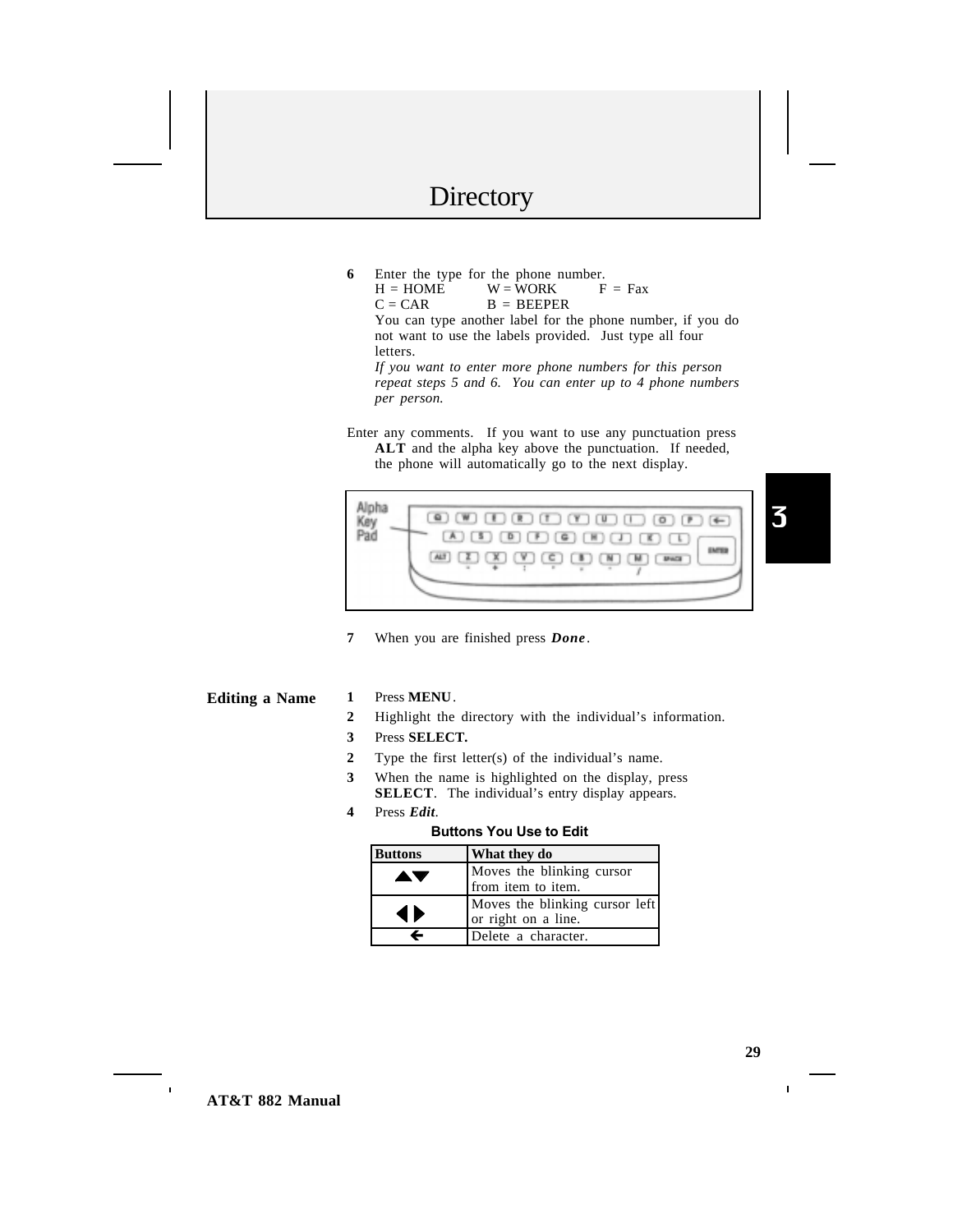#### **Removing a Name from a Directory**

**1** Press **MENU**.

- **2** Highlight the directory with the individual's information.
- **3** Press **SELECT.**
- **4** Start typing the person's name.
- **5** When the name is highlighted on the display, press **SELECT**. The individual's information is on the display.
- **6** Press the soft key below *Remove*.

## **Making a Call from a Directory**

|                                                       |                   | There are several convenient ways to make a call from a<br>directory. First you highlight the phone number. From the<br>current directory you can begin to type the name of the person<br>you want to call. The phone will search the current directory<br>and display the first six matches. The first entry is<br>highlighted.<br>If you are making a call from the current directory, dialing<br>another number for an individual or making a call from another<br>directory, you can use Dial or ADial. ADial repeatedly redials<br>the highlighted phone number, if busy. |
|-------------------------------------------------------|-------------------|--------------------------------------------------------------------------------------------------------------------------------------------------------------------------------------------------------------------------------------------------------------------------------------------------------------------------------------------------------------------------------------------------------------------------------------------------------------------------------------------------------------------------------------------------------------------------------|
| Making a Call<br>from the Current<br><b>Directory</b> | 1<br>$\mathbf{2}$ | Start typing the person's name.<br>When the name of the person you want to call is highlighted<br>and the right type is next to the name, press the soft key<br>below <i>Dial</i> . Dialing will occur in a few seconds.                                                                                                                                                                                                                                                                                                                                                       |
| Using ADial when<br>Making a Directory 2<br>Call      | 1<br>3            | Do not lift the handset or press <b>SPEAKER</b> .<br>Once the name of the person is highlighted, press the soft<br>key below <i>Dial</i> . The label changes to <i>ADial</i> .<br>Immediately press the soft key below <b>ADial</b> .                                                                                                                                                                                                                                                                                                                                          |

 $\mathbf{I}$ 

3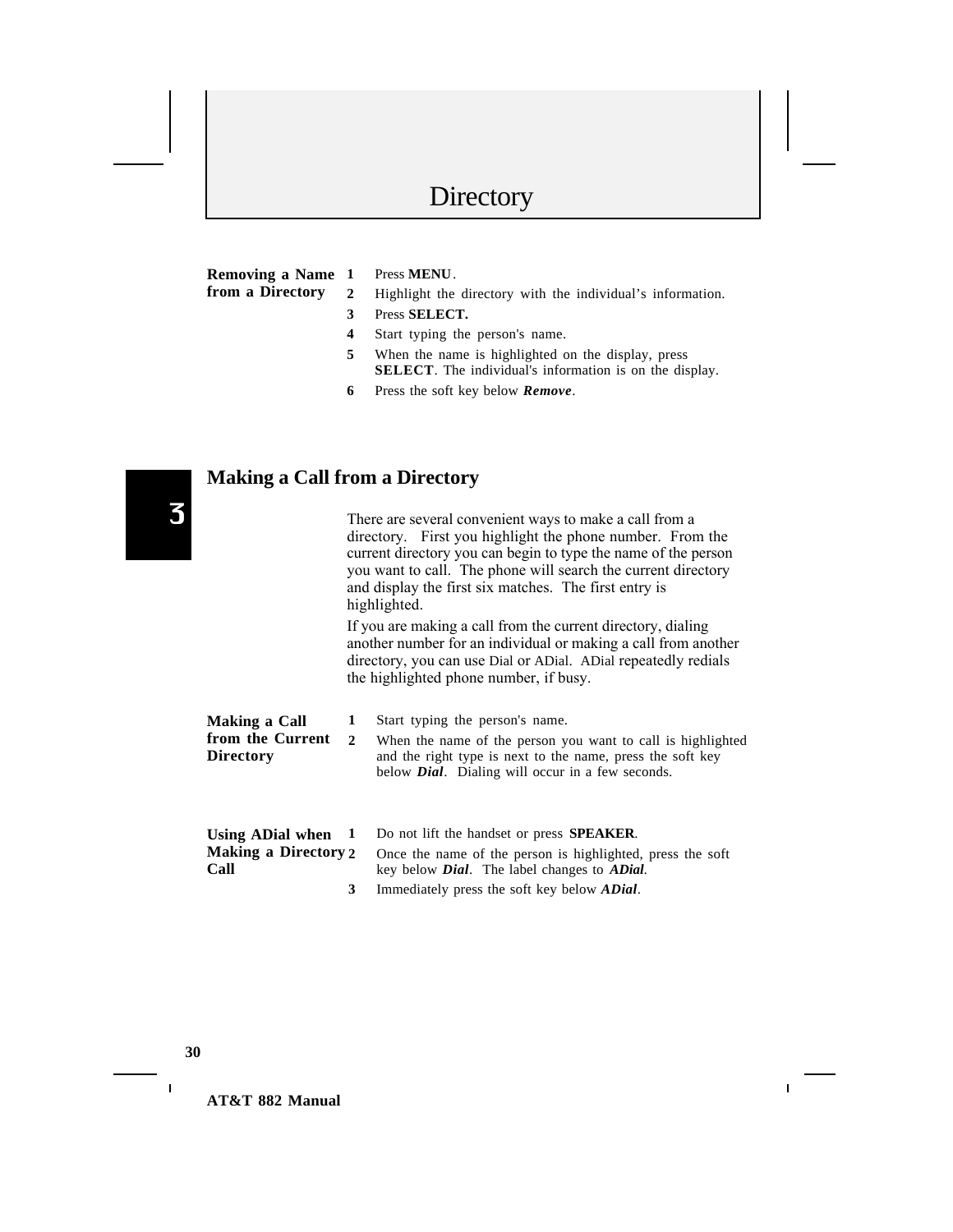| <b>Dialing Another</b><br>Number for an<br>Individual | 1<br>$\mathbf{2}$<br>3 | Once the name of the person is highlighted, press <b>SELECT</b><br>to see the entry for the person.<br>Use $\blacktriangledown$ to highlight the number you want to dial.<br>Press soft key below <i>Dial</i> . |
|-------------------------------------------------------|------------------------|-----------------------------------------------------------------------------------------------------------------------------------------------------------------------------------------------------------------|
| Making a Call<br>from Another<br><b>Directory</b>     | 2<br>3                 | Press Menu.<br>Highlight the appropriate directory and press <b>SELECT</b> .                                                                                                                                    |
|                                                       |                        | Start typing the person's name.<br>As soon as you enter a letter, the list of names appears.<br>Keep typing letters until you highlight the name you want.                                                      |
|                                                       | 4                      | When the name of the individual you want to call appears<br>on the display, press the soft key below <b>Dial</b> .                                                                                              |
|                                                       |                        | If you want to dial another number saved for the individual<br>refer to "Dialing Another Number for an Individual",<br>above.                                                                                   |

3

 $\|\cdot\|$ 

 $\sim 10$ 

 $\equiv$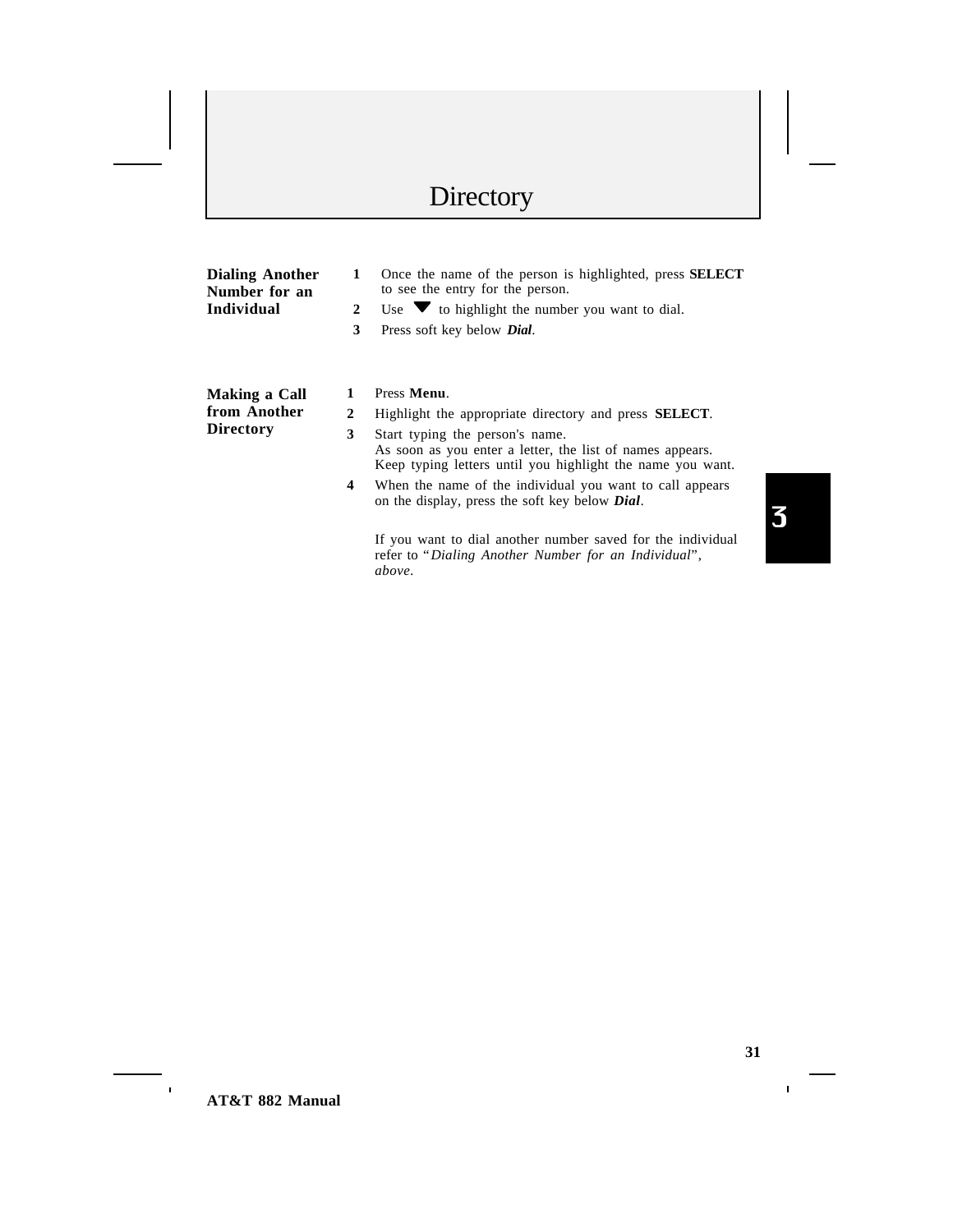## **Special Dialing Features**

| <b>Dialing Long Phone</b><br><b>Numbers</b> | You can store numbers longer than 16 digits in different<br>lines of an entry. Press <b>Dial</b> when the first part of the<br>number is highlighted. Wait for dialing to stop.<br>Highlight the other line and press Dial.                                                                                                                                                                                                                                                                                                      |
|---------------------------------------------|----------------------------------------------------------------------------------------------------------------------------------------------------------------------------------------------------------------------------------------------------------------------------------------------------------------------------------------------------------------------------------------------------------------------------------------------------------------------------------------------------------------------------------|
| <b>Entering a Dialing</b><br><b>Delay</b>   | You can program a pause/delay into a directory number<br>for use with certain banking and long-distance services,<br>or to obtain an outside line when using a business<br>telephone system. To insert a dialing delay in a phone<br>number you are storing, press "P" or a "W" on the<br>alpha key pad.<br>Each time you press "P", a delay of a few seconds<br>occurs in the dialing sequence. "W" inserts a pause<br>of 30 seconds. While the number is dialing, pressing<br>Dial during the Wait will cause the Wait to end. |
| <b>Storing a Temporary</b><br>Tone          | If you have selected the pulse dialing mode, you may<br>store the TONE signal as part of the number. For<br>example, you may store a dialing sequence that includes<br>the phone number you will dial in pulse mode followed<br>by the TONE signal and any additional number you<br>will dial in tone mode.<br>As you store the dialing sequence in the phone,<br>press TONE, on the dial pad, at the appropriate point in<br>the sequence.                                                                                      |
| <b>Storing a Switchhook</b><br>Flash        | You can use the switch hhook flash to activate custom-<br>calling services, such as call waiting or 3-way calling.<br>You may store a switchhook flash as part of a custom-<br>calling dialing sequence. Press FLASH, on the dial<br>pad, at the appropriate point in the sequence. If you<br>program a FLASH into a directory number and the<br>phone doesn't wait long enough for dial tone before<br>dialing, enter a pause after the FLASH. To enter a<br>pause, press "P" on the alpha<br>key pad.                          |
| <b>Storing Custom Calling</b><br>Codes      | You can use a directory entry for the codes that activate<br>a custom calling service. Follow the steps to "Adding<br>a Name" on page 28. Instead of typing a phone number,<br>enter the Custom Calling code.                                                                                                                                                                                                                                                                                                                    |

3

**32**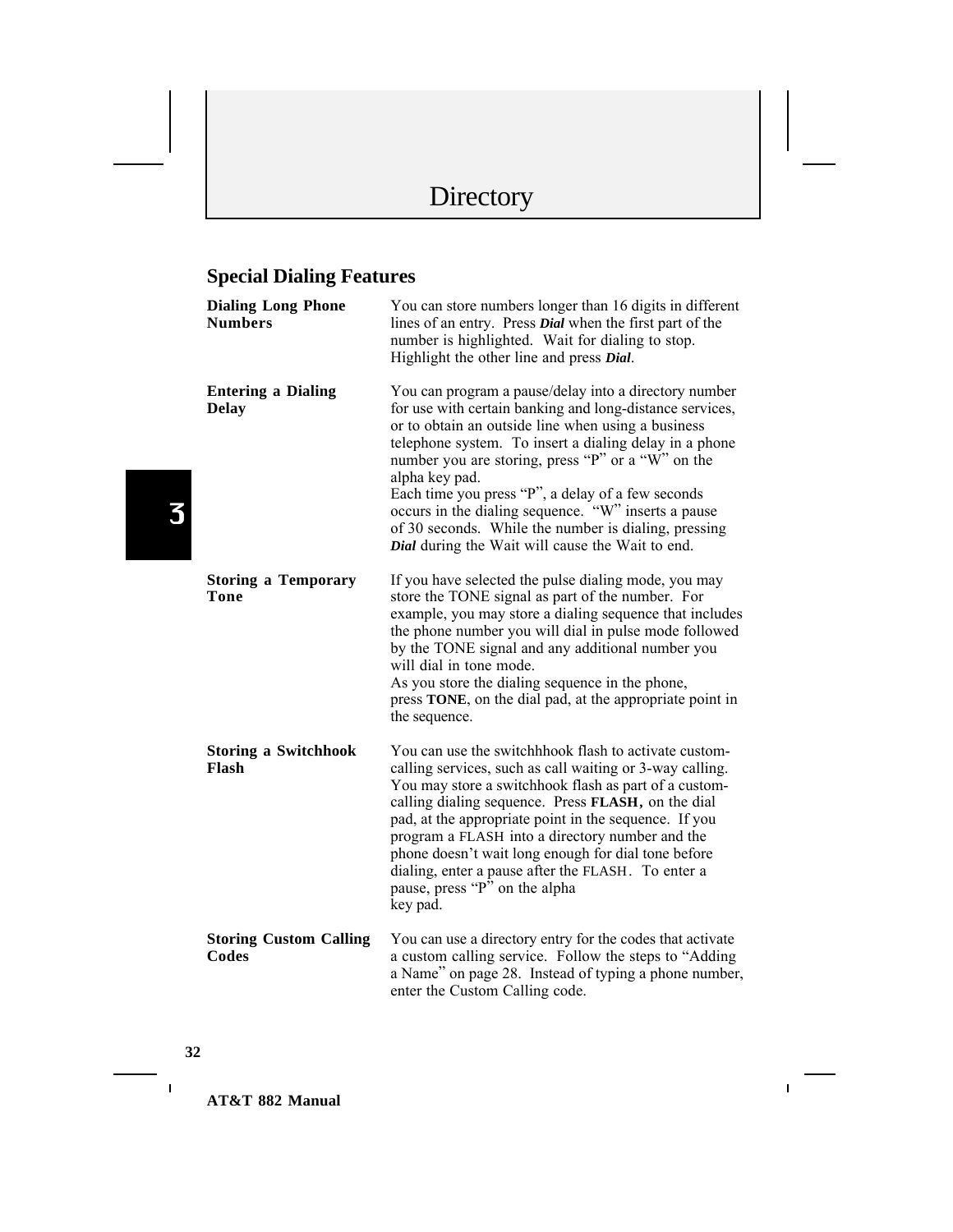## Calendar/Reminder

### **Page**

- 34 Overview
- 34 Creating Reminders
- 35 Viewing, Adding Editing, and Removing Reminders

This section describes how to create, view, and remove reminders.

#### *Calendar/Reminder at a Glance*

**4**

• Creating reminders.

*SECTION*

- Using calendar month to check a day's schedule.
- Viewing all reminders.
- 4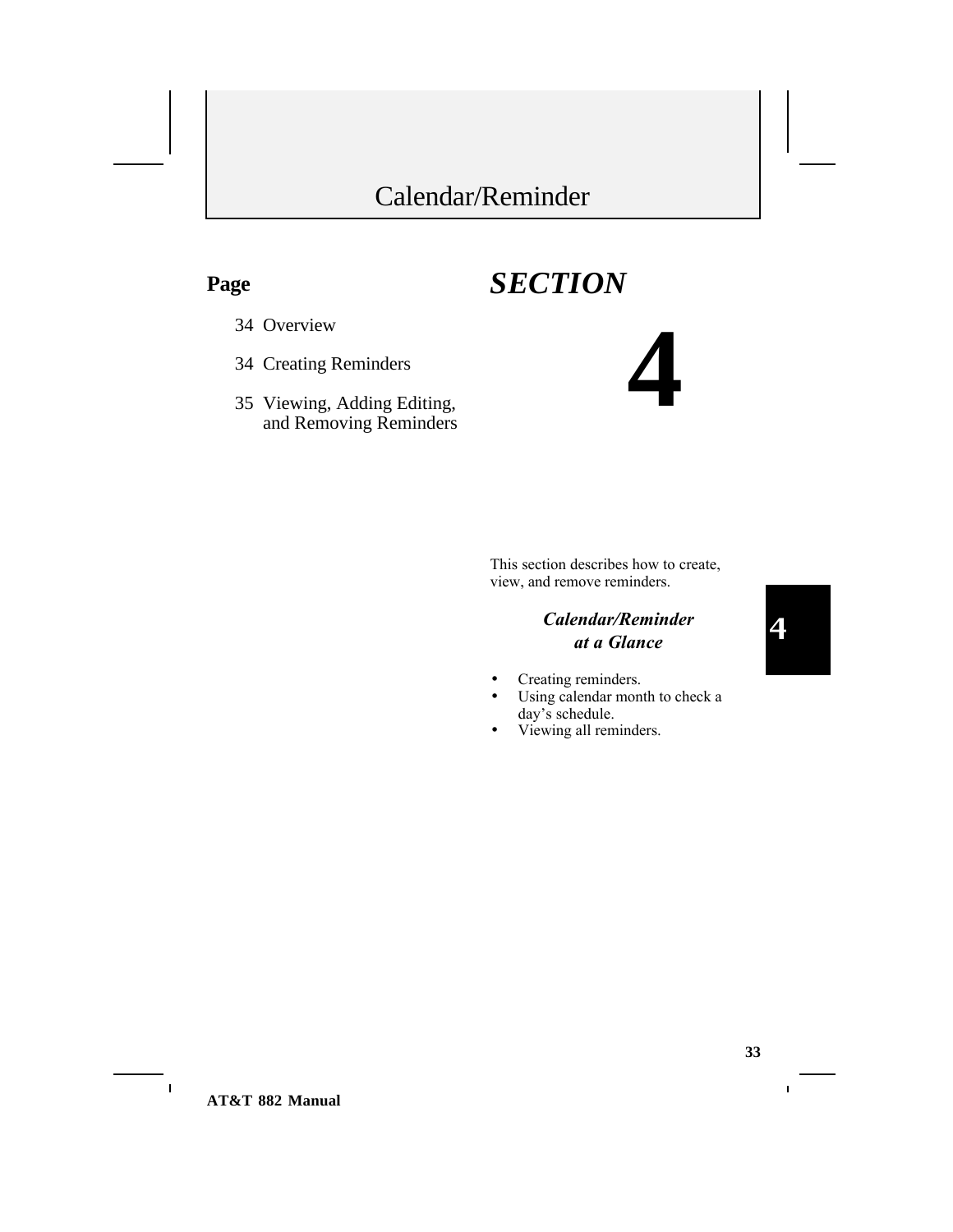#### **Overview**

This 882 helps with time management by providing calendar and reminder functions. You can display the calendar a month at a time. The days of the month for which you have reminders will be marked.

You can create reminders, view individual reminders, and remove reminders. You can view/edit/remove a reminder from the same display.

When the time and date of the reminder occur, the phone will beep. If you are not using the directory or other features, the reminder will appear in the display and beep.

You can remove or save reminders from this display. If you remove a weekly, or monthly, or yearly reminder from this display, you are only removing the current instance of it.

#### **Creating Reminders**

You can create four types of reminders, One-time, Weekly, Monthly, and Yearly. One-time reminders are for individual appointments. Weekly reminders are for regularly-scheduled events, and more than one day in the week can be marked with these reminders. Monthly reminders might be for paying bills. Yearly reminders could be for birthdays and anniversaries.

#### **Information about reminders:**

- The phone can store up to 50 reminders.
- A reminder can have up to 3 lines of information.
- Each line of information can have up to 24 characters.
- At the time of the reminder the phone alerts you with a beep.
- The phone can alert you with an early alarm about a reminder, up to 60 minutes prior to the reminder.

**34**

4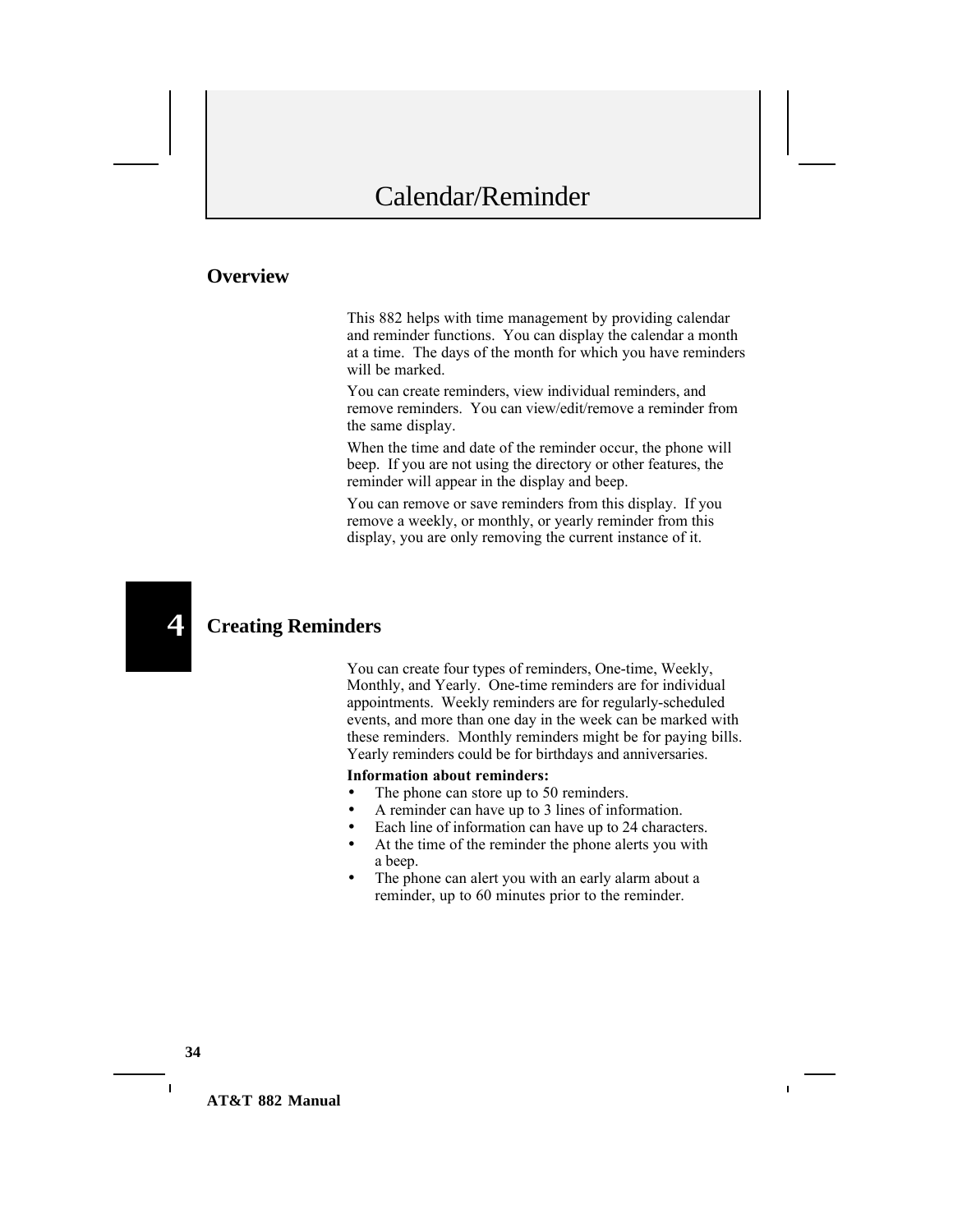#### **Viewing, Adding, Editing, and Removing Reminders**

You can view reminders for a specific day by pressing the *Remind* soft key. You can then Add and Review reminders from the Calendar View.

**Viewing a Day's Reminders**

- **1** Press the soft key below *Remind* on the Main Menu. The current month appears on the display.
	- Use  $\blacklozenge$  to view earlier and later months.





- **2** The days with reminders are in reverse video.
- 2 Use  $\triangle \blacktriangledown$  to move the cursor to the day you want.
- **3** Press **SELECT***.*
- **4** Press *Exit* when done.

 $\blacksquare$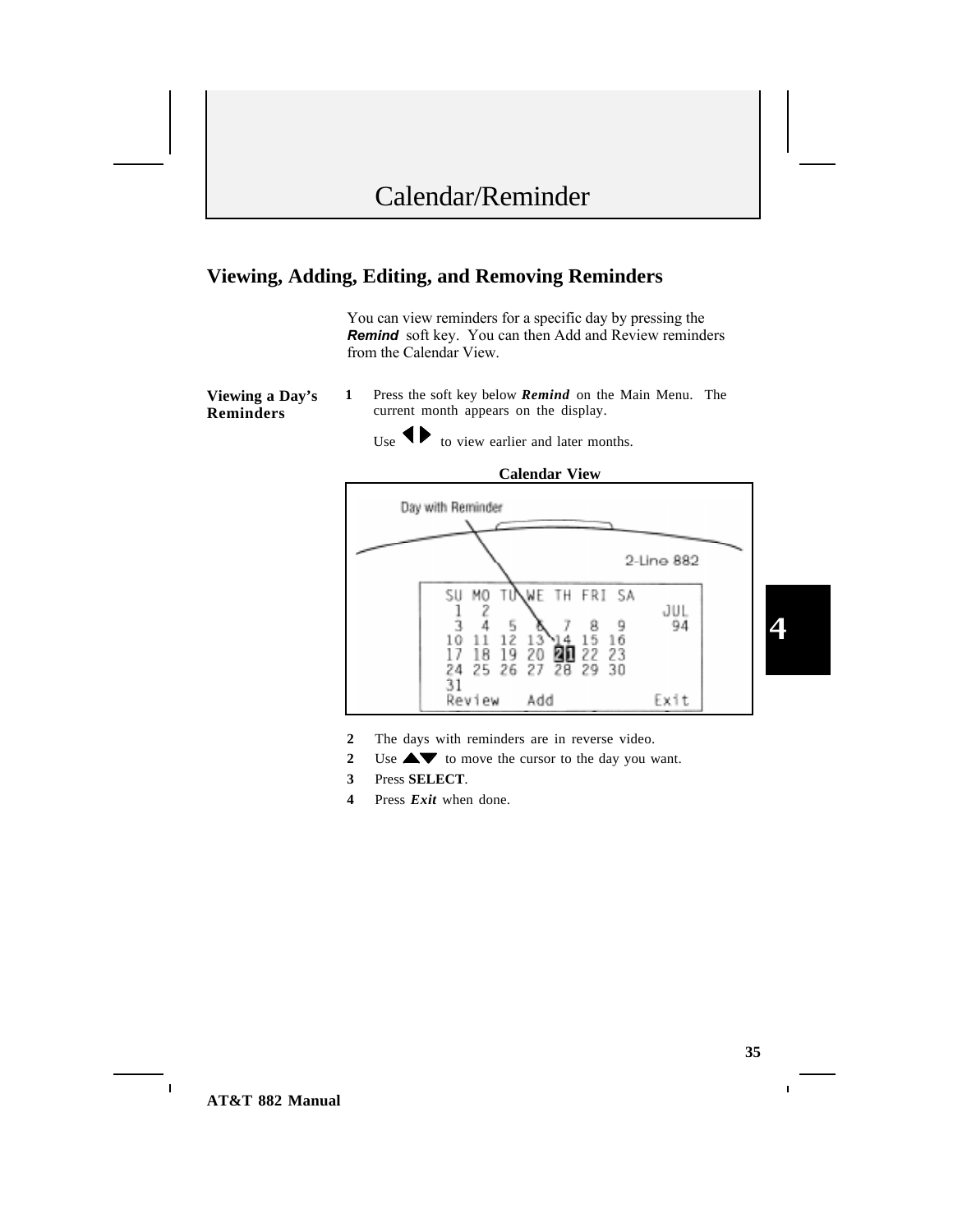## Calendar/Reminder

#### **Entering Reminders**

**1** Press **MENU**.

- **2** Press the soft key below *Remind*. The Calendar View appears.
- **3** Press the soft key below *Add*. The "New Reminder" display appears.
- **4** Highlight the type of reminder you want to create, then press the soft key below *Add*.
- **5** Type the time, then press **ENTER** or .
- **6** Type the date, then press **ENTER** or . **Weekly Reminders:**

Use  $\blacktriangle\blacktriangledown$  to highlight the day, then press **SELECT**. S*elect as many days as you want the reminder to occur.*

- **7** Use the alpha keypad to enter any notes. *To enter punctuation marks hold down the* **ALT** *key and type the punctuation mark you want. Press* **ENTER***.*
- **8** Type the number of minutes, up to 60, if you want an additional early reminder.
- **9** To change any information you entered, use to get to the correct line and use and to let around on the line. and  $\qquad$  to get around on the line. Edit your information.
- **10** Choose one of the actions at the bottom of the display.

| Done        | You are finished. Return to Calendar View.                  |
|-------------|-------------------------------------------------------------|
| Cancel      | You do not want to save the information.                    |
| <b>Back</b> | You want to enter another reminder and<br>repeat steps 4-8. |
| Exit        | You want to save the reminder and quit.                     |

**36**

Ì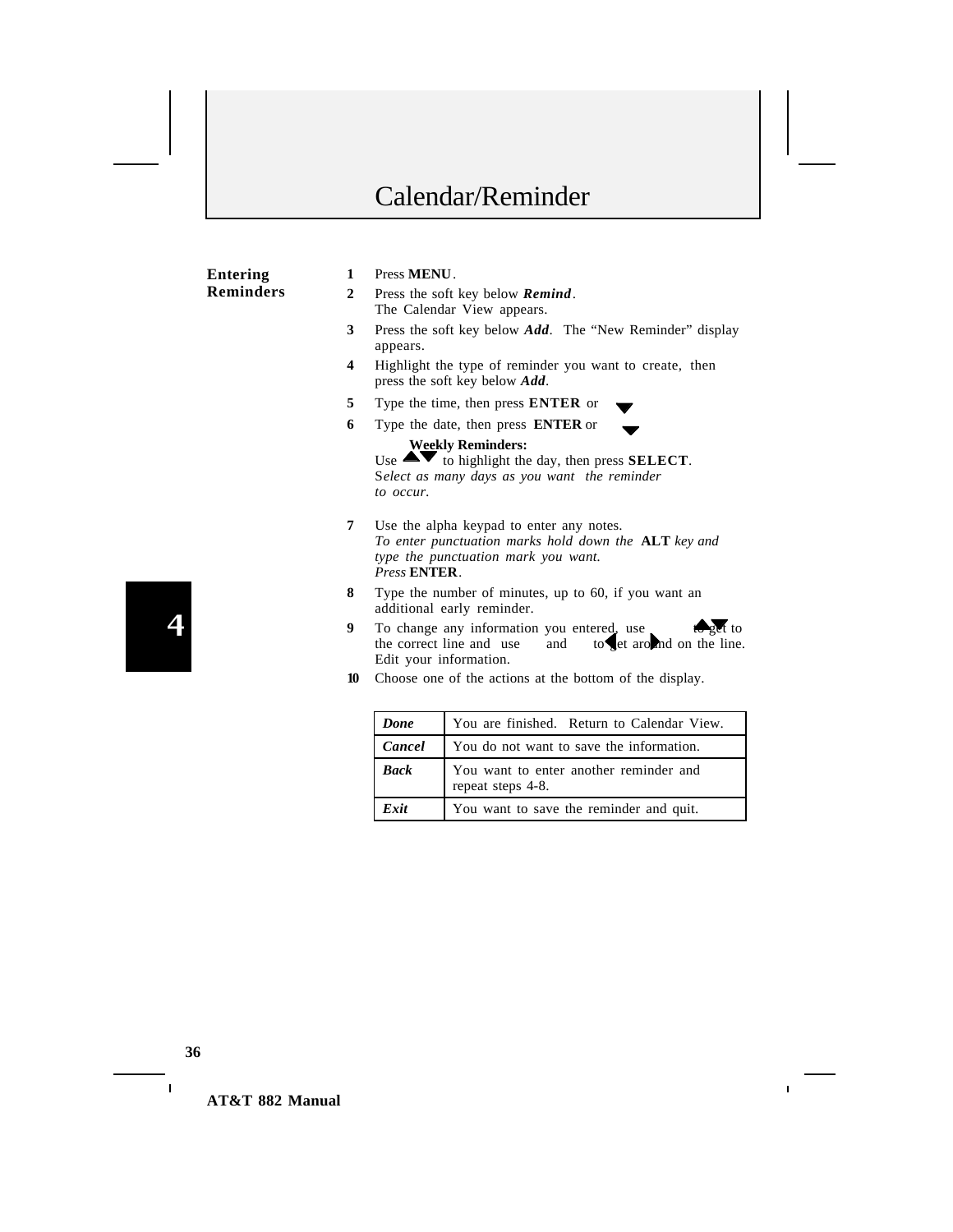## Calendar/Reminder

#### **Viewing Reminders1** Press **MENU**.

| $\overline{L}$ |  |  | Press the soft key below <b>Remind</b> . |
|----------------|--|--|------------------------------------------|
|                |  |  |                                          |

- **3** Press the soft key below *Review*.
- **4** Use  $\blacktriangledown$  to highlight the type.
- **5** Press **SELECT**.
- **6** Use  $\bullet$  to view the next or previous reminder.

**NOTE:** When you view a reminder type you can go back to the Calendar View, edit or remove the current reminder by pressing the soft key below that option.

#### **Removing a Reminder**

**Editing a**

#### **Reminder**

• Press the soft key below *Edit*.

• Press the soft key below *Remove*.

#### **Buttons You Use to Edit**

| <b>Buttons</b> | What they do                                          |
|----------------|-------------------------------------------------------|
| <b>AV</b>      | Moves the blinking cursor<br>from item to item.       |
| ◀▶             | Moves the blinking cursor left<br>or right on a line. |
|                | Delete a character.                                   |

4

 $\overline{1}$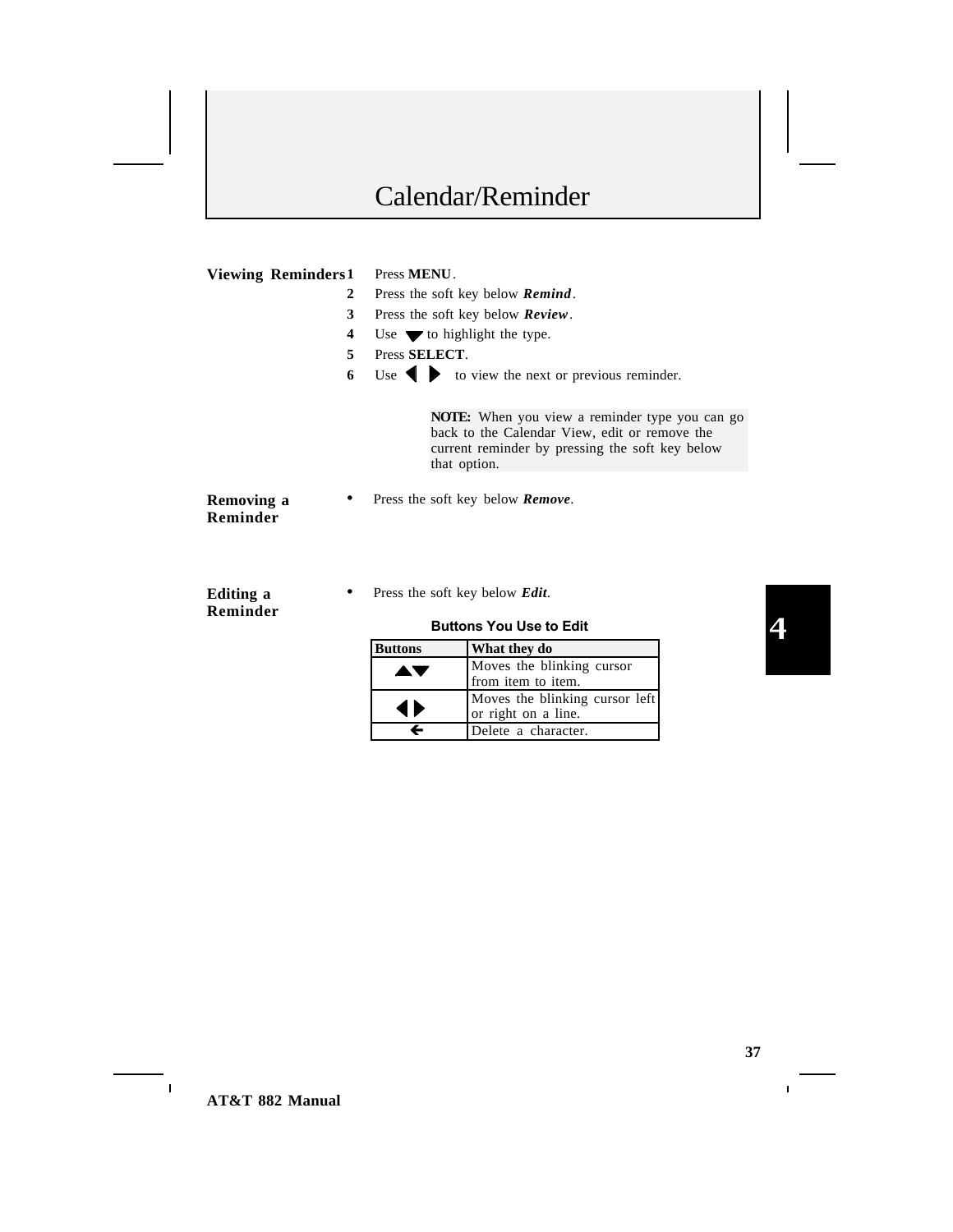## Call Identification

#### **Page**

# *SECTION*

- 39 Overview
- 40 Incoming Call Messages
- 40 Incoming Call Log (InLog)
- 40 Reviewing InLog
- 41 Making a Call from InLog
- 41 Removing a Call from InLog

This section describes how to use the Call Identification features. These features operate in combination with CLASS Call Identification Service offered by your local telephone company. The 882 stores the information it receives from your local telephone company in the Incoming Call Log. (InLog)

**5**

#### *Call Identification Features at a Glance*

- Reviewing Incoming Call Messages.
- Making a call from InLog.
- Removing a call from InLog.
- Visual Message Waiting.

**NOTE:** In some areas Call Identification is known as Caller ID.

5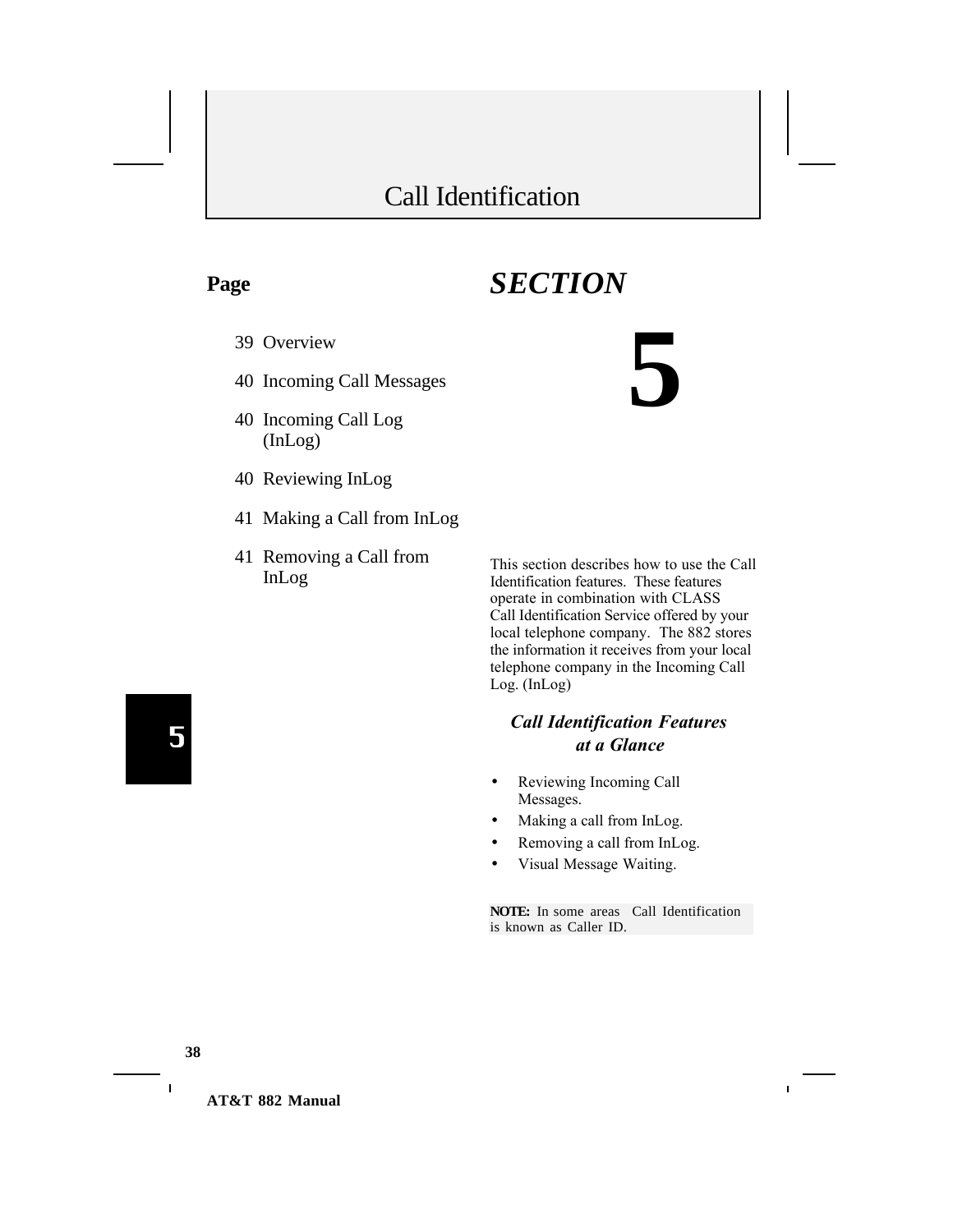#### **Overview**

If you subscribe to Call Identification Service from your local telephone company, your 882 makes using this service more convenient. For the Caller ID functions of this phone to work properly, both you and your caller must be in areas where Call Identification services are available, and the local telephone companies must be using compatible equipment.

The 882 stores incoming call information in an **In**coming Call **Log** (InLog), which you can access from the Main Menu and from other displays when you press the soft key below *InLog*.

The Incoming Call Log display shows:

- the order of the call in the Incoming Call Log.
- time and date the call was received.
- name (if available).
- line on which the call was received.
- phone number.
- number of times (9 maximum) you were called from the originating number.



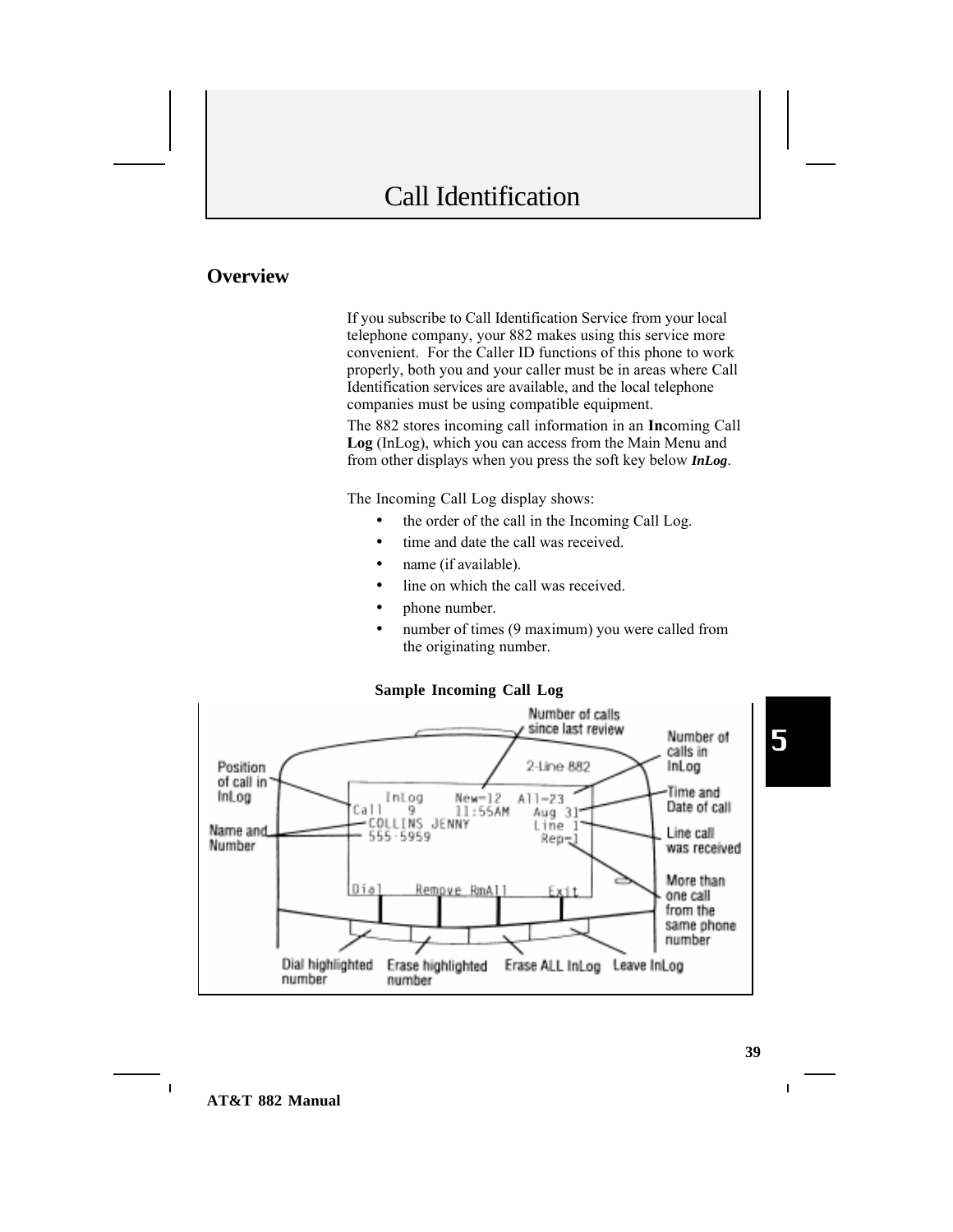#### **Incoming Call Messages**

| <b>Message</b>          | Meaning                                                                                                                                                                                                                                                                                    |
|-------------------------|--------------------------------------------------------------------------------------------------------------------------------------------------------------------------------------------------------------------------------------------------------------------------------------------|
| <b>OUT OF AREA</b>      | This message may appear for some long distance calls or calls<br>originating from an area not covered by Call Identification Service.<br>This message may also appear if the caller's local telephone company<br>uses equipment incompatible with that of your local telephone<br>company. |
| <b>PRIVATE</b>          | The phone number or name not available at the<br>caller's request.                                                                                                                                                                                                                         |
| CALL ID<br><b>ERROR</b> | Incoming Call Identification was not complete.                                                                                                                                                                                                                                             |
| $Rep=3$                 | When someone calls several times from the same phone number, the<br>phone only keeps a record of the most recent call. The phone displays<br>how many times the call was repeated (up to nine times).                                                                                      |
| Call 5                  | Position of the call in the Incoming Call Log.                                                                                                                                                                                                                                             |

#### **Incoming Call Log (InLog)**

The Incoming Call Log stores information for up to 64 phone calls. You must subscribe to this service for both lines to receive Incoming Call information about both lines. The most recent call is call #1. For example, if there are 5 calls in memory, call #1 is the most recent call and call #5 is the oldest. If the memory is full, the oldest call is deleted to make room for the new incoming call.

5

#### **Reviewing InLog**

When you begin to review the Incoming Call Log, the most recent calls appear on the display.

The  $\bigtriangledown$  and  $\bigtriangleup$  buttons are used to move back or forward, one display at a time, to scan the call log.

**Reviewing InLog 1** Press the soft key below *InLog.*

- **2** Use to review InLog.
- **3** Press the soft key below *Exit* when you are done.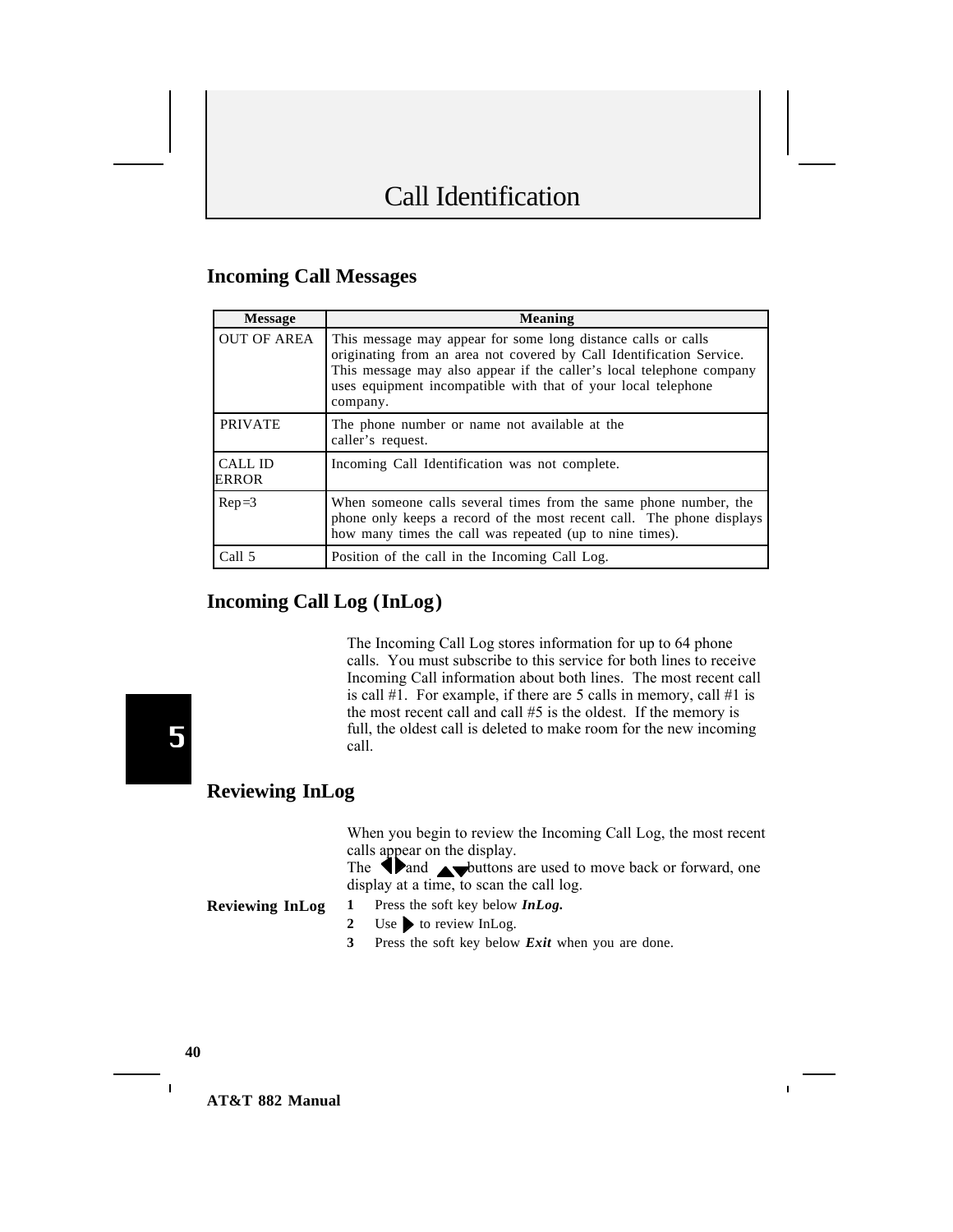## Call Identification

#### **Making a Call from InLog**

When you review the Incoming Call Log, you can dial any number that appears on the display. If the phone number is out of your area code, the phone will automatically dial a "1" before dialing the phone number. You can also use the dial pad to dial while you look at the InLog number.

| Making a Call |   | Press the soft key below <i>InLog</i> .                        |  |  |
|---------------|---|----------------------------------------------------------------|--|--|
|               |   | Use $\nabla$ until the number you want to dial is highlighted. |  |  |
|               | 3 | Press the soft key below <i>Dial</i> .                         |  |  |
|               |   |                                                                |  |  |

|      |   | Using ADial when 1 Do not lift the handset or press SPEAKER.                                                 |
|------|---|--------------------------------------------------------------------------------------------------------------|
|      |   | <b>Making an InLog</b> 2 Press the soft key below <i>InLog</i> .                                             |
| Call | 3 | Once the number is highlighted, press the soft key below<br><b>Dial.</b> The label changes to <i>ADial</i> . |
|      | 4 | Press the soft key below <i>ADial</i> .                                                                      |

#### **Removing a Call from InLog**

There are two ways you can remove calls from the Incoming Call Log. You can remove a specific call while reviewing the log, or you can erase the entire InLog.

| Removing a Call        |   | Press the soft key below <i>InLog</i> .                                                                                                                                    |
|------------------------|---|----------------------------------------------------------------------------------------------------------------------------------------------------------------------------|
|                        |   | $_{Use}$ $\blacktriangledown$<br>until the number you want is highlighted.                                                                                                 |
|                        | 3 | Press the soft key below <b>Remove</b> when you are done.<br>If confirmation is ON you will see "Press YES to remove".<br>Press the soft key below YES to confirm removal. |
| <b>Removing Entire</b> |   | Press the soft key below <i>InLog</i> .                                                                                                                                    |
| InLog                  |   | Press the soft key below <b>RmAll.</b><br>You will be asked to press "Yes" to confirm removal.                                                                             |

 $\mathbf{I}$ 

 $\mathbf{I}$ 

5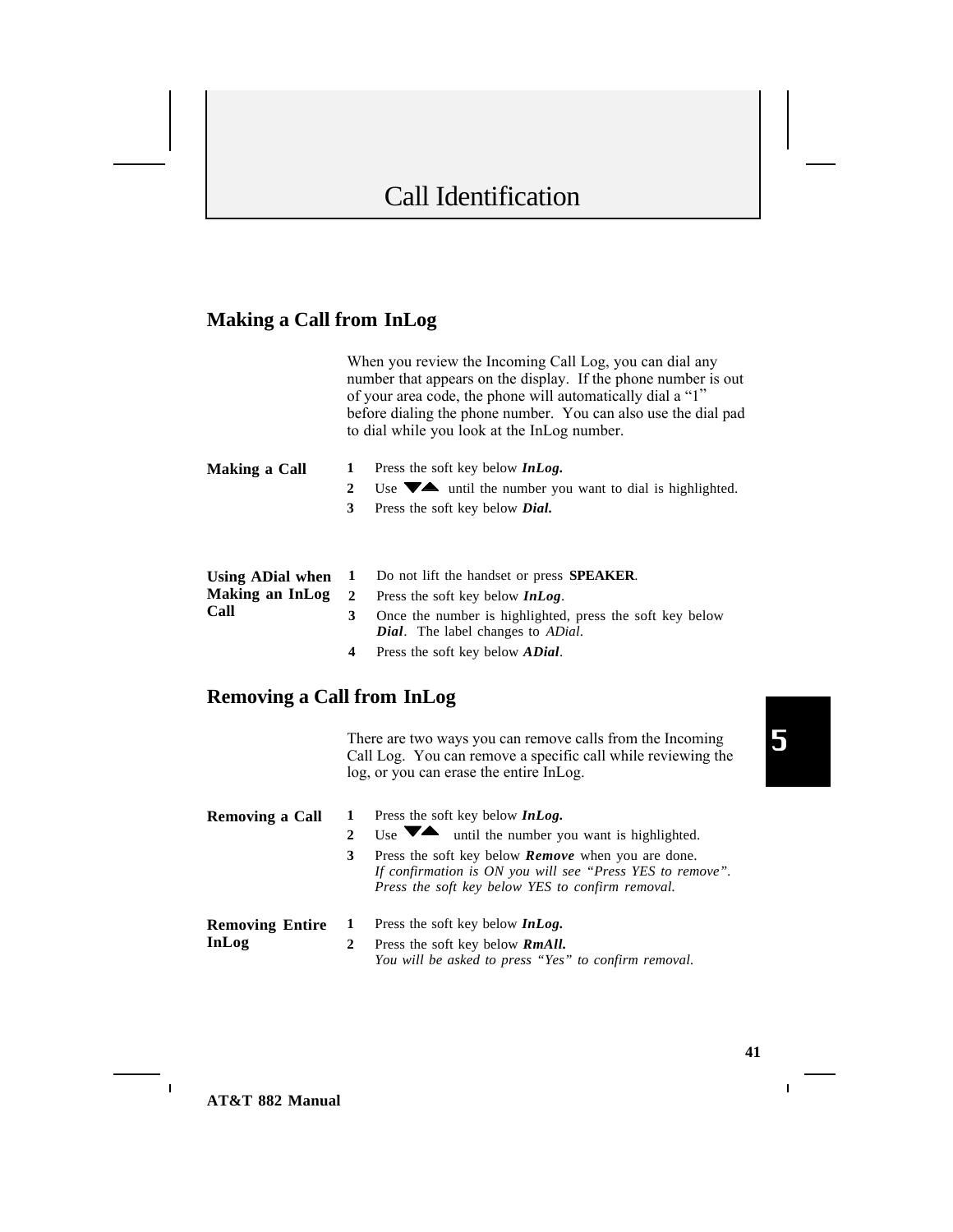*SECTION*

## **Page**

43 Customizing This Phone

> *Opening the Set-Up Menu Set Clock Memory Lock*

- *44 Change Password Rename Directory Enter Home Phone Numbers Caller ID*
- *45 Button Tone Removal Confirm Preferred Line*
- *46 Line Choice*
- 47 In Case of Difficulty
- 48 Maintenance
- 53 Index

6

**42**

 $\mathbf{I}$ 

**AT&T 882 Manual**

# **6**

 $\mathbf{r}$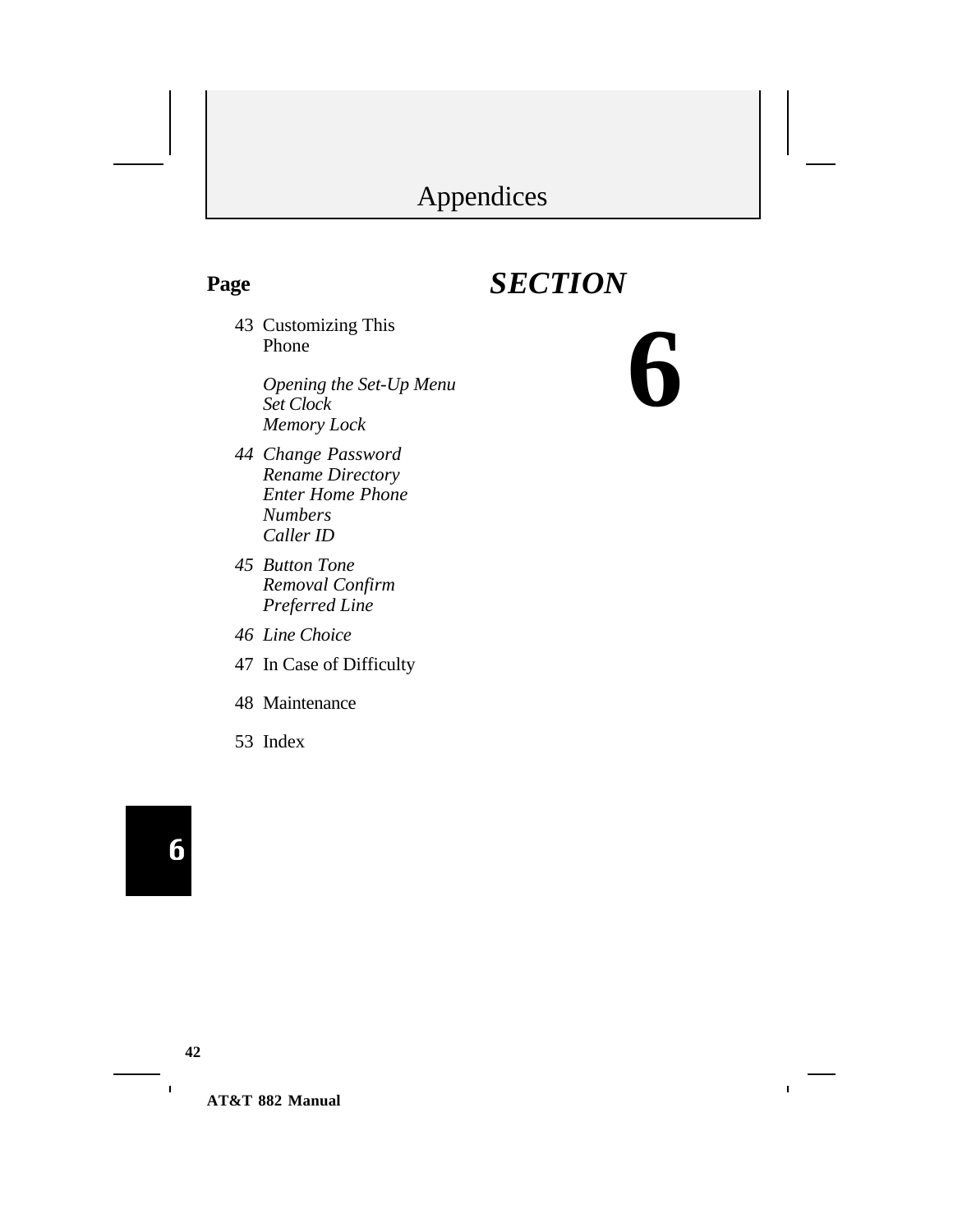#### **Customizing This Phone**

|                  | You can customize the features of the 882 phone at any time, or<br>you can leave the settings already entered. |  |  |  |
|------------------|----------------------------------------------------------------------------------------------------------------|--|--|--|
|                  | You reach the display to customize this phone from the<br>Set-Up menu.                                         |  |  |  |
| Opening the      | 1<br>Press Menu. Main Menu appears.                                                                            |  |  |  |
| Set-Up Menu      | Press the soft key below $SetUp$ .<br>2                                                                        |  |  |  |
| <b>Set Clock</b> |                                                                                                                |  |  |  |
|                  | The reminder features will not work unless the clock is set.                                                   |  |  |  |
|                  | <b>SELECT</b> "Set Clock".<br>1                                                                                |  |  |  |
|                  | Enter the time then $\Lambda$ for $\Lambda M$ or $P$ for PM                                                    |  |  |  |

**2** Enter the time, then **A** for AM or **P** for PM.

- **3** Press **.**
- **4** Enter the current date.
- **5** Press **.**
- **6** When you are done, press *Done.*

#### **Memory Lock**

When memory is Locked, access to information is restricted so that no one can change, delete, or add to your 882 memory without first entering a password.

- **1** Highlight "Memory is UNLOCKED".
- **2** Press **SELECT,** enter your password, then press *Done* to alternate between UNLOCKED and LOCKED.
- **3** Press  $\blacktriangledown$  to move to next item or press the soft key below **Exit** when you are done changing all settings.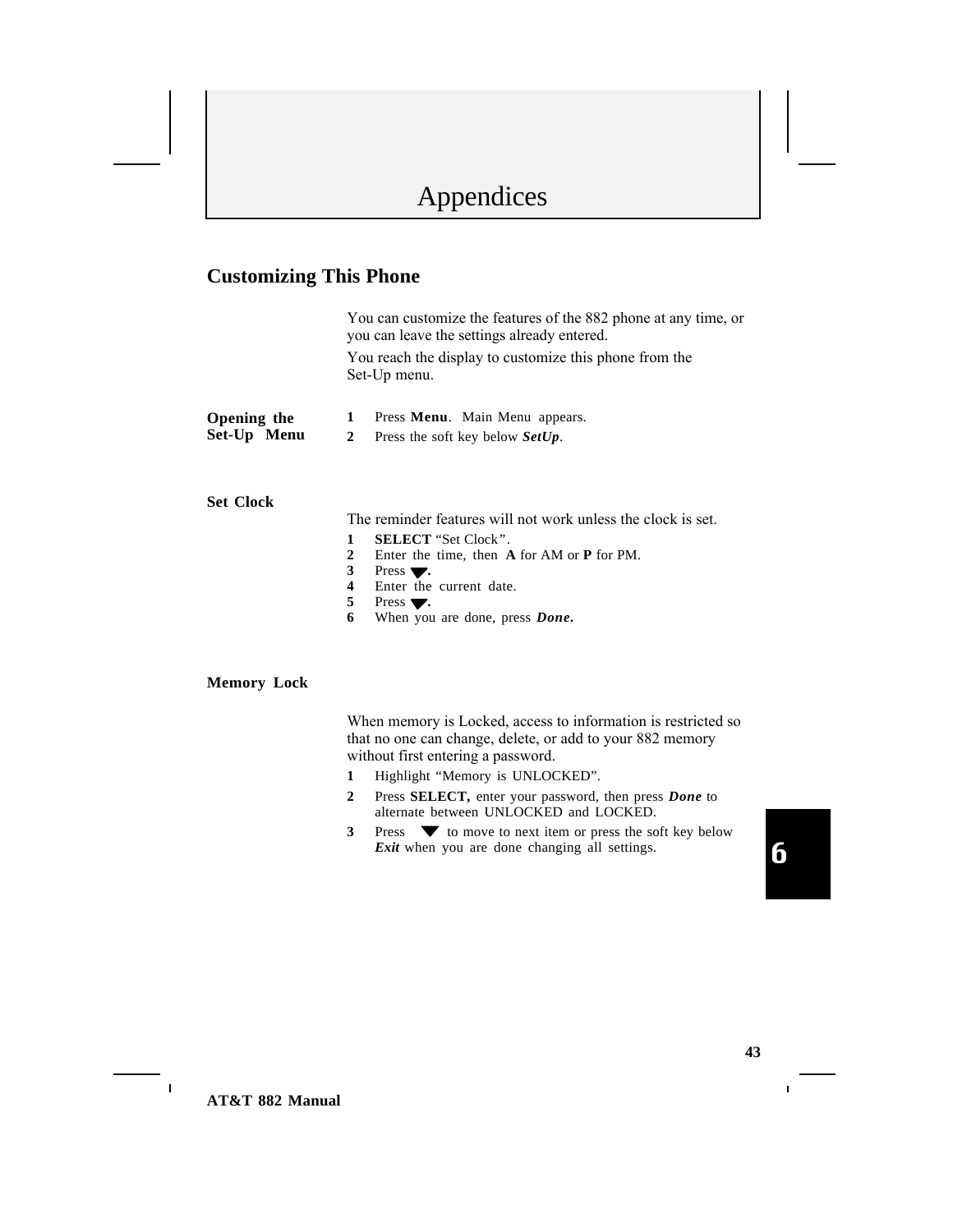#### **Change Password**

Choose a password you can remember easily, but not something that can be guessed by others. The default password is 1234. The password can be up to 24 characters, letters or numbers.

- **1** Press **MENU**.
- **2** Highlight "Change Password"
- **3** Press **SELECT**. You may be asked to type your old password.
- **4** Type your new password and press **ENTER** or .

#### **Rename Directory**

See page 27 for steps to rename a directory.

#### **Enter Home Phone Numbers**

When you enter your home phone numbers, they appear on the display after you press **SPEAKER**, or lift the handset. If you subscribe to Call Identification service, your area code must be entered.

- **1** Highlight "Enter Home Phone Numbers".
- **2** Press **SELECT**.
- **3** Enter your 3 digit area code, then press **.**
- **4** Enter the phone number for Line 1, then press **.**
- **5** Enter the phone number for Line 2, then press **.**
- **6** Press *Done***.**

**Caller ID**

If ON and you subscribe to Call Identification Services, the information will appear on the display. If you do not subscribe to Caller ID, you may want to turn this OFF.

- **1** Highlight "Caller ID".
- **2** Press **SELECT** to alternate between ON and OFF.
- **3** Press **v** to move to next item or press the soft key below *Exit* when you are done changing all settings.

**44**

6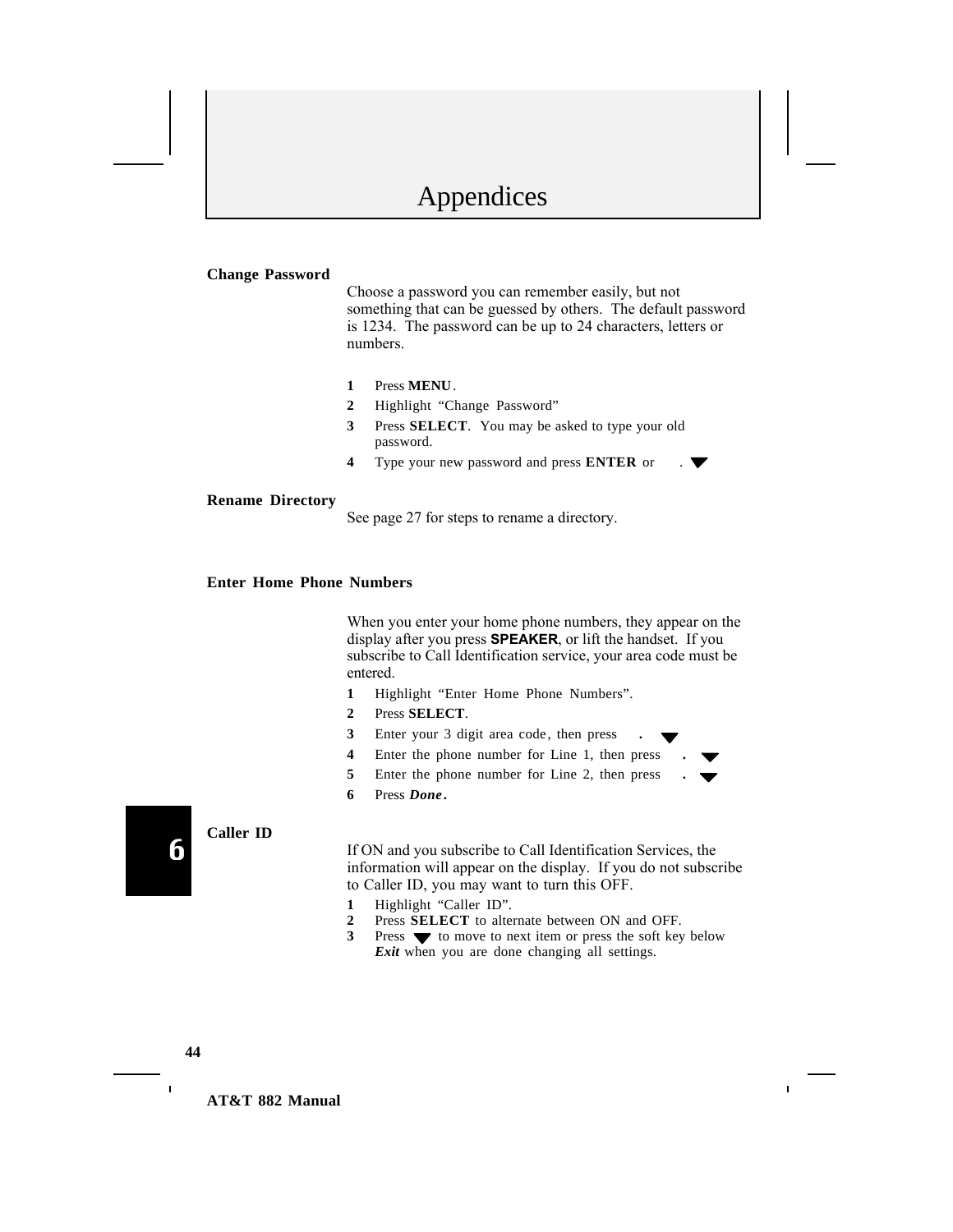#### **Button Tone**

If ON, a tone sounds every time a button is pressed.

- **1** Highlight "Button Tone".
- **2** Press **SELECT** to alternate between ON and OFF.
- **3** Press  $\blacktriangledown$  to move to next item or press the soft key below *Exit* when you are done changing all settings.

#### **Removal Confirm**

If ON, prevents accidental erasure of information. When you remove information an extra display appears requiring you to press a YES or NO soft key.

When removal confirmation is OFF, removal confirmation is only required to confirm a removal of a directory or to remove all of the Incoming Call Log.

- **1** Highlight "Removal confirm".
- **2** Press **SELECT** to alternate between ON and OFF.
- **3** Press  $\blacktriangledown$  to move to next item or press the soft key below *Exit* when you are done changing all settings.

#### **Preferred Line**

The preferred line is the line selected when both lines are free. If you do not change this setting, the preferred line will be the line connected to Line 1 on the back of the phone.

- **1** Highlight "Preferred Line".
- **2** Press **SELECT** to alternate between Line 1 and Line 2.
- **3** Press to move to next item or press the soft key below **Exit** when you are done changing all settings.

 $\blacksquare$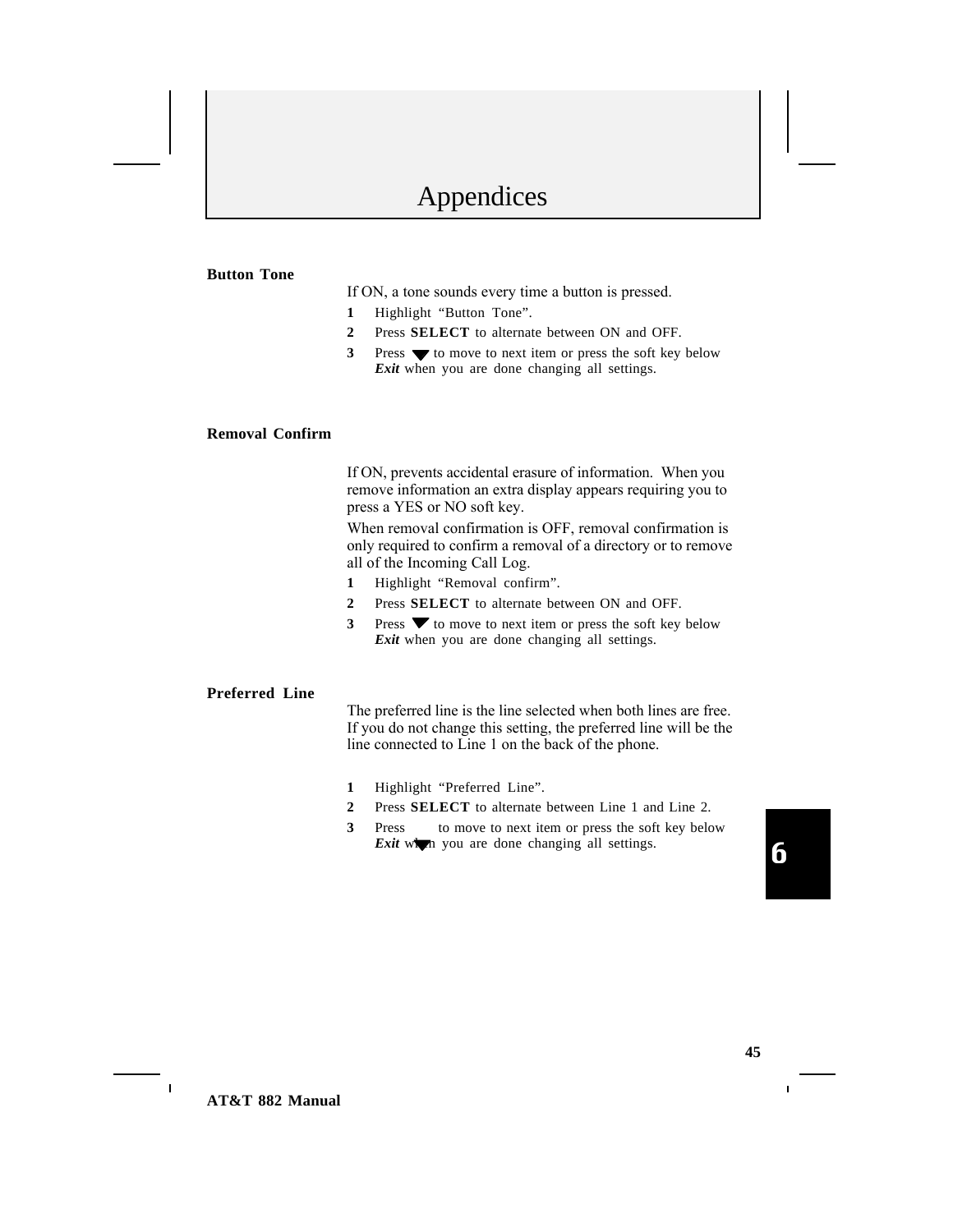#### **Line Choice**

You can control line selection by choosing Automatic or Manual. If you select Manual, the line button of the nonpreferred line has to be pressed to use that line. The installed setting is Automatic. If you have only one phone number, make the line choice Manual.

- **1** Highlight "Line Choice is".
- **2** Press **SELECT** to alternate between AUTOMATIC and MANUAL.
- **3** Press  $\blacktriangledown$  to move to next item or press the soft key below *Exit* when you are done changing all settings.

6

**46**

 $\mathbf{I}$ 

**AT&T 882 Manual**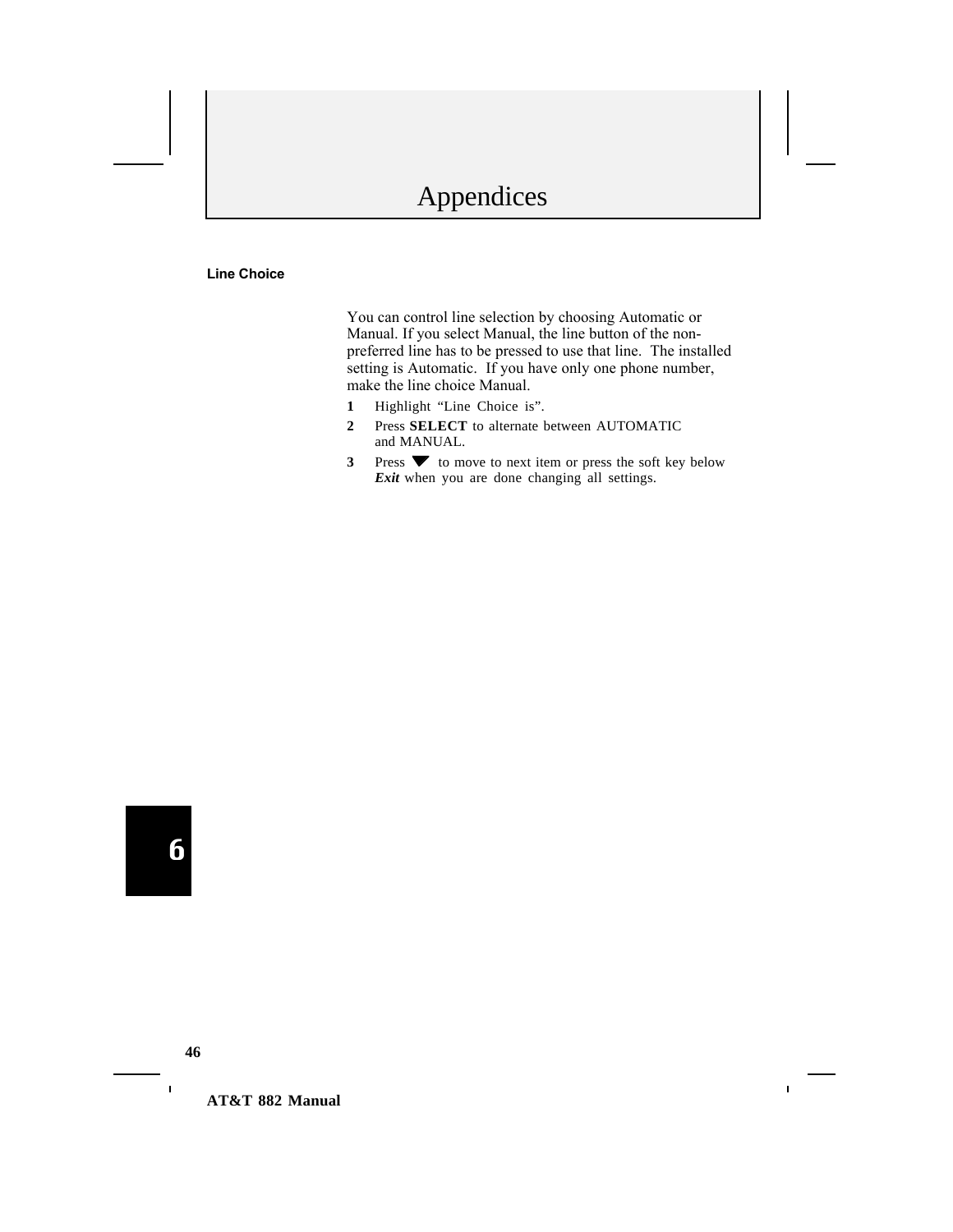# In Case of Difficulty

| Problem                                                                                 | <b>Solution</b>                                                                                                                                                                                                                                                                                                                                                                                                                                                        |
|-----------------------------------------------------------------------------------------|------------------------------------------------------------------------------------------------------------------------------------------------------------------------------------------------------------------------------------------------------------------------------------------------------------------------------------------------------------------------------------------------------------------------------------------------------------------------|
| <b>Display Screen Remains</b><br><b>Blank</b>                                           | $\geq$<br>Check the contrast control switch to make sure the<br>contrast is not set too low for the room lighting. See<br>page 23.                                                                                                                                                                                                                                                                                                                                     |
|                                                                                         | Check AC power connection.<br>$\,>$                                                                                                                                                                                                                                                                                                                                                                                                                                    |
| <b>No AC Power</b>                                                                      | The phone will not work if there is no AC power.                                                                                                                                                                                                                                                                                                                                                                                                                       |
| <b>No Dial Tone</b>                                                                     | Check that both lines are not on HOLD.<br>><br>$\geq$<br>Check that the line cord and the coiled handset cord are<br>connected properly at both ends.<br>Check for AC power. Is the display on? If not, try<br>><br>another AC plug.<br>><br>Unplug the phone and connect it to another working<br>modular jack. Plug in AC power. If it still does not<br>work, and other phones in your home are working the<br>problem may be with this phone. Call 1-800-722-9125. |
| Call Cannot Be Dialed, Or Is<br><b>Dialed Slowly</b>                                    | See page 4 to reset the DIAL MODE switch. If you have<br>rotary dialing service, you cannot dial phone numbers with<br>the switch set to TT (tone). Set the switch to DP (rotary),<br>then hang up and dial again.                                                                                                                                                                                                                                                     |
| <b>Difficulty Entering Phone</b><br><b>Numbers In Memory</b>                            | Review pages 25-32 to make sure you are storing the number<br>correctly.                                                                                                                                                                                                                                                                                                                                                                                               |
| <b>Phone Does Not Work</b>                                                              | Check the AC connections between the phone and the<br>electrical outlet.                                                                                                                                                                                                                                                                                                                                                                                               |
| Call ID - Local Long<br><b>Distance</b>                                                 | The telephone will not add "1" and the local area code to<br>local long distance numbers. You may not be able to dial<br>these numbers from InLog.                                                                                                                                                                                                                                                                                                                     |
| "No Line" Appears in<br><b>Display</b>                                                  | Check that the line cord is connected properly at<br>><br>both ends.<br>Unplug the phone and connect it to another working<br>><br>modular jack. Plug in AC power. If it still does not<br>work, and other phones in your home are working the<br>problem may be with this phone. Call 1-800-722-9125.<br>6<br>Try another phone in this phone jack. If it doesn't work,<br>$\, > \,$<br>there may be a problem with the phone line.                                   |
| <b>Numbers in a Directory that</b><br><b>Contain a FLASH Cannot be</b><br><b>Dialed</b> | Enter a "P" after the FLASH in the phone number.                                                                                                                                                                                                                                                                                                                                                                                                                       |

 $\blacksquare$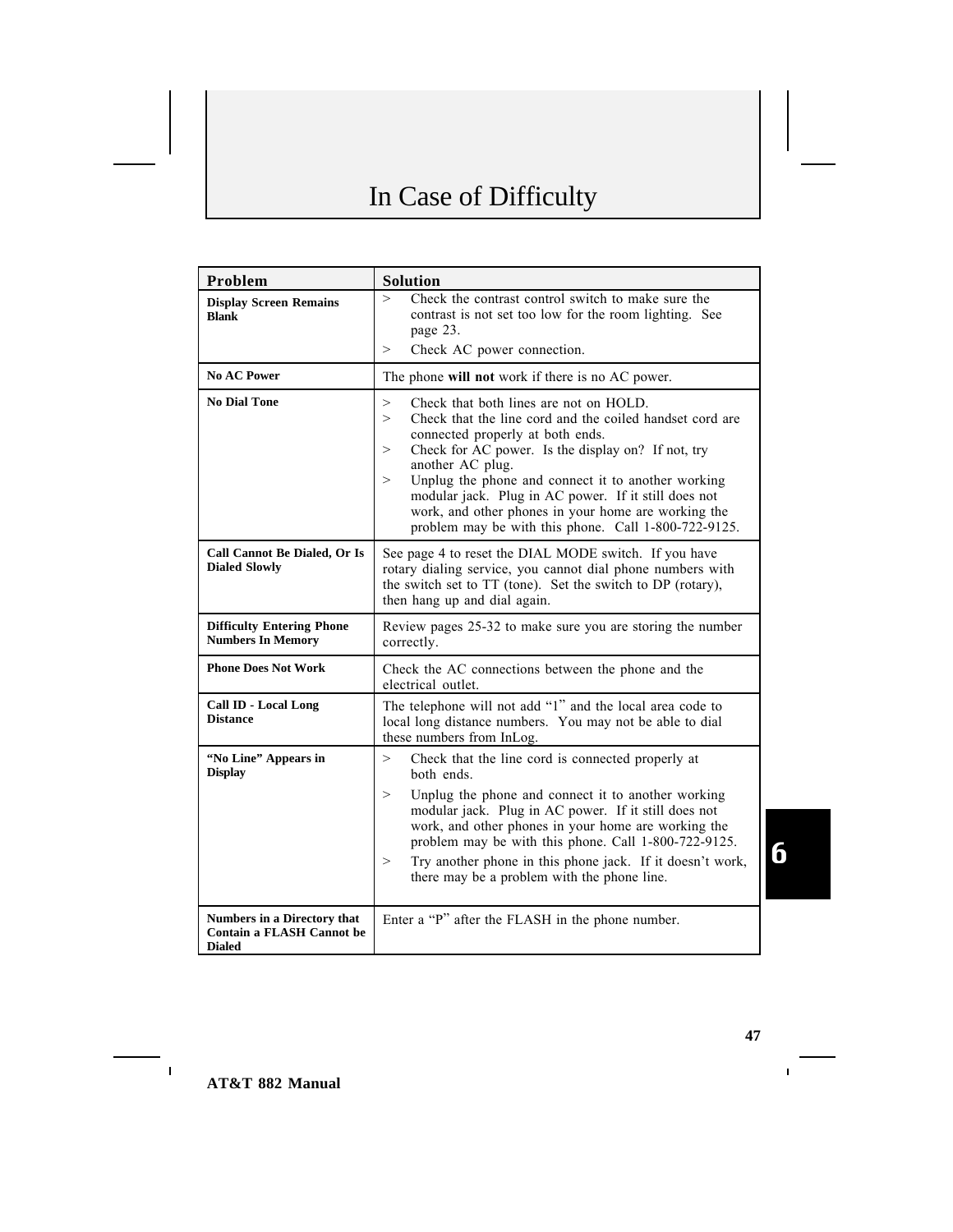## In Case of Difficulty

| Problem                                                               | <b>Solution</b>                                                                                                                                                                                                                  |
|-----------------------------------------------------------------------|----------------------------------------------------------------------------------------------------------------------------------------------------------------------------------------------------------------------------------|
| <b>No Call Information</b>                                            | Check all line cord connections at both the wall and phone.                                                                                                                                                                      |
| <b>Received</b>                                                       | Call Identification is a subscription service. Non-subscribers<br>to this service cannot receive call information. You must<br>subscribe to the service on both lines to get the service on<br>both lines.                       |
|                                                                       | The phone receives call information between the first and<br>second ring. If the caller hangs up or you answer before the<br>second ring, the phone may not receive Call Identification<br>information.                          |
|                                                                       | If you have Call Forward Service and you forward your calls,<br>the phone does not receive call information. Those calls are<br>forwarded before completing the second ring.                                                     |
| <b>Telephone Does Not Ring</b>                                        | Make sure the RINGER volume is ON.                                                                                                                                                                                               |
|                                                                       | If there are several other phones on the same line, try<br>disconnecting some of the other phones. Having too many<br>phones connected can create problems, such as low ringer<br>volume or impaired sound quality during calls. |
| You are connected to a<br>caller but cannot hear or<br>speak to them. | Check that MUTE and HOLD are not ON.                                                                                                                                                                                             |
| <b>Automatic Line Choice is</b><br>not working properly.              | You may need to initialize the phone lines. Follow steps<br>below.                                                                                                                                                               |
| <b>OR</b><br>Line In Use lights not                                   | Line 1<br>1. Press Line 1, then SPEAKER.<br>2. Press Line 1, then SPEAKER.<br>3. Press Line 1, then SPEAKER.                                                                                                                     |
| working properly.                                                     | Line 2<br>1. Press Line 2, then SPEAKER.<br>2. Press Line 2, then SPEAKER.<br>3. Press Line 2, then SPEAKER.                                                                                                                     |

#### **Maintenance Information**

Although this telephone is designed to be maintenance-free, it contains sensitive electronic parts. Treat it with care to ensure best performance.

#### **Avoid Rough Treatment**

Avoid dropping the handset, and replace it gently on the telephone after use. The original packaging should be used for protection if you must ship the telephone.

#### **Cleaning**

The hard plastic case of this telephone has a durable finish that should retain its original luster for many years. Clean exposed parts with a soft, slightly damp cloth. To remove stains, use a mild soap. Never use detergents, excess water, treated cloths, harsh cleaning agents or sprays.

 $\blacksquare$ 

**AT&T 882 Manual**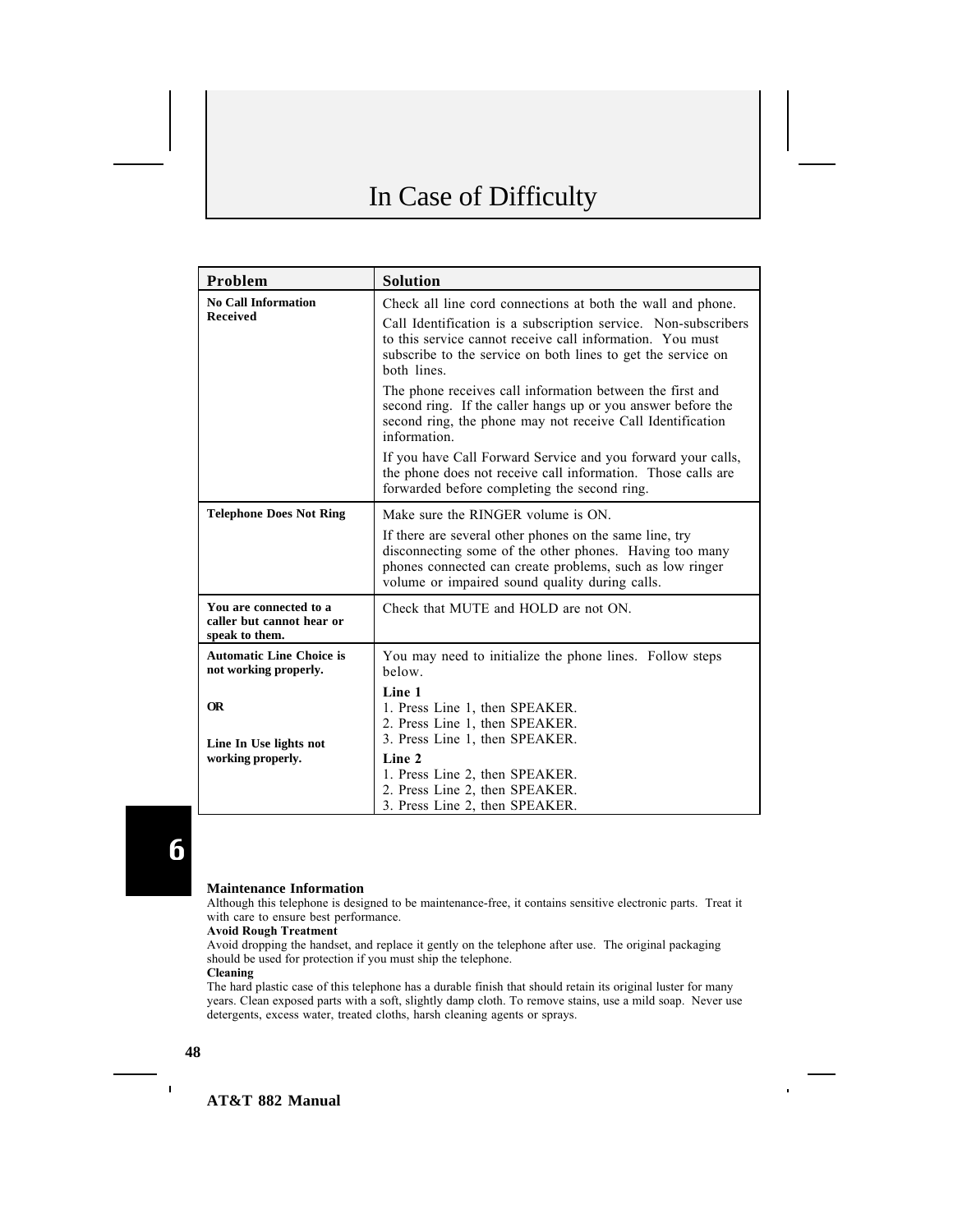## Index

AC power, 2, 3, 4, 47, 48 Add, 1, 8, 9, 10, 28, 35 ADial, 17, 21, 22, 30, 41 Area code, 1, 6, 41, 43, 47 Back, 8, 11, 12, 35 Batteries, 1, 3 Button tone, 1, 42, 44 Calendar, 1, 11, 16, 33, 36 Call Identification, 1, 8, 11, 16, 38, 39, 40, 41, 45 Cancel, 8, 27, 28, 35 CONF, 22, 23 Conference call, 1, 14, 22, 23 Contrast Control, 1, 14, 23 Cursor, 7, 9

Cursor Control, 7, 9

Dial, 8, 9, 17, 20, 21, 28, 30, 31, 32, 41, 47 DiLog, 8, 11, 21 Display Contrast, 1, 14, 23 Done, 6, 8, 29, 43, 44, 45, 46 DP (rotary), 4

Edit, 1, 8, 10, 29, 35, 36, 37 Electric power, 1, 2, 3, 4, 47 Erasing stored numbers, 2, 8, 21, 27, 30, 36, 37, 41 Exit, 8, 13, 24, 27, 35, 36, 40

Flash, 1, 14, 20, 32

Handset volume, 1, 14, 24 Hold, 1, 14, 16, 18, 19, 23

Incoming Call Log, 1, 8, 11, 38, 39, 40, 41, 47 InLog, 1, 8, 11, 38, 39, 40, 41, 47

Line choice, 1, 42, 46 Line In Use, 16, 17, 19 Main Menu, 1, 7, 11, 12, 13, 27, 36, 37, 39, 43 Maintenance, 1, 42 Messages, i, 15, 38, 40 More, 8, 11, 12, 13, 27, 35, 43 MUTE, 18, 48 One-phone line operation, 1, 6 Pause (Dialing Delay), 28

Redial, 1, 14, 16, 20, 21 Redial Log, 1, 14, 16, 20, 21 Refer, 8, 21 Remind, 8, 11, 36 Removal confirm, 1, 42, 45 Remove, 2, 8, 21, 27, 30, 36, 37, 41 Repeat Call, 40 Review, 8, 13, 36, 37, 47 Ringer volume, 1, 24 RmAll, 8, 41

Set-Up, 6, 7, 9, 10, 11, 12, 17, 42, 43 Soft Key Labels, 1, 7, 8 Soft Keys, 7, 9 SPEAKER, 8, 17, 18, 21, 22, 30, 41, 43

Temporary Tone Dialing, 1, 20 Time, setting, 1, 6, 42, 43 Timer, 8, 20 TONE, 32, 47 TT, 4

Using menus, 1, 9, 12

 $\blacksquare$